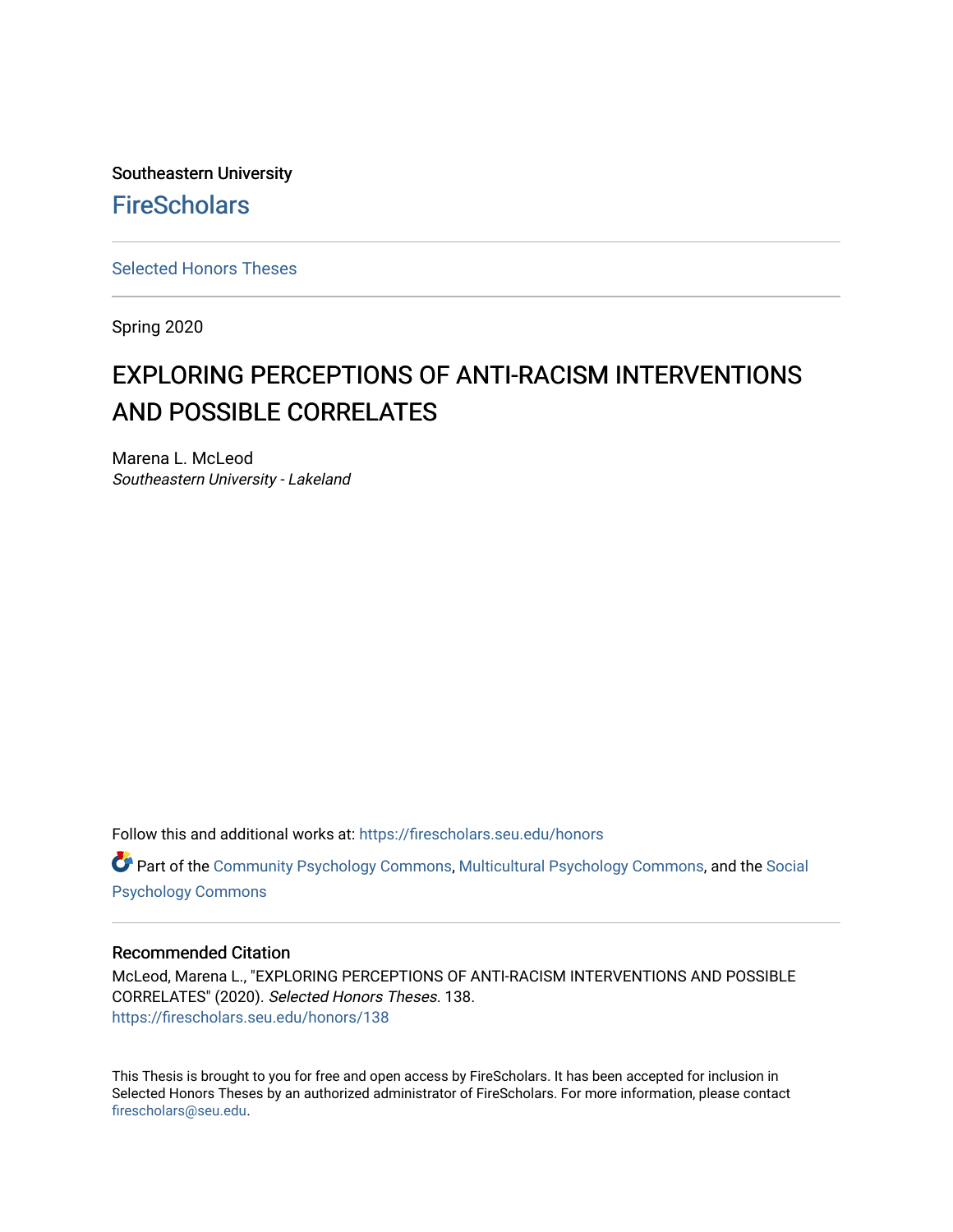## EXPLORING PERCEPTIONS OF ANTI-RACISM INTERVENTIONS AND POSSIBLE CORRELATES

by

Marena L. McLeod

Submitted to the School of Honors Committee

in partial fulfillment

of the requirements for University Honors Scholars

Southeastern University

2020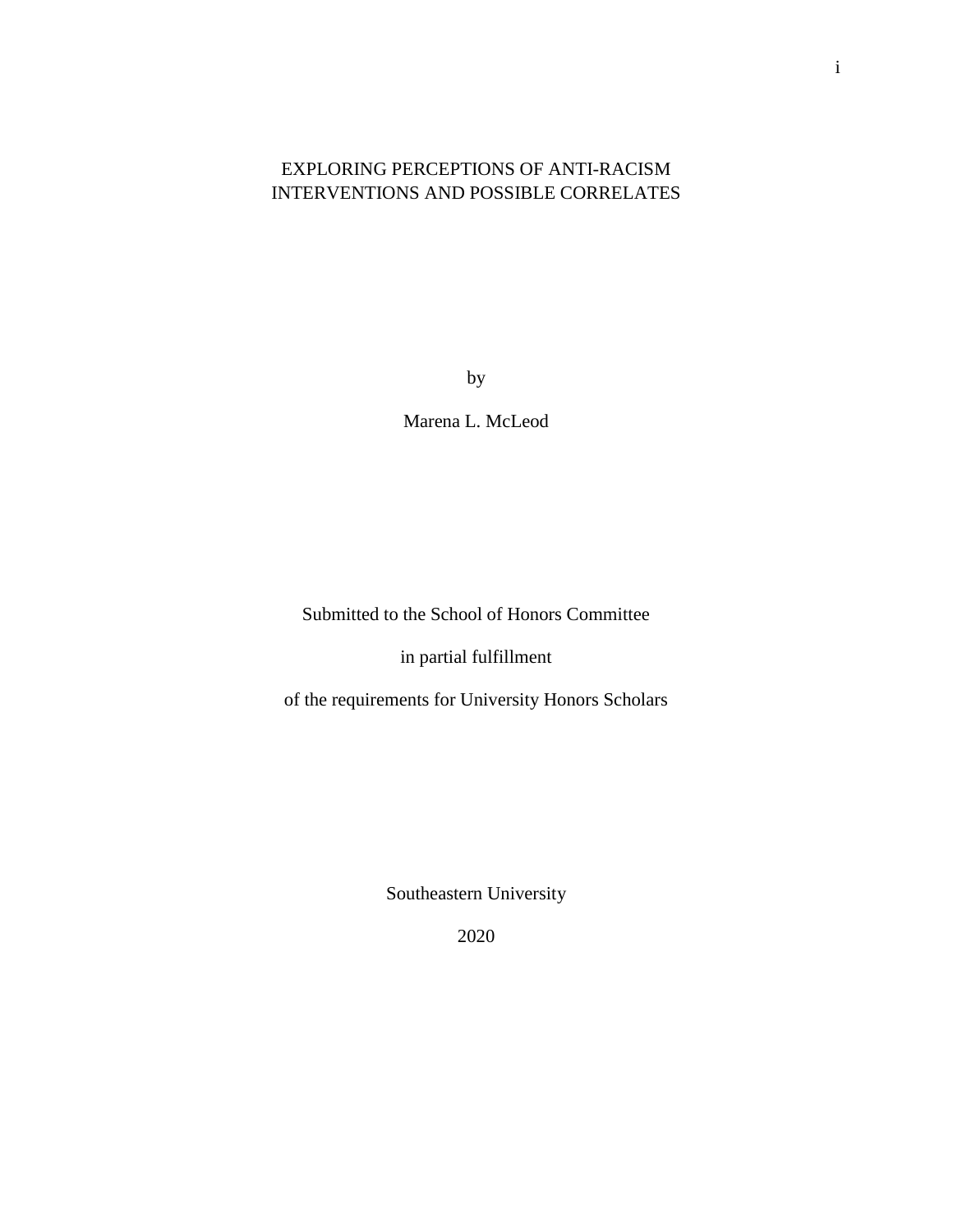Copyright by Marena L. McLeod

2020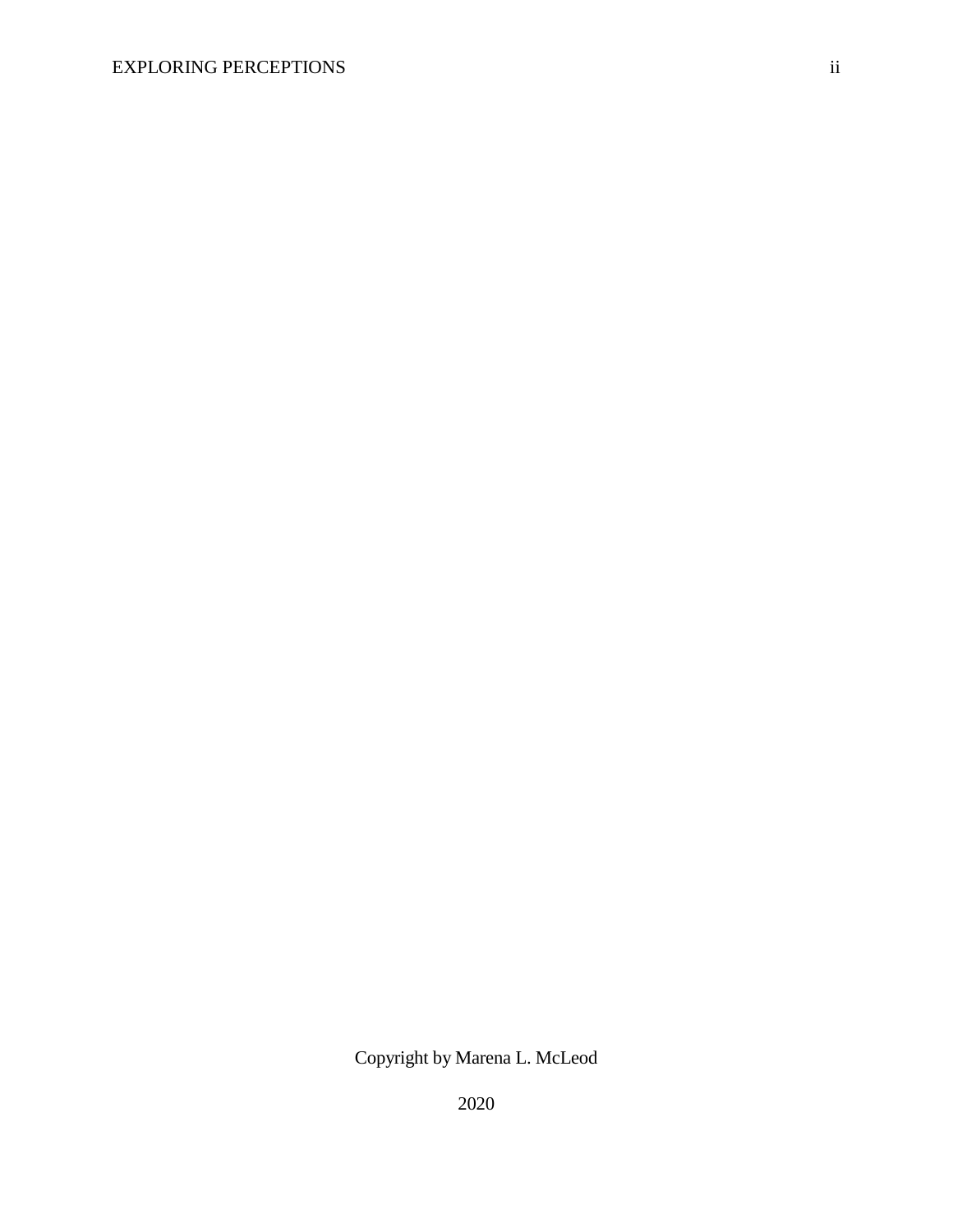### Acknowledgment

I would like to express my gratitude to Dr. Jeremy Cummings, who has advised me since the beginning of this project. Without Dr. Cummings, I am not confident that I would have been able to narrow my topic to what I was truly interested in, let alone stay sane. Thank you for your support and patience throughout this process. I would also like to thank Dr. Larry Hazelbaker for being an encourager and a sounding board, my parents for their endless support, and, above all, God, for placing me at this school under such wonderful professors who I have had the opportunity to learn from and for sustaining me through this process.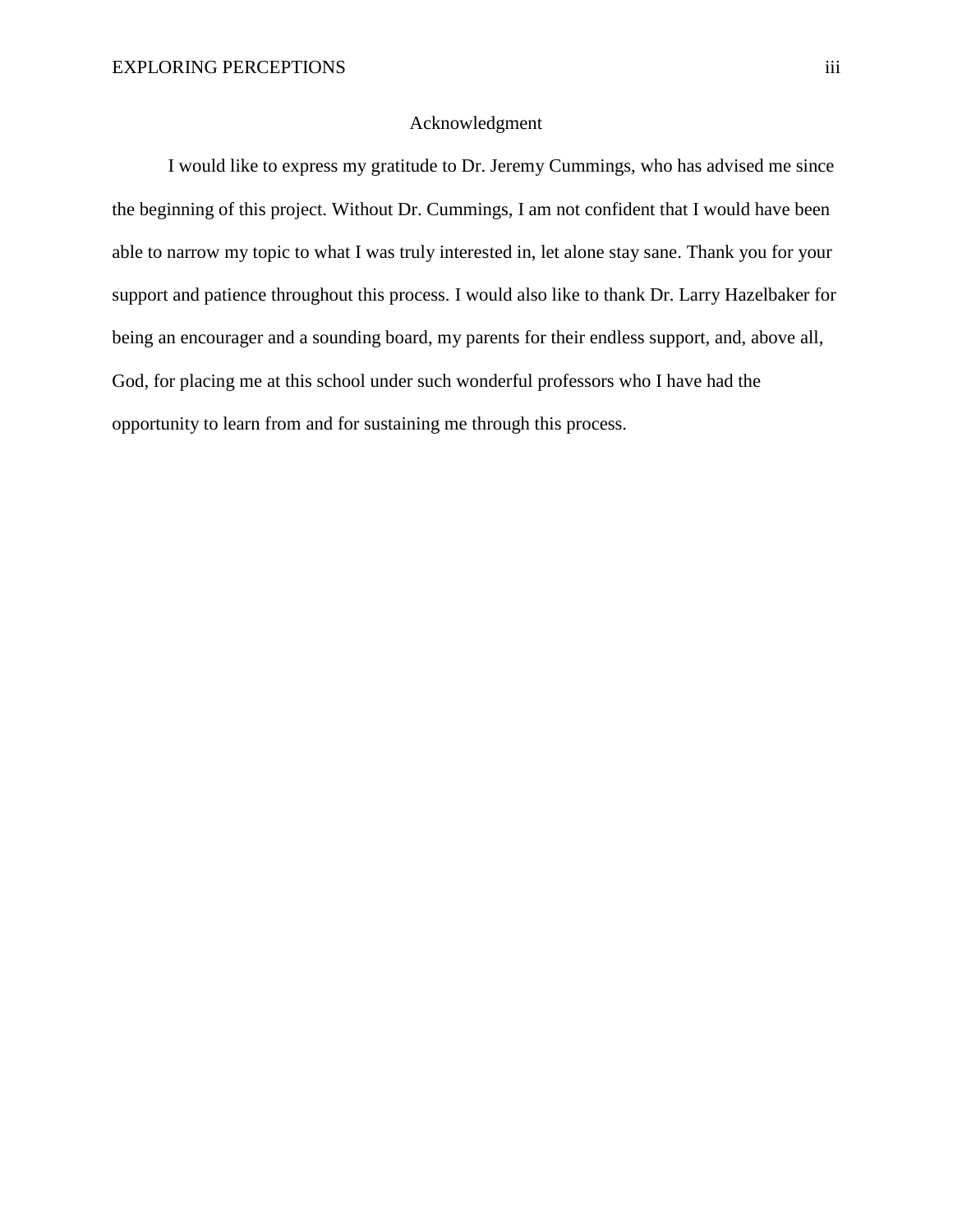#### **Abstract**

Although there is a large body of research on anti-racism interventions, little research has been done on participant perceptions of anti-racism interventions or the relationship between certain perceptions and other factors. This study addresses perceptions of anti-racism interventions among college students and how perceptions relate to willingness to attend interventions, aspects of religiousness, identification with all of humanity, and factors such as gender and race. The sample includes 69 undergraduate students, all of whom self-identified as Christian. Results indicate that perceptions were generally positive. It was found that reported importance of interventions, agreement with reasons for positive attitudes, and willingness to attend interventions were all positively related to each other. Reported importance of interventions was also positively related to organizational religiousness, private religious practices, and intrinsic religious orientation, while willingness was only related to intrinsic religious orientation. These results suggest a link between positive perceptions and willingness to attend interventions, as well as a distinction between measures of religiousness and their implications for perceptions and behavior. These results suggest a need for further research on how perceptions of interventions impact their effectiveness and the specific factors that lead to specific perceptions.

KEY WORDS: anti-racism interventions, perceptions, attitudes, religiousness, identification with all humanity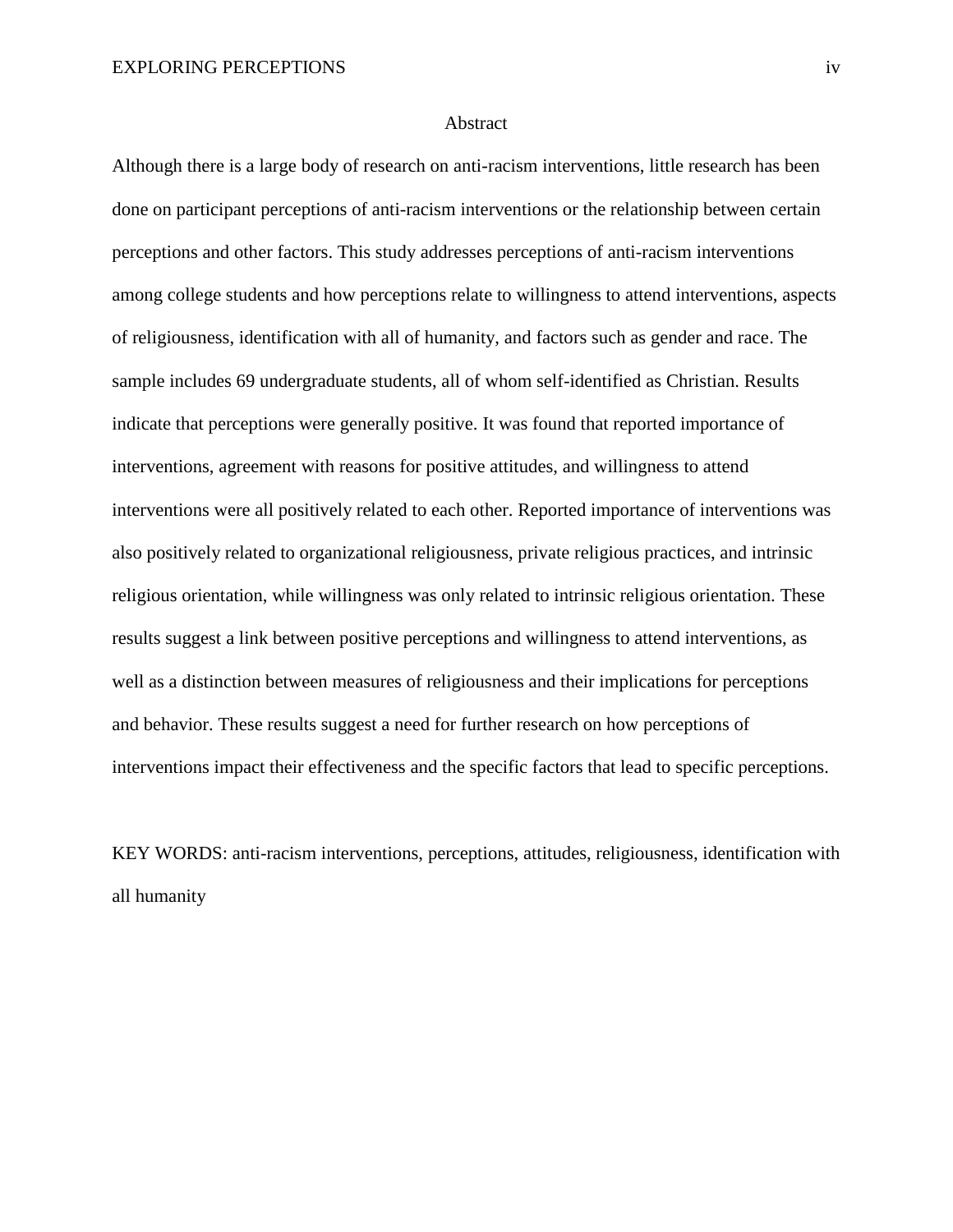# Table of Contents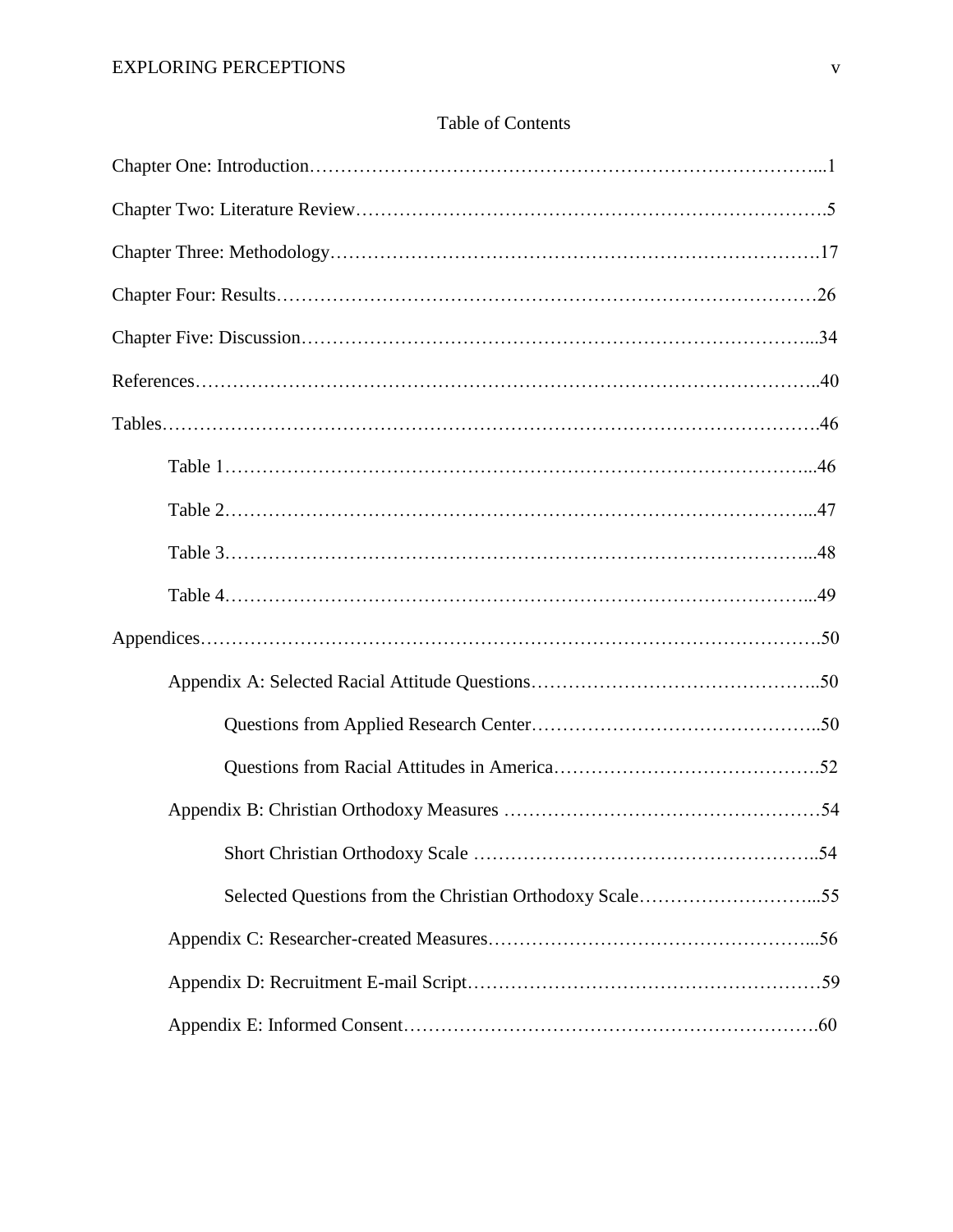Exploring Perceptions of Anti-Racism Interventions and Possible Correlates

## **Chapter One: Introduction**

Even decades after the civil rights movement, racial prejudice has remained an important and polarizing topic in the United States. Although the general attitudes of Americans towards racial issues have changed significantly, the call for legal and social responses to prejudice, such as affirmative action and sensitivity training, continues to be prevalent (Krysan & Moberg, 2016; Zuriff, 2002). Several responses have arisen from this call for action, including anti-racism interventions.

Anti-racism interventions aim to counter racism and encourage racial tolerance on the group and individual level using a variety of different methods and formats (Oxford University Press, 2019a; Paluck & Green, 2009). They have garnered a great deal of interest from researchers. Hundreds of studies have been done on the many kinds of anti-racism interventions, mostly in an attempt to ascertain their effectiveness, as well as why, how, and under what conditions interventions accomplish their goals (Paluck & Green, 2009).

One possible factor in the effectiveness of interventions is how they are perceived by their target demographic and how important the goals of interventions are to participants. Although the perceived importance of the issues discussed in interventions has been shown to have implications for their outcomes (Devine, Forscher, Austin, & Cox, 2012), and despite the great volume of literature on these interventions and the factors that affect them, very little work has been done to understand the impact of participants' perceptions on the success of interventions and the variables which might impact those perceptions.

Previous studies have looked at participants' concern about the issues dealt with in the interventions as it relates to the effectiveness of an intervention on that individual (Devine et al.,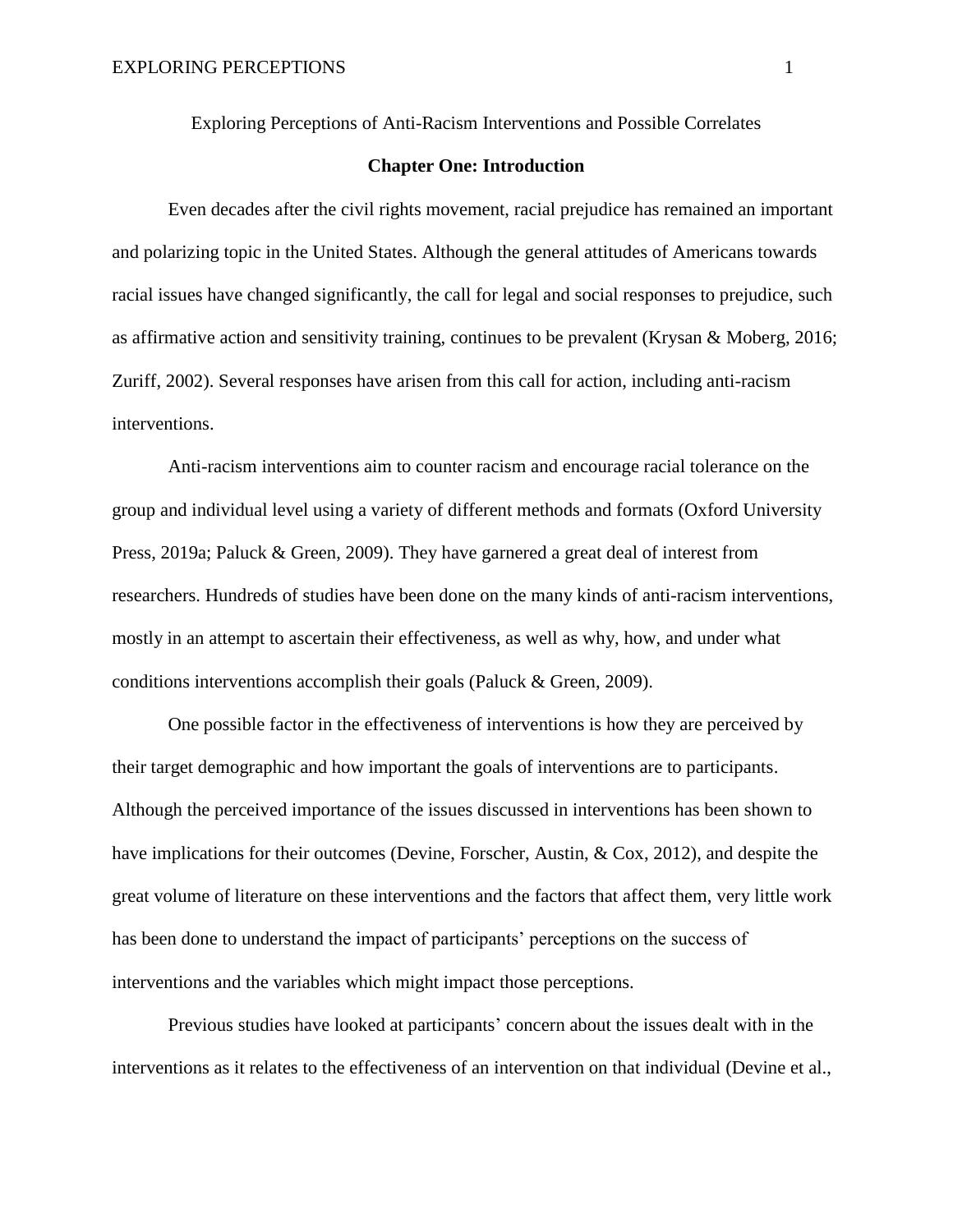2012; Forscher, Mitamura, Dix, Cox & Devine, 2017), but perceptions of and attitudes towards the interventions themselves have not been addressed. The purpose of this thesis is to begin to address this gap in the research by exploring student's perceptions of anti-racism interventions and how their perceptions relate to willingness to attend interventions, aspects of religiousness, identification with all of humanity, and factors such as gender and race.

A grasp of several important terms is necessary in order to fully understand this study. These terms include:

- Prejudice "a negative bias toward a social category of people, with cognitive, affective, and behavioral components", specifically racial minorities such as Black people (Paluck & Green, 2009, p. 340).
- Anti-racism "The policy or practice of opposing racism and promoting racial tolerance" (OUP, 2019a).
- Anti-racism interventions efforts to decrease racist attitudes in a group; may also be referred to as prejudice-reducing interventions (Paluck & Green, 2009).
- Perceptions "The way in which something is regarded, understood, or interpreted" (Oxford University Press, 2019b)
- Attitudes "a relatively enduring tendency to respond to someone or something in a way that reflects a positive or negative evaluation of that person or thing" (p. 3), understood to be expressed cognitively, affectively and behaviorally (Manstead, 1996)
- Religious orientation general ways of being religious, as distinguished by motivation for being religious; may be either intrinsic or extrinsic, being religious for the sake of religion itself or being religious primarily for some other social or psychological benefit, respectively (Batson, Flink, Schoenrade, Fultz, & Pych, 1986)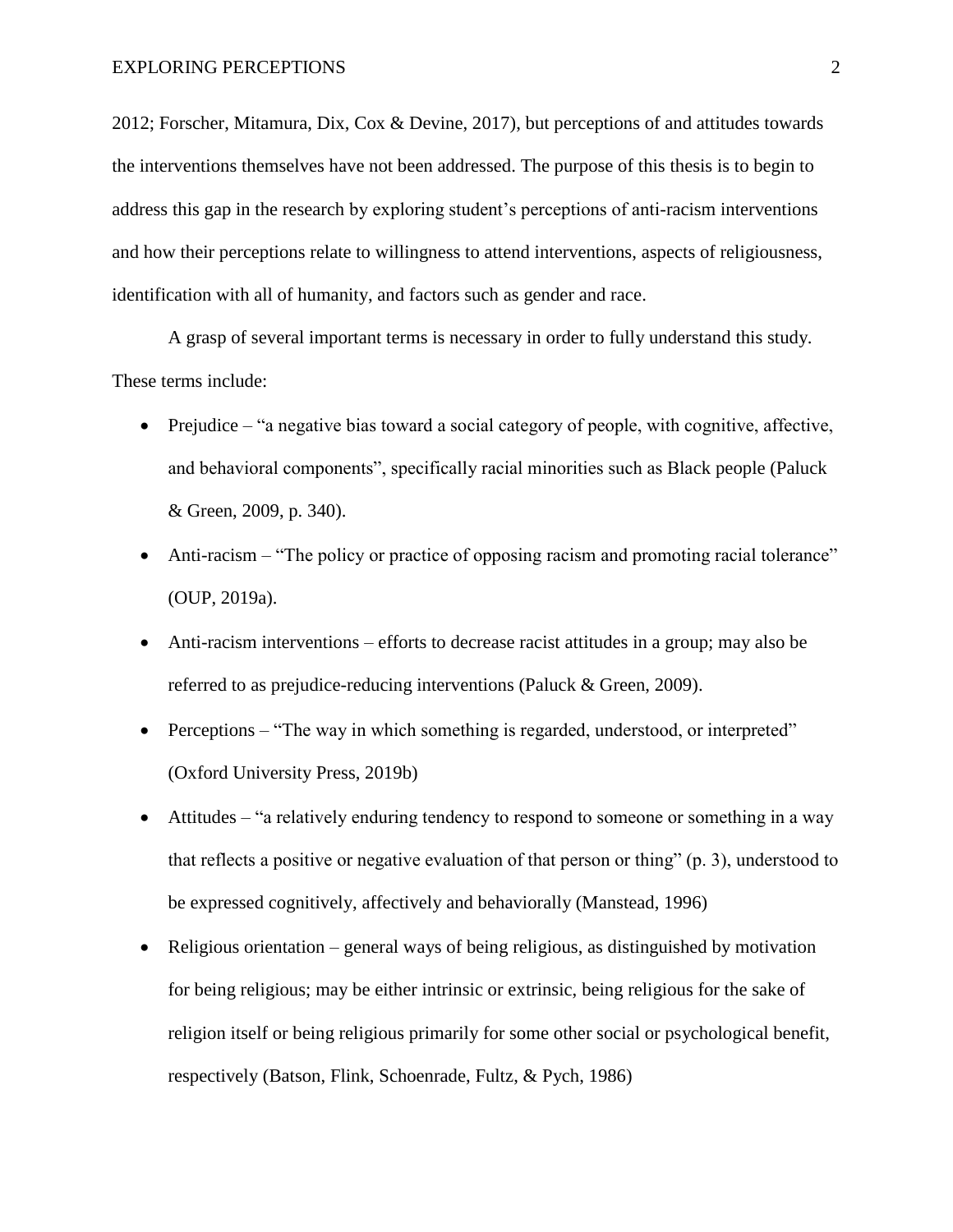- Christian orthodoxy internalization of established traditional, generally accepted Christian beliefs (Johnathan, 2008)
- Identification with all humanity a sense of oneness with humanity, having a broad identity that includes more distant or different groups in one's ingroup (McFarland, Webb, & Brown, 2012)

The following questions will guide this study:

- 1. What are college students' typical perceptions of or attitudes toward antiprejudice interventions?
- 2. How are students' attitudes toward interventions correlated with their willingness to attend interventions?
- 3. How are different measures of religiousness correlated with perceptions of and willingness to attend interventions?
- 4. How are race, gender, and identification with all humanity correlated with perceptions of and willingness to attend interventions?

Students' perceptions of or attitudes toward interventions are expected to be generally positive, although the representation of some more negative responses is also expected. I hypothesize that positive perceptions will be positively correlated with willingness to attend interventions, as well as intrinsic religious orientation, Christian orthodoxy, and identification with all humanity.

The next chapter of this thesis will provide a review of the current literature regarding anti-racism interventions and prejudice, as well as the various concepts which may be related to perceptions of and attitudes towards anti-racism interventions. It will also outline why these factors might be expected to be related to perceptions. In the third chapter, the methodology used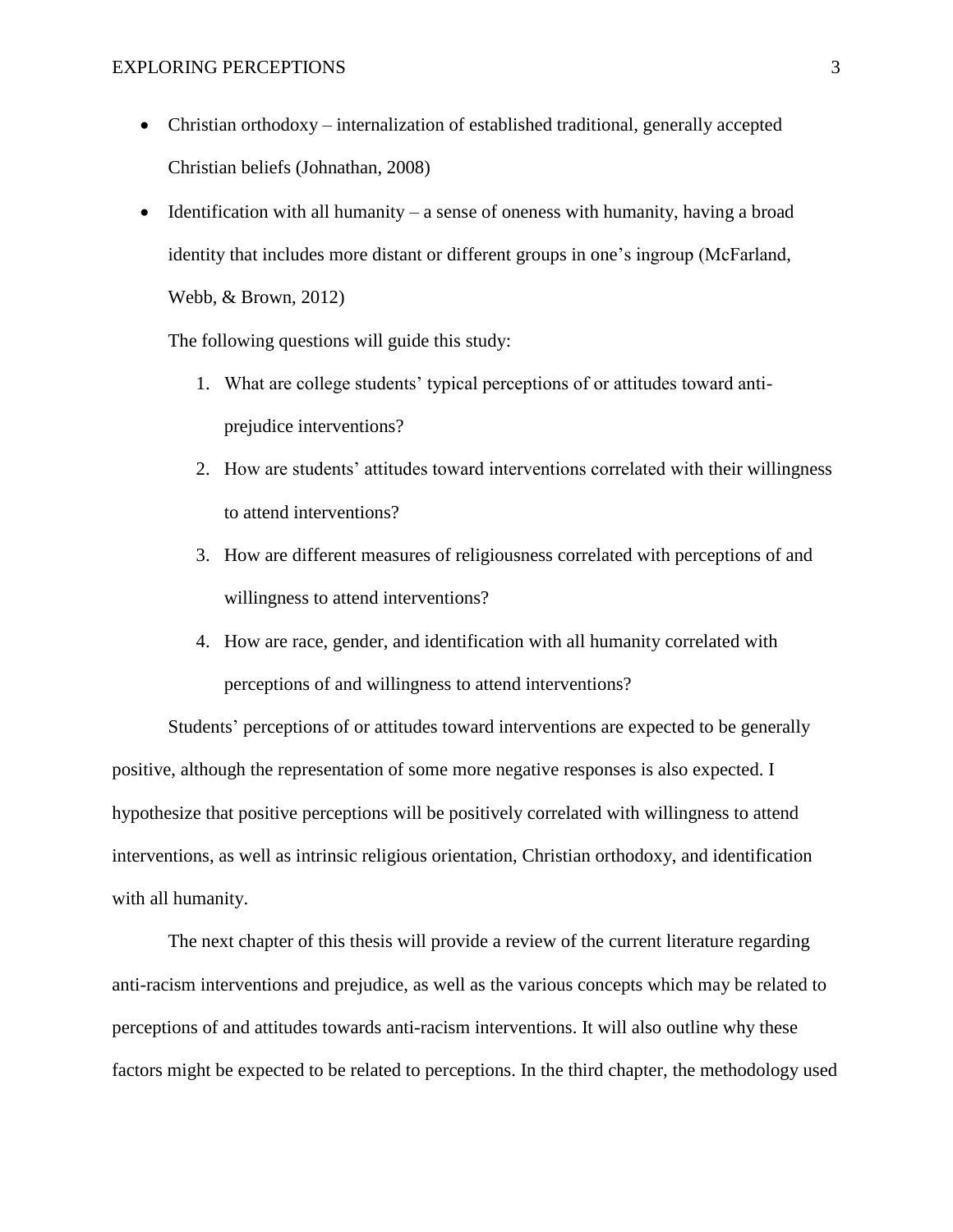to explore the leading questions of this study will be described. The fourth chapter will detail the results of this study, and the fifth chapter will discuss those findings, as well as their relationship with previous findings and implications for future research.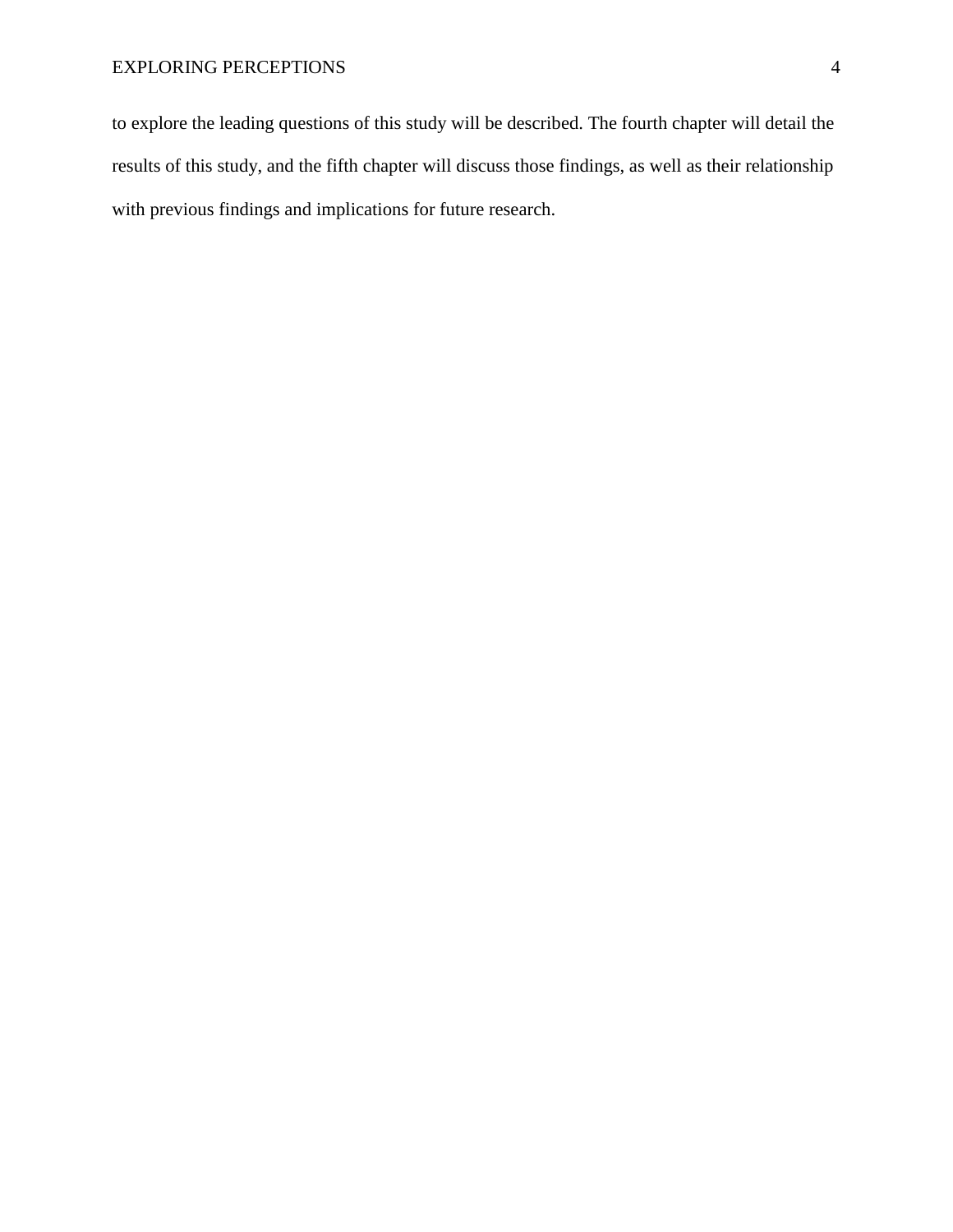#### **Chapter Two: Literature Review**

Very little research has been done on participant perceptions of anti-racism interventions directly, and there is an apparent gap in the literature on what factors are related to certain perceptions of interventions. However, looking at the existing literature, there are several factors that have been found to be related to prejudice, which is understood to be the focus of antiracism interventions. It is probable that these factors may also be related to how participants perceive antiracism interventions. To understand how each of these concepts overlaps, they must first be understood individually. With that in mind, this literature review will first discuss prejudice and how the concept has evolved over time. It will then explore anti-racism interventions, the mechanisms through which they are theorized to work, and the contradictory evidence concerning their effects. Next, it will focus on the possible implications of participant perceptions, as well as the existing research on perceptions of antiracism as they are related to interventions. It will then examine the possible correlates, several aspects of religiousness and identification with all humanity.

## **Understanding Prejudice**

An understanding of prejudice is necessary when discussing anti-racism interventions, namely because these interventions first originated as a response to changing views of prejudice. To understand the response, it is beneficial to first understand that which it is responding to and the conditions under which the response arose. It is relevant then to define prejudice within the context of anti-racism interventions and discuss the societal shifts that brought about these interventions.

Paluck and Green (2008) define prejudice as "a negative bias toward a social category of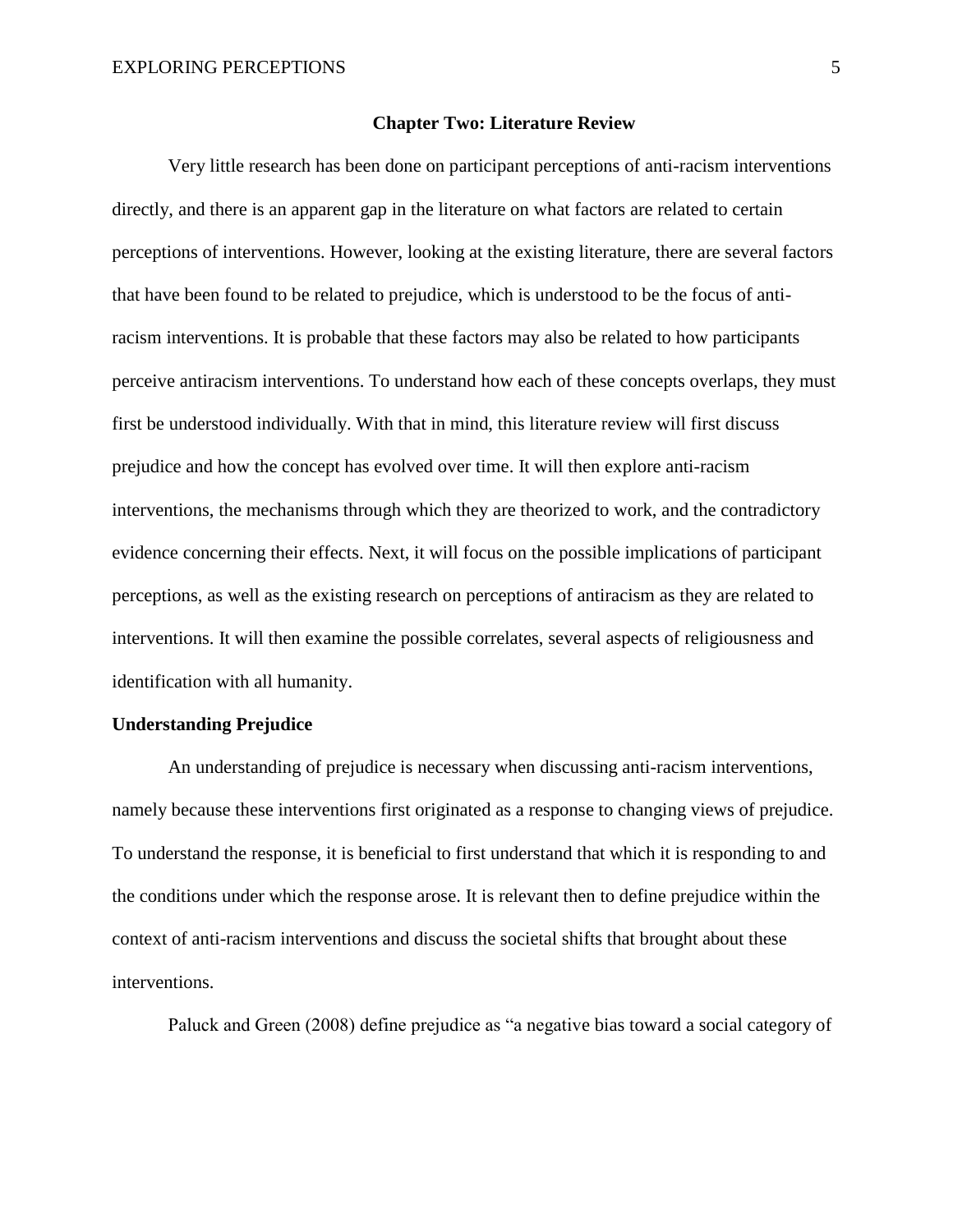people, with cognitive, affective, and behavioral components" (p. 340). Within the context of anti-racism interventions, prejudice refers to racial prejudice in particular. Racial prejudice can be understood as the opposite of the "racial tolerance" that anti-racism is characterized by. In order to fully grasp current thinking about prejudice and the mechanisms at work in anti-racism interventions, some historical and cultural context is needed.

Prejudice is a complex concept, and it is often divided into covert or overt, which refer to how blatantly the bias is expressed, and implicit and explicit, which describe the degree to which people are consciously aware of their own bias (Hogan & Mallott, 2005; Akrami & Ekehammar, 2005). Ezorsky (1991) asserts that overt racism occurs when "harm is inflicted or a benefit withheld [...] because of the perpetrator's racial bias against the victim" (p. 9). Before the civil rights movement, overt prejudice was considered socially acceptable and was expressed through public support for segregation practices and the belief that Black people are inherently inferior to White people (Hogan & Mallott, 2005). One historical example of overt racism is the segregation of buses (Zuriff, 2002). The assertion that White people ought to be given better seats and be able to take seats designated for Black people is race-based and the prejudice is clearly seen. Contemporary examples of overt racism may include the use of racial slurs and police violence (Saucier, Miller, Martens, & O'Dea, 2017).

Since the 1960s, research has documented a significant decline in this form of racism, which researchers generally term old-fashioned or overt prejudice, suggesting that prejudice is seriously diminished, if not gone altogether (Hogan & Mallott, 2005). Krysan and Moberg (2016) point out several notable changes in American's racial attitudes, as tracked by several national surveys. For example, the percentage of White Americans that agree that schools should not be racially segregated increased from 32 percent to 96 percent from 1942 to 1995 (Krysan &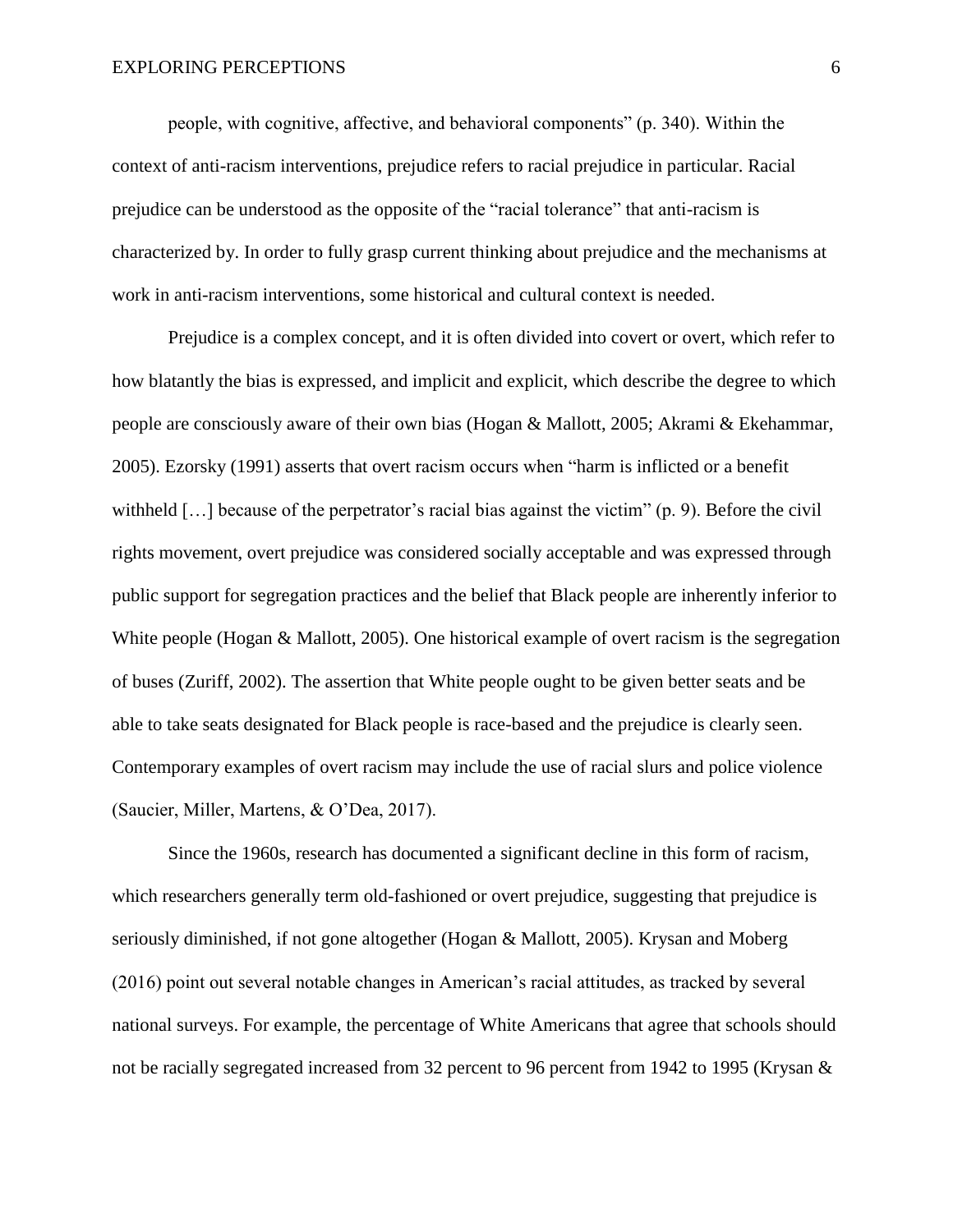Moberg, 2016). Similar increases in agreement were observed for the statement that people ought to have the same opportunity to get a job regardless of race (Krysan & Moberg, 2016). In 1944, 45 percent of people agreed and 28 years later agreement was almost universal (97%). It is particularly telling that many questions meant to track racial attitudes are no longer asked on major national surveys because people agree almost universally (Krysan & Moberg, 2016).

However, despite this apparent decline, the media continues to display narratives contrary to such findings (McConahay, Hardee, & Batts, 1981; Zuriff, 2002). The assumption that various interventions are still needed, and that further action is still required to combat disparity between races both imply that racism still exists and causes problems (Zuriff, 2002). Although support for the abstract principle of racial equality is essentially universal, support is notably lower for the implementation of policies and actions such as affirmative action (Krysan & Moberg, 2016). These trends are thought to reveal a more hidden form of prejudice, often called covert prejudice or modern racism (McConahay et al., 1981). Where overt prejudice is thought to be easily identified, covert prejudice is thought to occur primarily through resistance to actions meant to enforce equality and unexamined learned racial bias.

The distinction between implicit and explicit prejudice becomes especially relevant in the discussion of covert prejudice. Since covert racism is hidden or obscured, it is generally thought to be more difficult for people to identify their own prejudice, making it somewhat difficult to define and measure, given the prevalence of self-report measures in prejudice research (Son Hing, Li, & Zanna, 2002; Perry, Murphy, & Dovidio, 2015. Despite the unclear nature of covert and implicit prejudice, it is not uncommon for the gap between implicit and explicit racism to be used to measure how prejudiced one is and to what extent they have a correct view of themselves (Son Hing et al., 2002).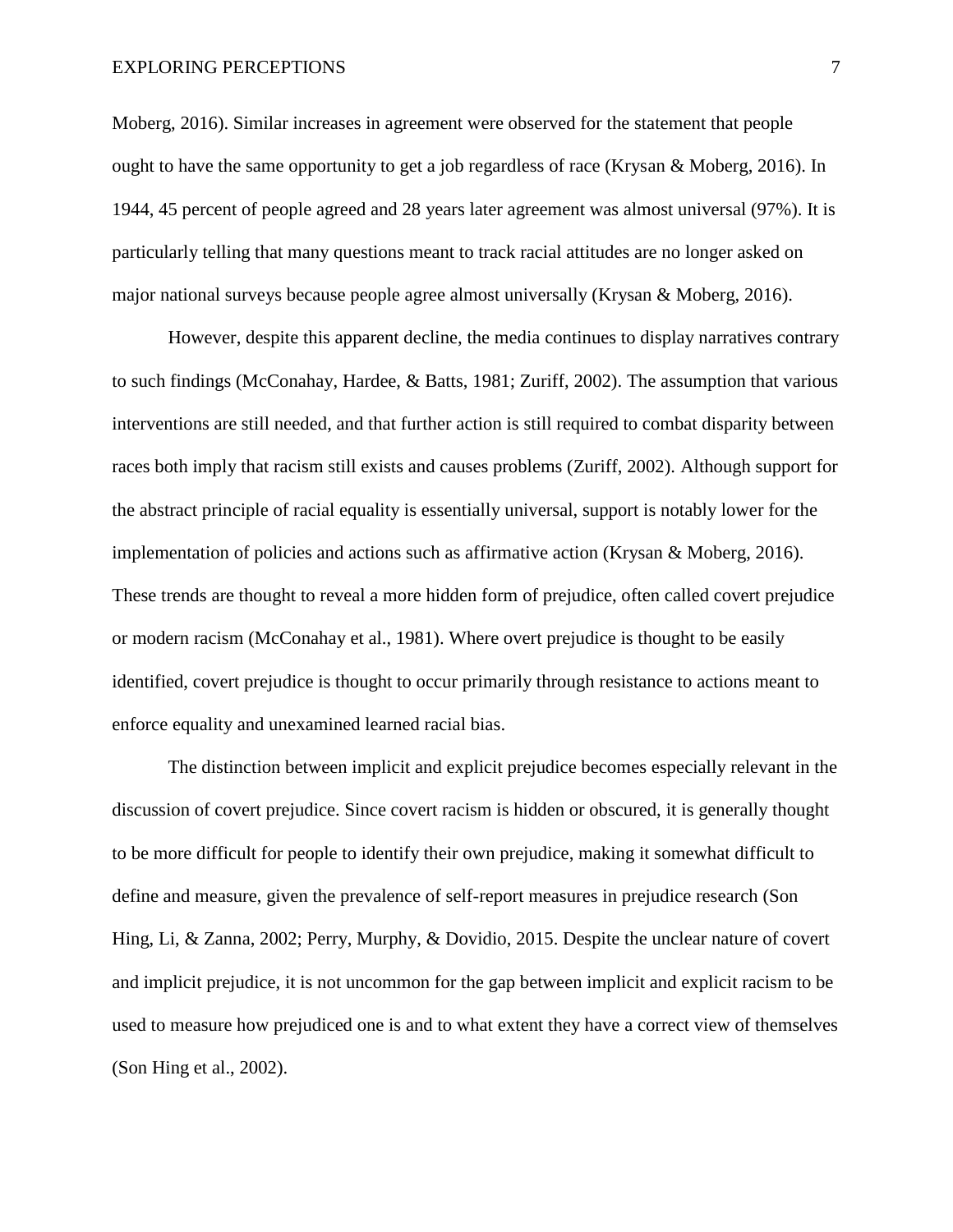The rise in covert prejudice can be explained by changes in the perception of prejudice. As McConahay et al. (1981) explain it, the civil rights movement spurred a change in public opinion, and overt displays of racism were no longer an acceptable social norm, becoming increasingly undesirable. Social pressure to be unprejudiced resulted in new, more covert forms of prejudice that were not immediately recognizable as prejudice (McConahay et al., 1981).

These social shifts were reinforced by changes in the law. Legislation mandating equal treatment and opportunity regardless of race strongly discouraged the expression of overt prejudice (Rudman, Ashmore, & Gary, 2001). As Rudman et al. (2001) so aptly put it, discriminating based on race is now "illegal as well as immoral" (p. 856). Franco & Maass (1999) agree, suggesting that the legislative and social protection given to certain racial minorities makes the expression of negative attitudes towards them less acceptable. Prejudice against "normatively protected" groups is regarded as negative, and significant effort has been made to curb prejudice and create more equal treatment (Franco & Maass, 1999). One response to the changing view of prejudice was the development of interventions to decrease prejudice, broadly termed anti-racism interventions.

#### **Anti-racism Interventions**

Anti-racism is defined as "The policy or practice of opposing racism and promoting racial tolerance" (OUP, 2019a). Anti-racism interventions, also called prejudice reduction interventions, attempt to increase anti-racist attitudes in a group through a variety of means (Paluck & Green, 2008). Inherent within the goal of increasing anti-racist attitudes, as well as the term "prejudice reduction", is the implication that prejudice is undesirable and ought to be reduced or opposed.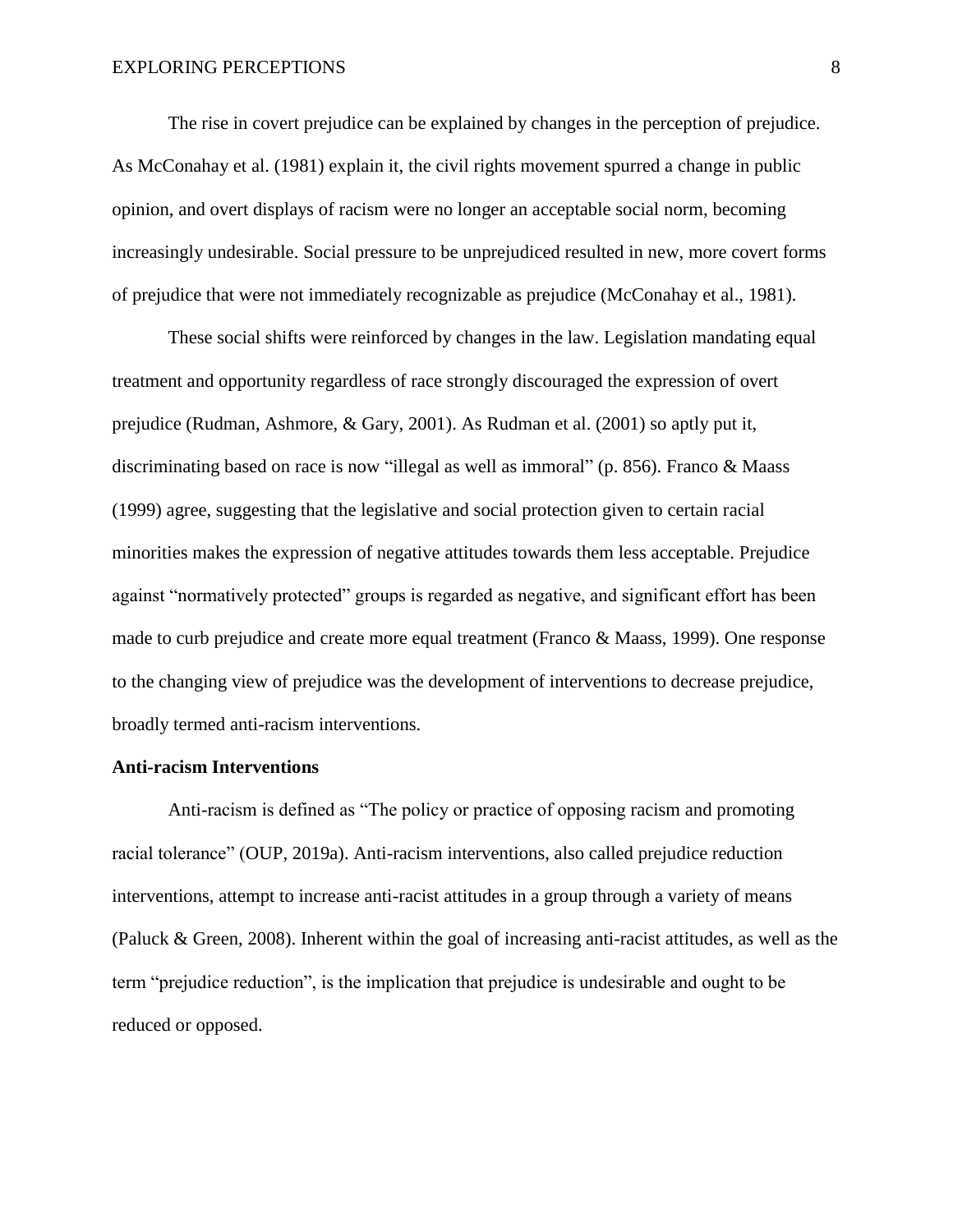Interventions come in many forms. They may be single organized events, or they may occur over a period of time. They may take the form of sensitivity training and media campaigns. They appear in education at all levels and may even include peer influence (Paluck & Green, 2008). At the time of Paluck & Green's meta-analysis, which concluded in the spring of 2008, the researchers found an impressive 985 published and unpublished reports related to these kinds of interventions (2008). More than ten years later, interest in the topic has not abated, and the number of existing reports has certainly grown, with new articles continuing to be published.

Although the statistics are now dated, reports from 2000 found that 81% of U.S. colleges and universities use interventions for combating racism (McCauley, Wright, & Harris, 2000) and nearly 60% of over 500 schools included required diversity courses specifically (Hogan & Mallott, 2005). Despite the absence of more recent statistics regarding the prevalence of interventions and the limited nature of such statistics since they often only report interventions done in the academic environment, there is little evidence that the use of these interventions has decreased significantly since 2000. It is clear that anti-racism interventions have garnered considerable academic and social interest, and that they seem to be common among places of higher education specifically.

#### **How Interventions Work**

Because being unprejudiced is socially desirable and people generally assess themselves in a socially desirable way, being confronted with evidence to the contrary is disconcerting for most (Case, 2007; Plant & Devine, 1998). People also may not perceive more covert, modern forms of prejudice as prejudice (McConahay et al., 1981). Interestingly, race is cognitively processed before most other data, and, along with gender and age, it is one of three primary dimensions used to categorize others (Nai, Narayanan, Hernandez, Savani, 2018). Judgements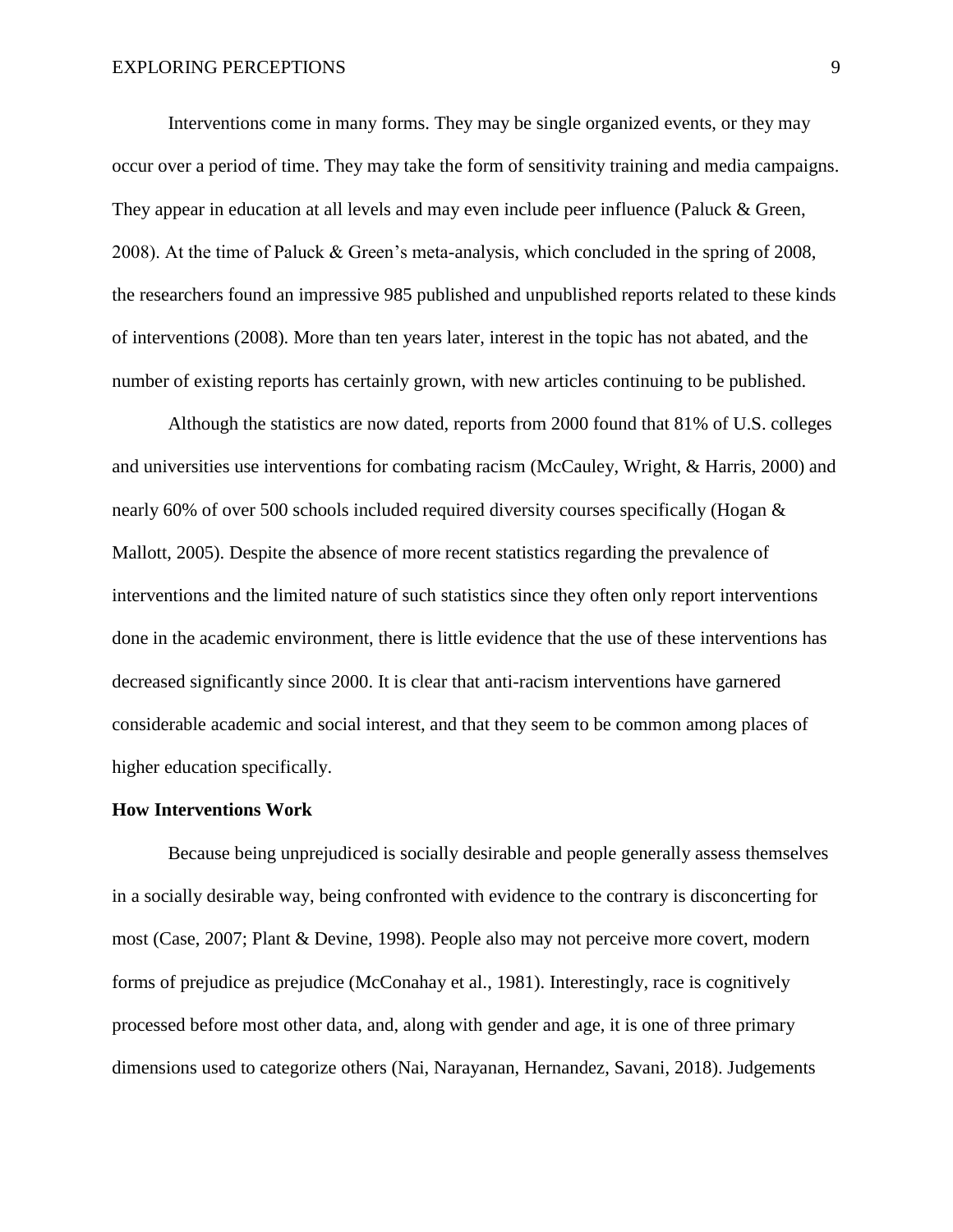based on race may occur somewhat subconsciously or automatically (Devine, 1989; Akrami & Ekehammar, 2005).

Interventions take advantage of the possible incongruence between implicit bias, biases not recognized as prejudice, and social pressure to be unprejudiced by creating cognitive dissonance, an awareness of incongruence between people's attitudes and their perceptions of themselves (Case, 2007). When people become aware of their hypocrisy, as Son Hing, Li, and Zanna (2002) describe it, they often adjust the attitudes or behaviors that are causing dissonance. Perry, Murphy, and Dovidio (2015) agree, stating that as biases and goals to be non-prejudiced become salient, people tend to "adjust their attitudes and behavior to be more egalitarian" and "work harder to compensate for prejudiced behavior" (p. 64). In contrast, "when bias is cloaked in ways that people do not recognize, they are likely to continue to perpetuate their biased behaviors and unlikely to change their negative attitudes." (2015, p. 64). Interventions are the agent through which attitudes are made salient, and the resulting adjustments to attitudes and behaviors tend to result in lower scores on measures of prejudice (Son Hing et al., 2002).

#### **Intervention Outcomes**

Some interventions seem to be more effective than others, and although Paluck and Green (2008) conclude that it remains unclear what works best, there is evidence that the particular strategy or focus of an intervention may influence its effectiveness. For example, colorblindness—which involves "not seeing color" or ignoring race—has been found to be generally ineffective in interventions, while a focus on appreciation of group differences seems to be related to more successful outcomes (Rudman et al., 2001). Much of the current knowledge on the effectiveness of particular types of interventions, as well as interventions in general, is not based on interventions conducted in the real world, but rather laboratory simulations of them. A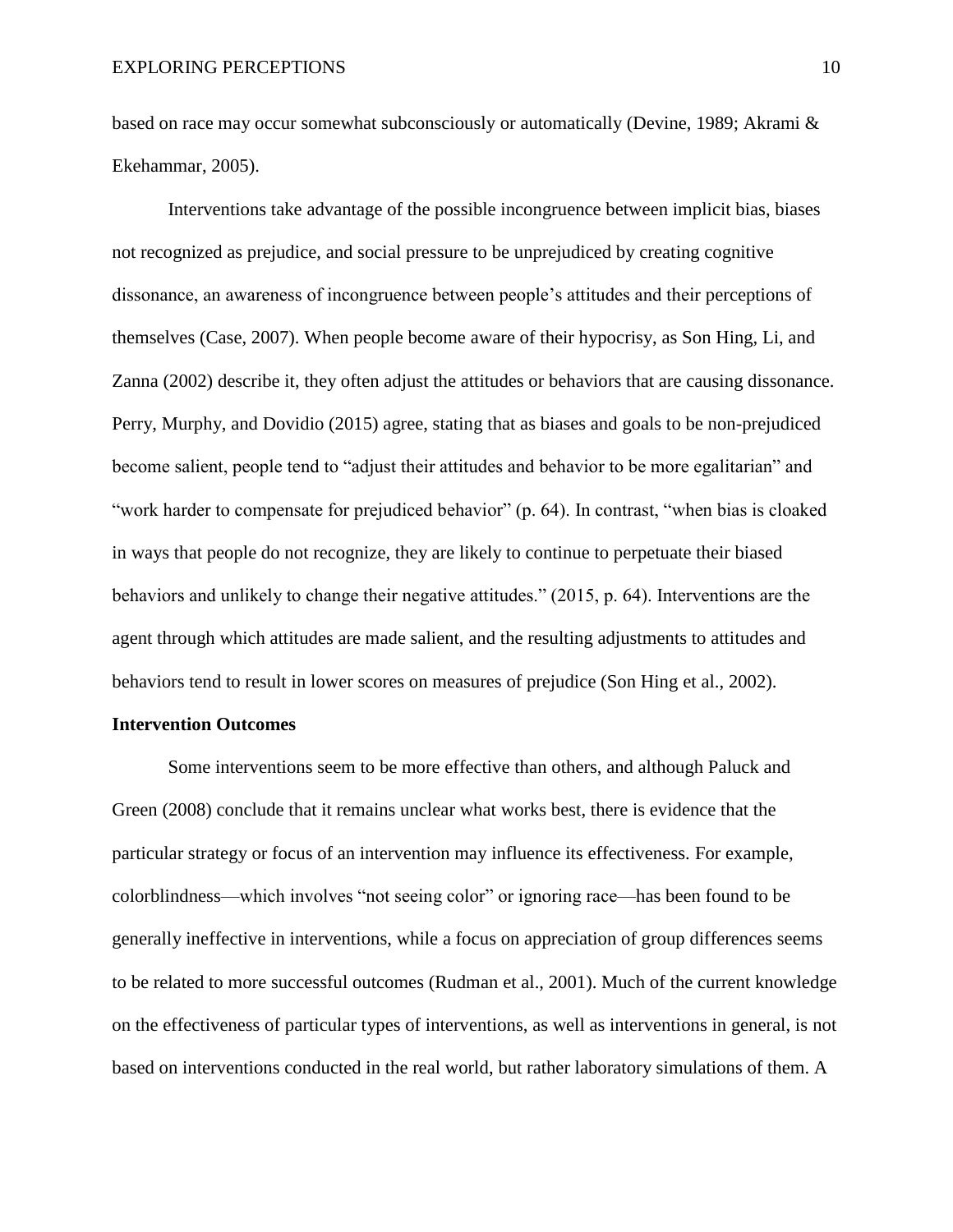mere eleven percent of studies, both published and unpublished, were found to test the effect of real-world interventions (Paluck & Green, 2008). Ultimately, Paluck and Green (2008) came to the conclusion that despite promising appearances, the effects of many widespread interventions are still unknown.

Results do seem generally positive. Many studies found prejudice to be significantly lowered after participation in an intervention (Paluck & Green, 2008). However, not all the findings have been positive. Some evidence has been found that effects may not be long-lasting (Hogan & Mallott, 2005), and that there may actually be backfire effects that result in an increase in prejudice (Case, 2007). In one study, awareness was raised in all areas, but prejudice remained constant and even increased against Latinos (Case, 2007).

The way in which studies are done may also lead to differences in participant experience, which has been shown to influence how much prejudiced behavior they display. For example, in one study, participants who were told to "relax and enjoy" interactions had a more positive experience, a more positive view of the individual they were interacting with, and displayed fewer prejudiced attitudes, while the opposite was found for those told to avoid discrimination (Greenland, Xenias, & Maio, 2017).

### **Perceptions of Anti-racism Interventions**

As seen in Greenland, Xenias, and Maio's (2017) study, participants' perception of interventions has implications for the success of interventions in achieving their goals. Positive experiences were associated with more positive outcomes and increased interest in future interactions, while negative experiences were associated with negative outcomes, poorer ratings of the contact partner, and heightened anxiety (Greenland et al., 2017). Another study found that participants' self-reported concern about discrimination was correlated with their prejudice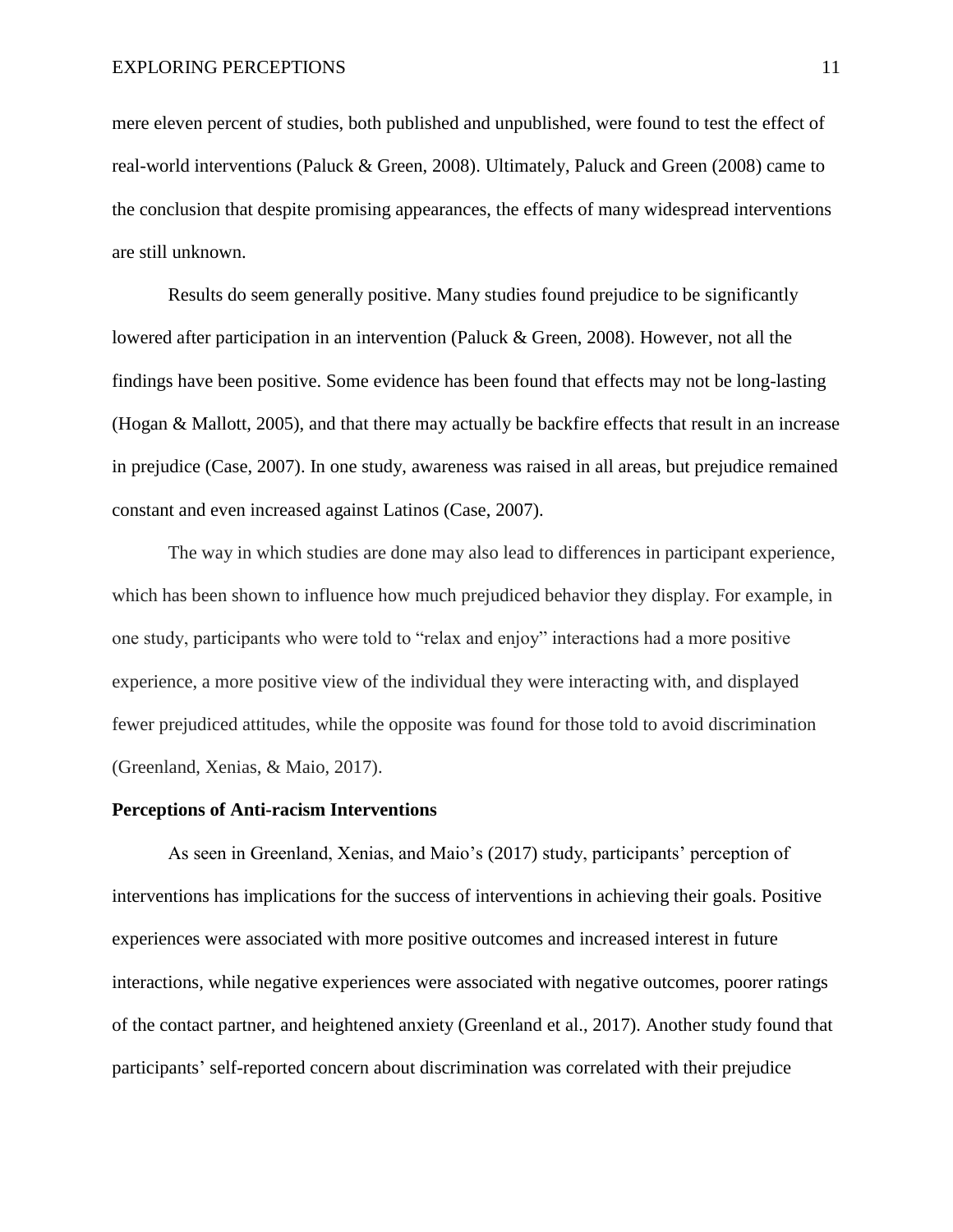outcomes (Devine et al., 2012). The degree to which participants felt discrimination was an important and relevant topic predicted their scores on prejudice measures. The more concerned participants were, the lower their prejudice tended to be. Although research on perceptions of anti-racism interventions is sparse, these studies imply that how participants perceive their experiences with interventions and how salient they find the topic and goals of interventions to be both have some implication for intervention outcomes.

#### **Religiousness, Prejudice, and Interventions**

Religiousness may also be connected to intervention outcomes. Several aspects of religiousness have been found to be related to prejudice, a central concept of anti-racism interventions. The first of these aspects of religiousness is religious orthodoxy.

Religious orthodoxy deals with Christianity in particular and can be understood as the "internalization of Christian beliefs" (Johnathan, 2008). Several studies have found religious orthodoxy to be negatively related or unrelated to prejudice and discriminatory attitudes (Kirkpatrick, 1993; Altemeyer & Hunsberger, 1992). Johnathan (2008) found religious orthodoxy to be a significant predictor of more positive attitudes toward discriminated groups, and high scores in orthodoxy were associated with fewer negative attitudes. The same researcher also noted those high in orthodoxy were conscious of their lack of negative attitudes concerning race and exhibited consistent implicit attitudes, confirming the finding that orthodoxy affects both implicit and explicit attitudes in the same manner (Johnathan, 2008).

Considering the definition "internalization of Christian beliefs" these patterns are to be expected. Many Christian teachings assume the value of human life and instruct believers to treat others well. Biblically, equality is based on the shared quality of being made in God's image, and the internal "heart" is prioritized over external characteristics. Jesus is often seen with less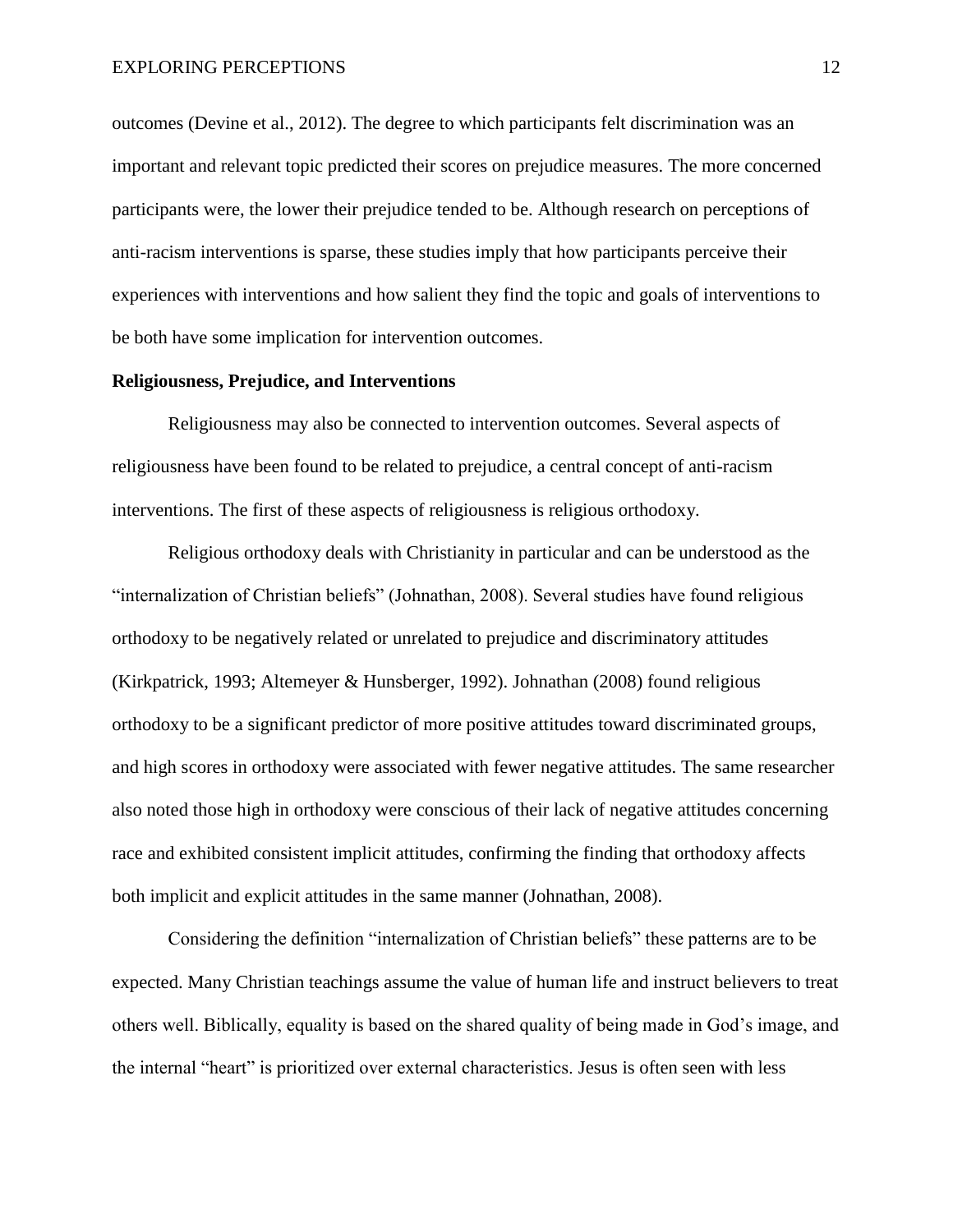desirable groups of people, such as the Samaritan woman in John 4. The internalization of these beliefs would likely lead to a view that all humans are equal and valuable, and that Christians have a duty to treat people from a variety of backgrounds with kindness and respect.

Another aspect of religiousness understood to be associated with prejudice is religious orthodoxy. Religious orientation is one's motivation for being religious, which may be intrinsic or extrinsic (Allport & Ross, 1967). These orientations can be understood as general ways of being religious and have been described as "religion as a means" and "religion as an end" (Batson et al., 1986). In this understanding of religious identity, an extrinsic religious orientation would be a means to an end. This means that people who are extrinsically religious participate in religion predominately for some reason other than religion itself, be it for a sense of security or social benefits (Allport & Ross, 1967). In contrast, an intrinsic orientation does not view religion primarily as a way to attain something else. Religion, rather than related benefits, is the main thing an intrinsically oriented person seeks to gain from religion. Intrinsically religious people are religious mainly for the sake of religion—because it is meaningful to them and they truly believe in its principles (Allport & Ross, 1967).

Allport and Ross (1967) first proposed the concept of religious orientation as a way of explaining religiousness' complex relationship with prejudice. The researchers found that the relationship between church attendance and prejudice to be curvilinear. They reported that church attendance did predict higher levels of prejudice, but only up to a certain frequency of attendance. They found that past that point, increases in attendance were negatively correlated with prejudice, and nonattendance was correlated with lower levels of prejudice (Allport & Ross, 1967). More simply, just attending church did not predict lower prejudice. There seemed to be a divide between general churchgoers and churchgoers with especially high attendance. The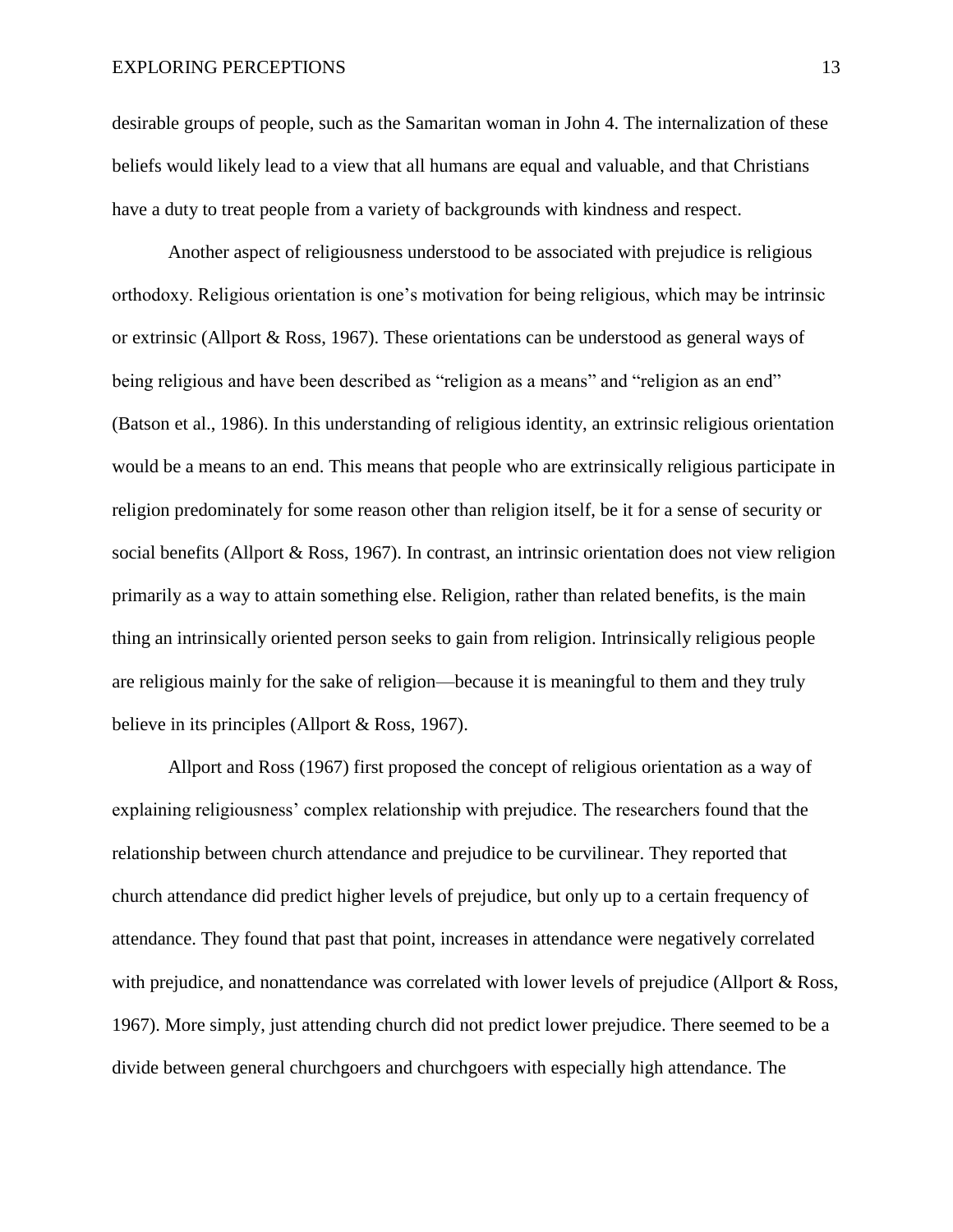decreases in prejudice that might be expected of church attendees were more likely among those with especially high attendance, and the opposite true for those who attended church less. Allport and Ross (1967) concluded that church attendance as a measure of religiousness does not account for motivations for attending church. They proposed that motivation for being religious is the deciding factor in how religiousness relates to prejudice. The majority of church attendees represent more casual, occasional attendees whose motivations for being religious are external, and the minority are devout attendees who are internally motivated to be religious (Allport & Ross, 1967). It is the externally motivated majority who tend to be high in prejudice, and the internally motivated minority that tends to be lowest in prejudice (Allport & Ross, 1967).

In both orientations, the patterns found in research make sense in light of how orientations impact a person's beliefs and actions. Intrinsic religiousness is not far removed from orthodoxy, and intrinsic religiousness has similar consequences for one's beliefs as orthodoxy, at least theoretically. For example, strongly identifying with the tenants and teachings of one's faith is likely to lead to actions and beliefs that are in line with one's faith. Just as the internalization of Christian beliefs in orthodoxy is likely to lead to a belief in human value and standards for the treatment of others, intrinsic religiousness is likely to bring a religious person's beliefs into alignment with their faith. In contrast, a person who is more extrinsically oriented may be more likely to agree with the tradition of their place of worship, even if tradition diverges from the teachings found in that religion's sacred texts.

## **Identification with all Humanity**

Identification with all humanity (IWAH), the sense that "we are all one" regardless of differences in race, religion, location, and other factors, is conceptually contradictory to the concept of prejudice (McFarland et al., 2012). Although it is distinct from other concepts, IWAH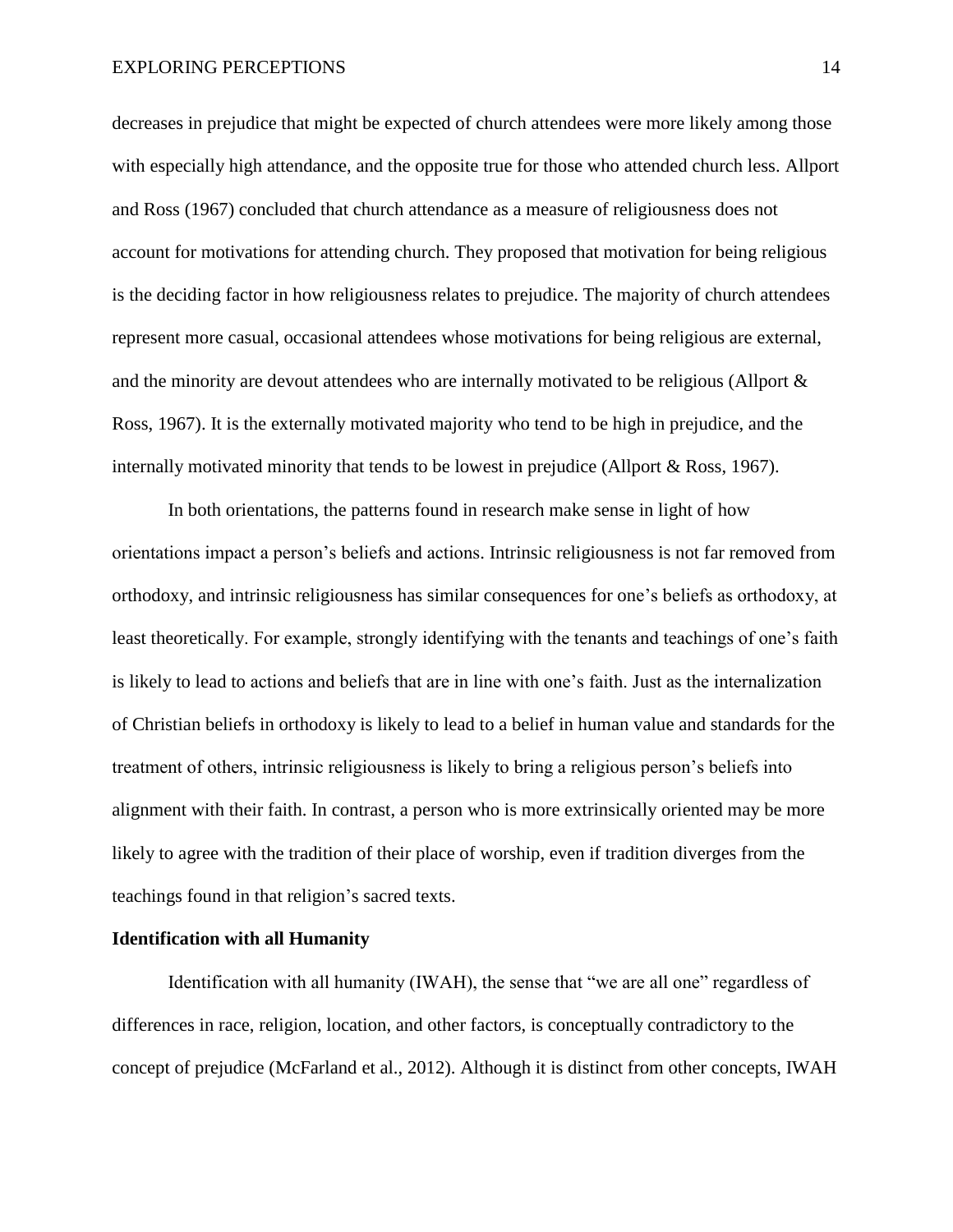is a relatively new concept that was developed out of previously existing concepts (McFarland et al., 2012). For instance, IWAH shares some qualities with moral identity (Reed & Aquino, 2003), dispositional empathy (Davis, 1983), and a previous attempt to conceptualize closeness to all people around the world (Jackson, 2001). IWAH is expected to yield similar, and in some cases, superior findings to these related concepts (McFarland et al., 2012).

Similar to moral identity, IWAH is expected to correlate with a positive view and treatment of out-groups (Reed & Aquino, 2003; McFarland et al., 2012). It is also expected to be positively associated with egalitarianism (Jackson, 2001) and dispositional empathy (Davis, 1983), and negatively correlated with ethnocentrism and the "major roots" of ethnocentrism, authoritarianism, and social dominance orientation (McFarland et al., 2012, p. 832; Adorno, Frenkel-Brunswik, Levinson, & Sanford, 1950; Altemeyer, 1996; Sidanius & Pratto, 1999). The concepts that IWAH is positively associated with have been found to negatively predict prejudice, and IWAH is expected to be similarly related. On the other hand, ethnocentrism, authoritarianism, and social dominance orientation have been found to have a positive association with prejudice, and since IWAH is expected to correlate negatively with these concepts, it should also correlate negatively with prejudice. As McFarland, Brown, and Webb state in a later article, "Identification with All Humanity predicts concern for human suffering and human rights" (p. 196), which would possibly lead individuals high in IWAH to be more aligned with the core ideas of anti-racism (2013).

## **Conclusions**

It is plausible that particular perceptions of anti-racism interventions may have implications for intervention outcomes, and that positive experiences, personal salience of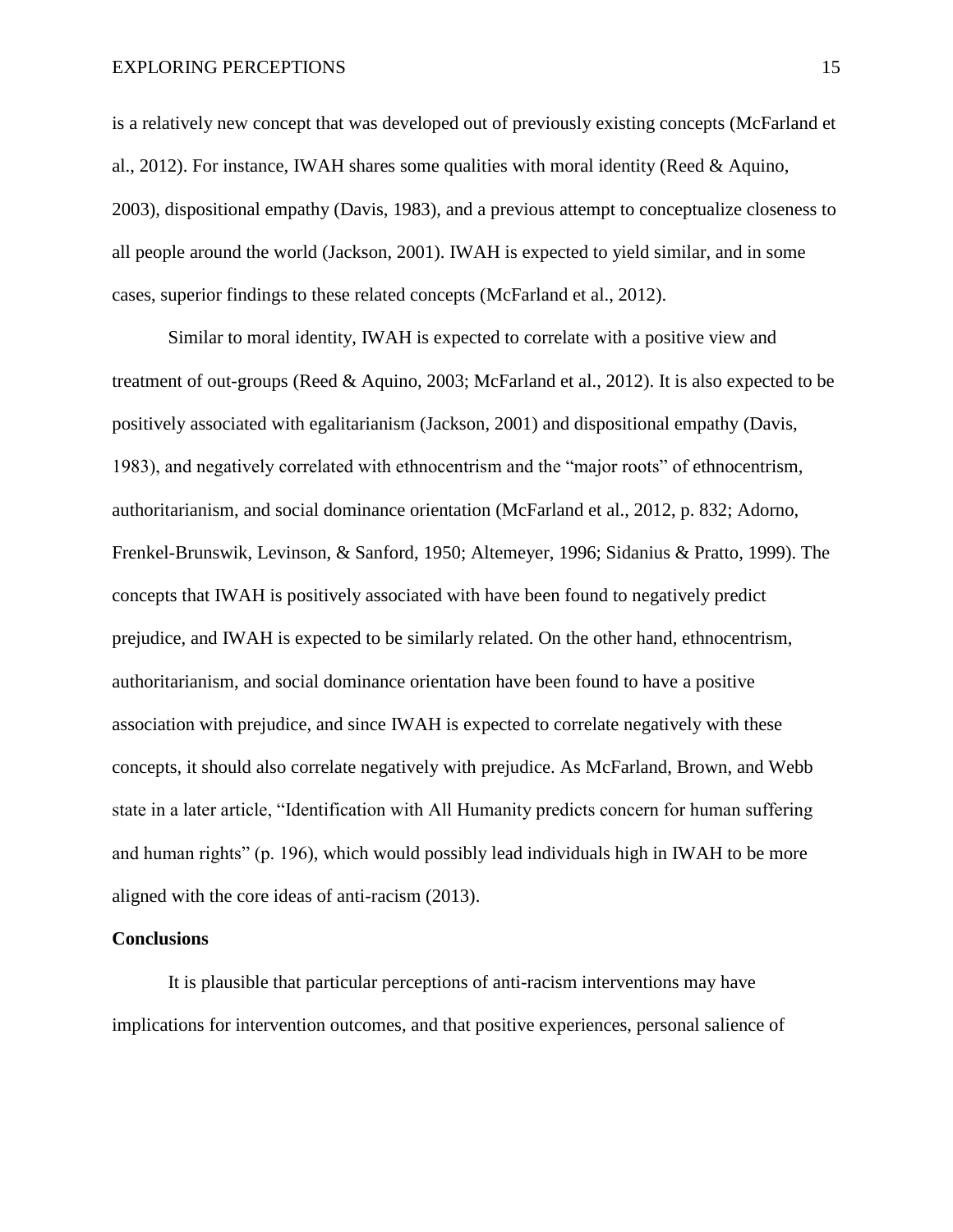interventions, certain aspects of religiousness, and identity with broader groups of people may be associated with different perceptions. The specific relationships that might exist remain unclear.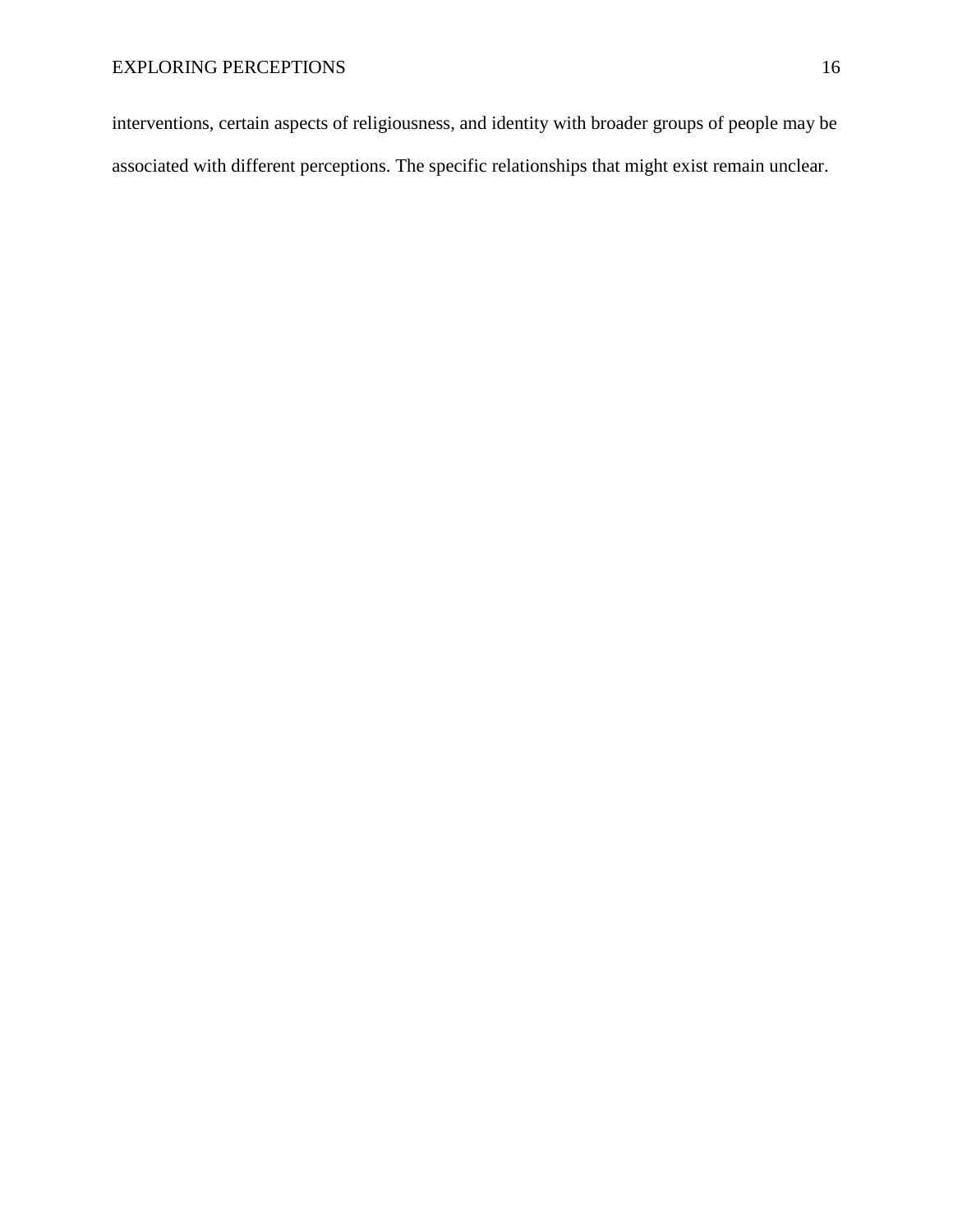#### **Chapter Three: Methodology**

## **Participants**

For this study, participants were drawn from the population of undergraduate students at Southeastern University, a faith-based institution in central Florida. Of the 69 total participants, 55 (79.7%) of the sample was female. Students were required to be 18 years of age or older to participate, and the sample ranged in age from 18 to 23 years old. The students represented 34 different majors at the university. Psychology was the most represented with 14 participants. Fifty-seven (82.6%) of the participants identified as White, 12 (17.39%) participants said that they were of Hispanic, Latino, or Spanish Origin, 7 (10.14%) said that they were Black or African American, and the remaining participants said that they were American Indian or Alaska Native, Asian, Other, or preferred not to answer. Participants were allowed to select more than one category, and 11 participants chose two or more categories, which resulted in a cumulative percent higher than 100 percent. All participants identified as Christian, with one participant also identifying as spiritual but not religious.

Participants were selected using convenience sampling. Participants gained access to the study in one of two ways. The study was made available through the Sona participant pool system and shared by email. Many participants chose to participate as a way of earning research credit required in their courses, but the decision to take part in a study and which studies to participate in was entirely voluntary. The study was conducted in the fall semester of 2019.

## **Materials**

An online questionnaire was used to collect data. The questionnaire assessed attitudes towards racial issues, exposure to and perceptions of anti-racism interventions, religious orientation, religious orthodoxy, religious practices, and identification with all humanity. Both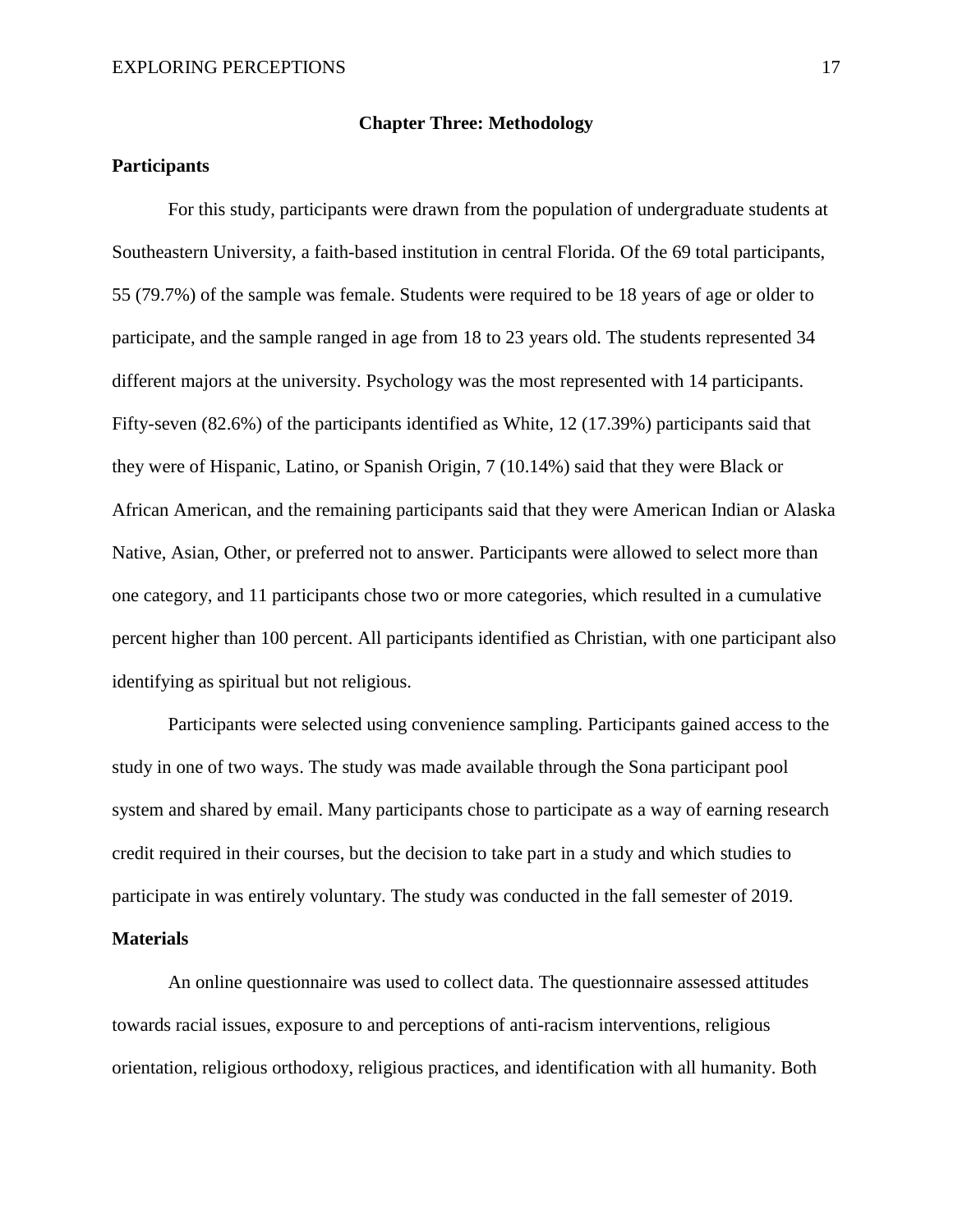closed and open-ended questions were used. Of the 80 total questions, ten were open-ended. Demographic information, including gender identity, age, major, race, and religious affiliation, was also collected.

Two measures were used to assess attitudes towards racial issues (see Appendix A). Five items were taken from the pretest and post-test of a survey of Millennials, which was conducted by the Applied Research Center in 2011 (Apollon, 2011). The first four questions use a fivepoint scale ranging from "Strongly Agree" to "Strongly Disagree" to assess the extent to which participants agree that people in the United States who work hard generally succeed, regardless of other factors, and whether all groups are given fair treatment and equal opportunity. The fifth question assesses whether participants think racism remains a significant problem in specific areas of society, including education, employment, and housing. The fifth question allowed participants to select as many of the areas that they felt applied, as well as allowing participants to select "other" and elaborate if they felt that the options available excluded a significant area of society.

The second group of items was questions pulled from a poll of American's racial attitudes in 2016, which were selected based on their relevance to this study (Pew Social Trends, 2016). Five questions were selected from the Pew Social Trends database, all of which were multiple-choice. The questions were selected because they were aimed at general perceptions of race relations, specifically whether or not they are improving and whether sufficient change has been made. The selected questions also asked about the frequency with which the participants come into contact with people of a different race and to what extent they think that their race affects their success in life. Other questions were excluded because they related to the specific political climate in 2016 or because they assessed an aspect of racial attitudes that another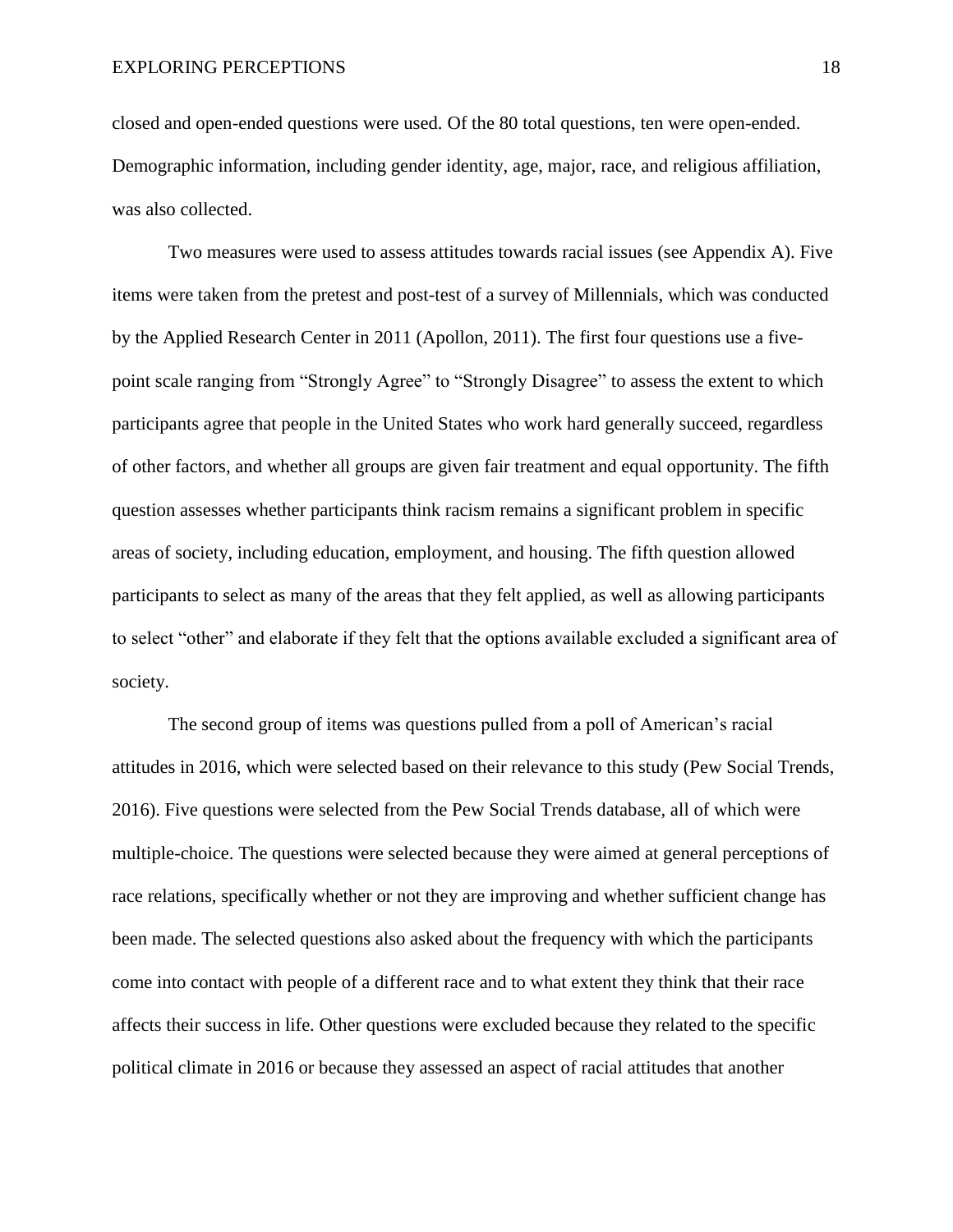question sufficiently covered. The wording of the second question, which assesses whether participants think that change is still needed in order to achieve equality, was altered slightly. The original question used the word "blacks", which was substituted with "racial minorities" in order to not exclude other minority groups.

The use of Pew Research Center's questions allowed comparison with other, much larger samples. Both measures of attitudes towards racial issues were intended to gauge the general views of the sample, since they may have implications for how necessary a participant perceives anti-racism interventions to be. For example, if a participant answers that the United States has made changes necessary to give racial minorities equal rights, they may not see a need for further changes.

Religious orientation was measured using the Revised Religious Orientation Scale (Gorsuch & McPherson, 1989). The 14-item scale ranges from "Strongly Agree" to "Strongly Disagree". Gorsuch and McPherson (1989) revised a preexisting revision of the original Allport-Ross I-E scale, which was done in order to remain consistent with the concepts developed by Allport and Ross and in the hopes of being able to use the same scale with groups of varying education levels. The researchers analyzed the questions to ensure that they were conceptually consistent and reliable. The revised scale, while less reliable than the 20-item scale it is derived from, has been determined to be sufficiently reliable and has been widely used.

The Short Christian Orthodoxy scale (SCO), as well as the second and fourteenth items from the previous version of the scale (see Appendix B), were used to measure religious orthodoxy (Hunsberger, 1989; Fullerton & Hunsberger, 1982). The Christian Orthodoxy scale (CO) has 24 items, while the shortened version of the scale only has six. Both scales use the same answer and scoring format, a seven-point scale ranging from "Strongly Disagree" to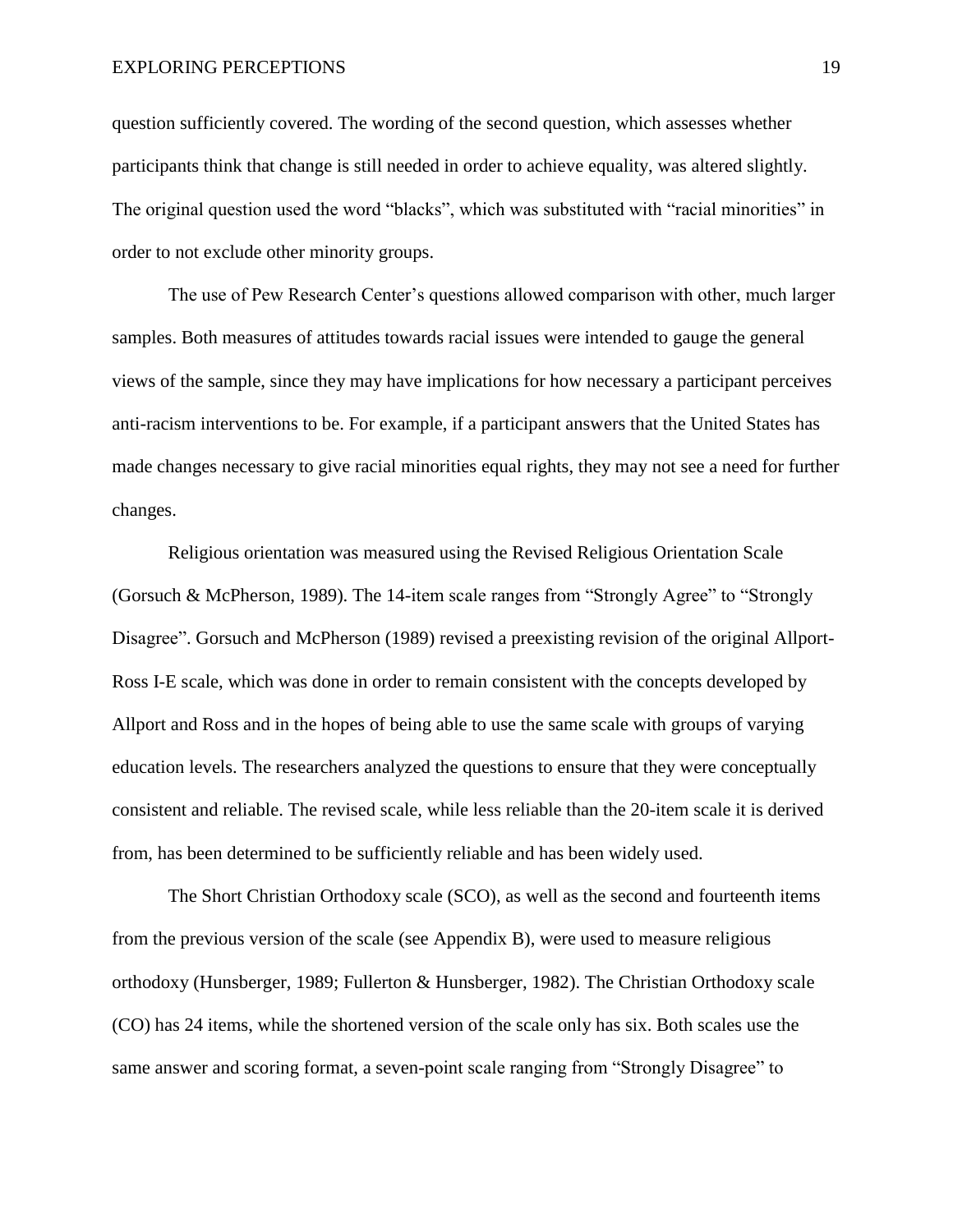"Strongly Agree". Some items are reverse scored so that in the end a high score indicates an orthodox belief. The items from the older version of the scale were included because they pertained to an orthodox Christian view of humanity, which is not addressed by any of the items in the shorter scale. They also served as "buffer" questions to allow participants to get used to the format of the scale, as suggested by Hunsberger (1989) when the abridged scale was made. The shortened scale maintains similar internal validity and correlates with related concepts with similar significance and strength when compared to the original scale. These results remained similar among different samples, and even among smaller samples. For example, a sample of 72 participants in 1988 showed similarly strong psychometric properties to a larger sample of 669 participants in 1987. Both orthodoxy scales seem to be relatively robust, internally consistent, and distinct from related concepts.

Religious practices were assessed using the Organizational Religiousness and Private Religious Practices scales of the Brief Multidimensional Measure of Religiousness/Spirituality, which will be referred to from here on as the BMMRS (Masters, 2013). The organizational religiousness scale has two items measured on a six-point scale. It assesses how frequently a participant attends religious services, as well as other activities in the place of worship. The private religious practices scale has a total of five items. The first four items are measured on an eight-point scale and the fifth is measured on a five-point scale. This scale assesses the frequency with which participants take part in religious activities outside of the public sphere, such as prayer, meditation, and reading religious literature. The BMMRS contains more than the two scales used for this study and has been tested in its entirety with a variety of samples, representing different ethnicities and nationalities, spanning adolescents to older adults, and with people who have a variety of physical and psychological issues (Bush et al., 2010; Harris et al,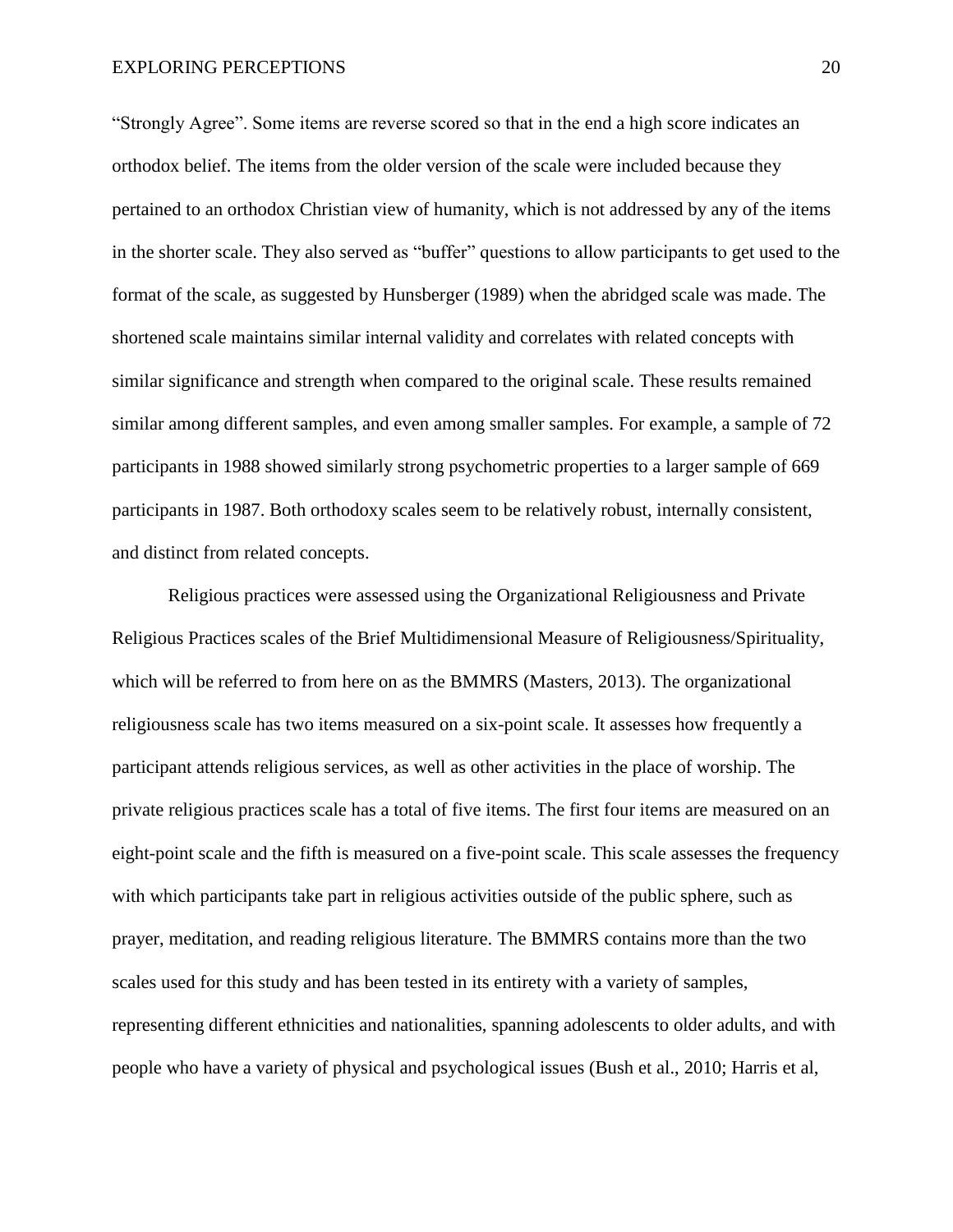2008; Johnstone, Yoon, Franklin, Schopp, & Hinkebein, 2009). It has been evaluated for internal consistency, construct validity, and test-retest reliability, and has generally shown moderate to good results. It seems to be relatively stable and has been heavily cited in a wide range of studies.

The Identification with All Humanity Scale (McFarland et al., 2012) was used to measure the extent to which participants considered broader groups to be part of their ingroup. The measure was developed fairly recently. Researchers McFarland, Webb, and Brown presented their finalized measure in 2012, although they reference previous studies of theirs in which they refined it and tested the validity and conceptual uniqueness of the construct. The measure consists of nine three-response items, which ask participants to report how much care they have for people in their community, in their country, and all over the world, as well as the extent to which they identify which each group. Responses are measured on a five-point scale ranging from "Not at all" to "Very much".

As a fairly new measure, reports on reliability and validity are somewhat limited. McFarland et al. (2012) report a series of 10 studies testing the validity of the Identification with All Humanity Scale (IWAH). The findings of these studies show the measure to correlate consistently with a variety of constructs that the researchers identified as conceptually contrary or similar to identification with all humanity. For example, McFarland et al. (2012) assert that any accurate measure of identification with humanity must correlate negatively with prejudice, and the researchers found that the IWAH was consistently negatively related to generalized prejudice. These studies also found the measure to be generally stable over ten weeks' time. Factor analysis showed it to be robust, and the researchers reported good internal consistency. There also seems to be a relationship between people's evaluation of themselves, and evaluations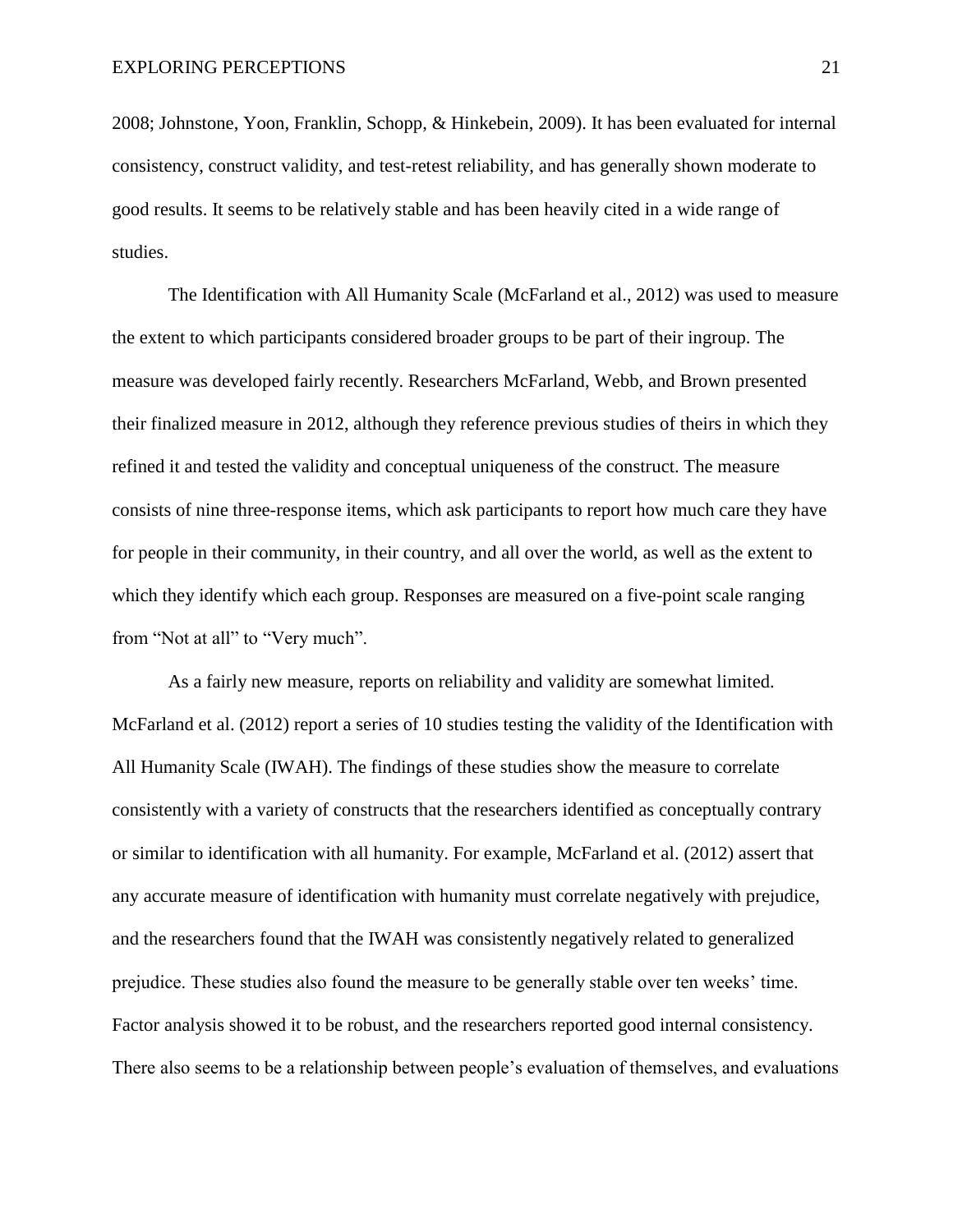of that person by someone who knows them well. In general, if someone knew a respondent well, they gave them scores similar to that person's self-report scores.

Due to a shortage of previously developed and tested measures addressing exposure to and perceptions of interventions, the measures for these concepts were researcher-developed (see Appendix C). All researcher-developed measures used in this study were based on the existing literature about prejudice, perceptions of racism interventions, factors that impact participants' perceptions, and the types of interventions used in the existing literature. Each group of items was developed with the assistance of two psychological research teams at the private university where the study took place.

The measure is divided into 6 sections. Throughout the survey, including the title, interventions were referred to as "anti-racism efforts" or "events" because both terms are neutral and are less likely to carry a negative connotation than "interventions". Some participants might feel that the term "interventions" implies that they are in some way in need of intervention. In the case of anti-racism interventions, it may imply that they possess racist ideas or beliefs, which most people are unlikely to say about themselves.

The first section of items asks participants to rate the importance of interventions of various forms and central ideas of interventions, such as hearing about minorities' experiences. This section has 13 items, which are measured on a six-point scale ranging from "Very important" to "Not at all important". These items were included to assess whether or not participants generally thought that anti-racism interventions and discussions about race are important. The items make a distinction between who is leading the event because it is plausible that participants may rate the importance of interventions differently based on who has organized it or who is speaking. The items also separate discrimination and racial stereotypes to avoid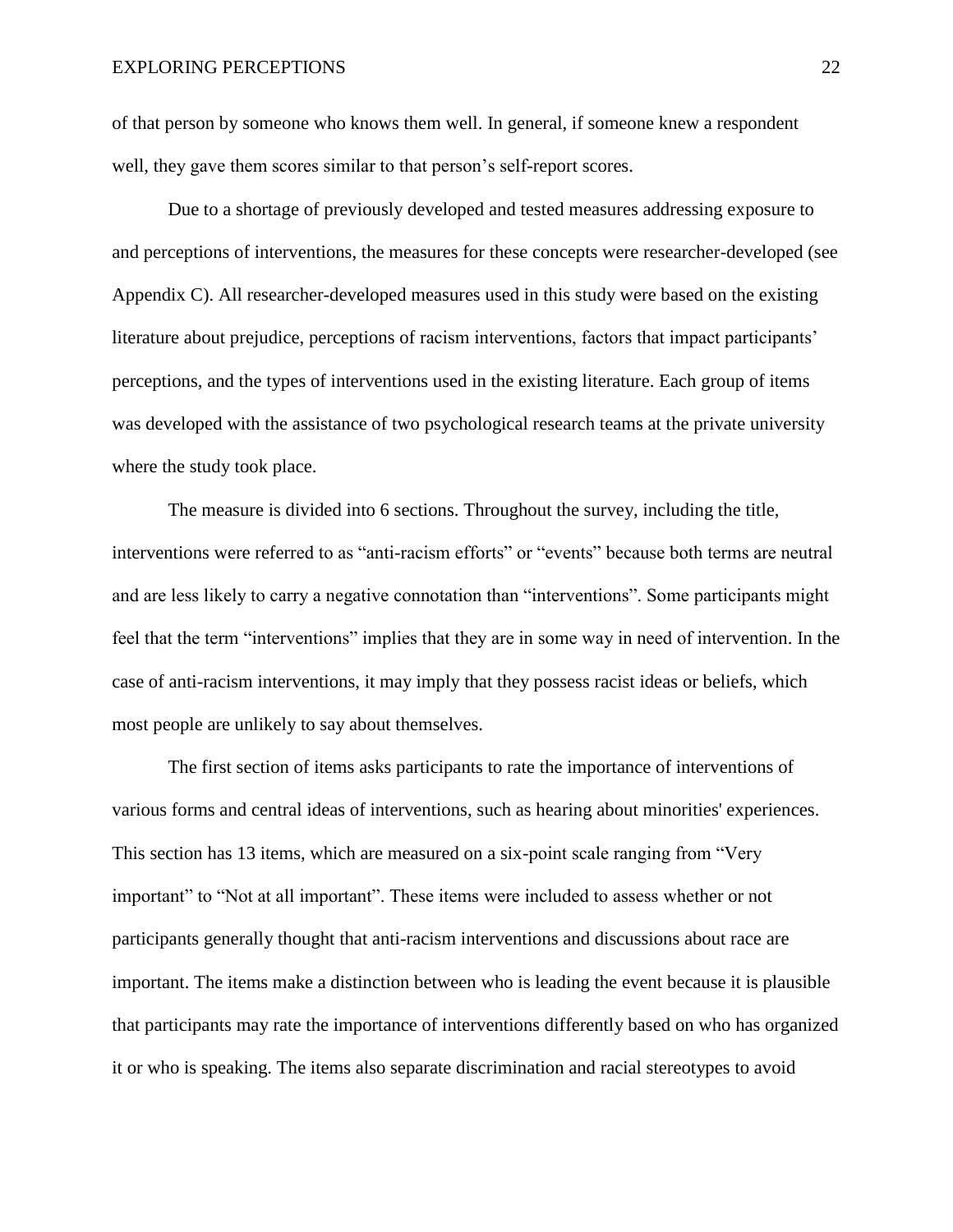double-barreled questions, although it was not expected that participants would have significantly different opinions about the two concepts.

The second section asked about participants' exposure to interventions. It consists of five free-response questions, which ask how many and what kind of events participants had been exposed to. The first three questions address interventions in the classroom specifically since much of the research on anti-racism interventions is based on in-class discussions of race. Because there are so many kinds of interventions, the remaining two questions simply ask about "other events … where racial issues were discussed". This was done to avoid asking about each specific type of intervention and making the survey longer than necessary, as well as to avoid excluding any intervention types or experiences particular to the individual.

The third section deals with participants' opinions of the interventions that they have attended. It contains three free-response questions about how they felt directly after the intervention and what they liked and disliked about the intervention. These questions were meant to assess participants' opinions of anti-racism interventions more specifically, as well as to see what factors might have contributed to their assessment of the events they have attended.

The fourth section is made up of a single item, which asks how willing participants are to attend an intervention "in the near future". This item is measured on a five-point scale ranging from "Very willing" to "Not at all willing". This item was included for several reasons. Most obviously, to see if people generally expressed willingness to attend events, but also to address the possibility that participants might say that interventions are important, but not express willingness to attend. It was expected that people with positive attitudes towards interventions would be more likely to express willingness to go.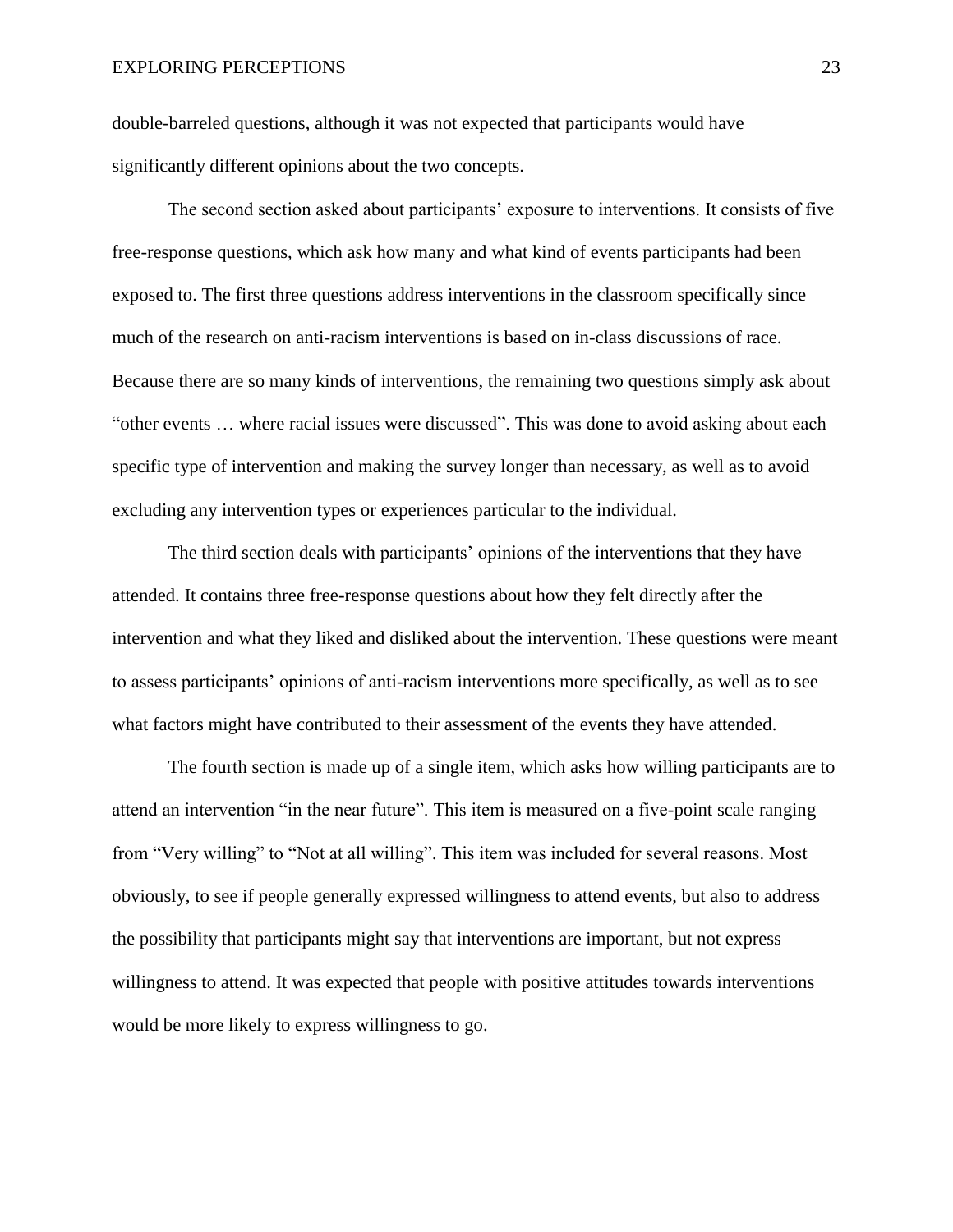Following up the willingness item, the fifth section assessed the importance of factors contributing to willingness to attend. Participants rated how important 15 different factors were for deciding whether or not to attend an event. This was measured on a six-point scale ranging from "Very important" to "Not at all important". This section also included two free-response questions about what might cause them not to attend and what would make events more appealing to them. These items were included to better understand what specific factors were important for participants. The fifteen factors measured using multiple-choice were decided upon based on discussions with the research team about what factors might be relevant, and the two follow-up questions were meant to allow participants to mention other factors not included in the fifteen.

The sixth and final section assesses the extent to which participants agree with several statements representing reasons for positive or negative attitudes toward interventions. The section contains 20 items measured on a five-point scale ranging from "To a great extent" to "Not at all". Positively and negatively leaning statements were mixed together. The items were more positive than negative, with 12 positively leaning items and eight negatively leaning items. The items were selected based on several brainstorming sessions with both the research team and the researchers. The items address the environment, usefulness, and impact of interventions.

#### **Procedure**

The questionnaire was made available to students on Sona and through a link shared by email (see Appendix D). Participants selected the study from the variety available and reviewed information about the study and the online consent form (see Appendix E). They completed the online Google Forms questionnaire, and their responses were anonymous and confidential. Only the researchers had access to the data.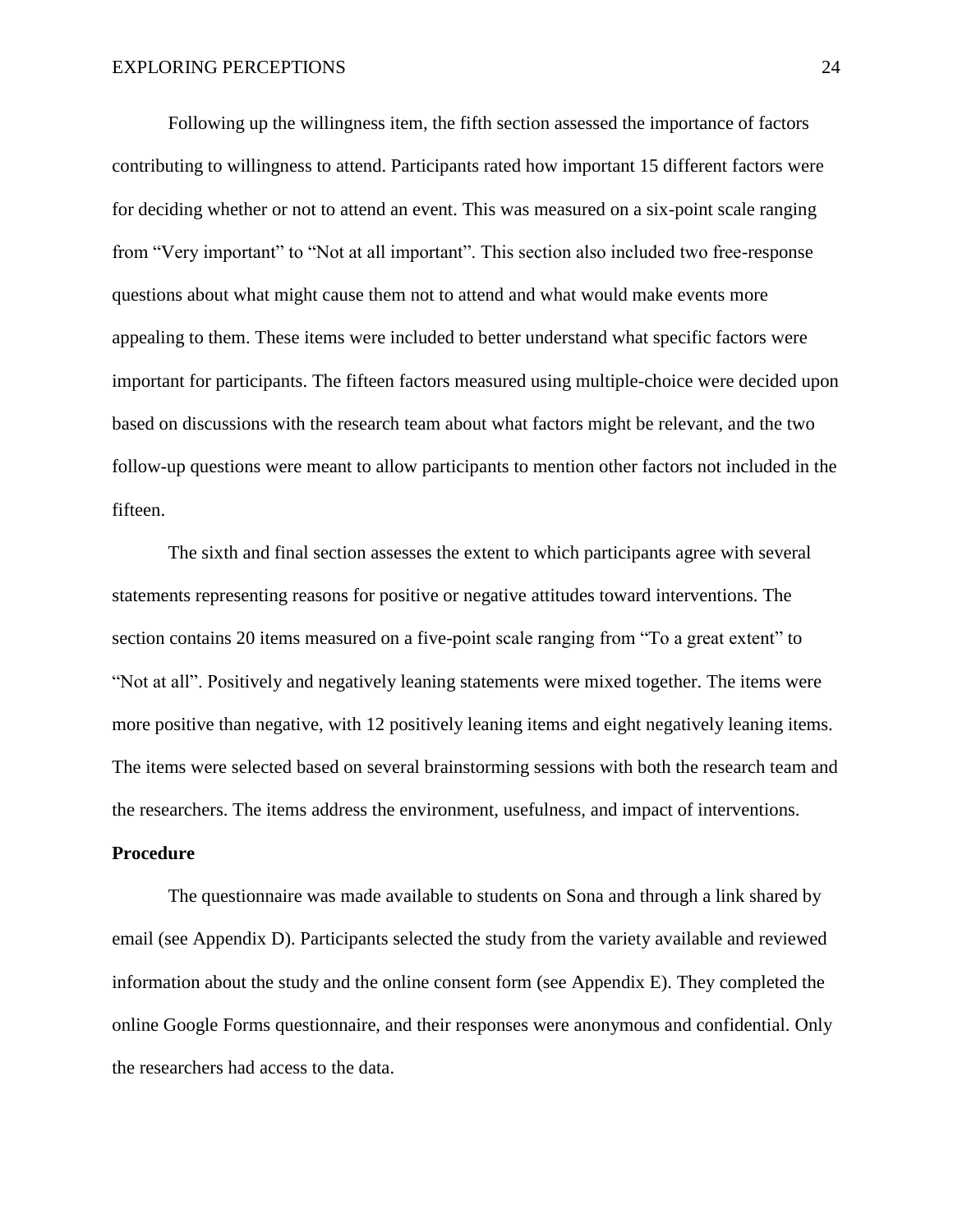## **Data Analysis**

.

The data were grouped by scale, and qualitative and quantitative items were coded and analyzed separately. Qualitative items were assessed by identifying overarching themes and calculating the percentage of responses that shared a particular overarching theme. Quantitative data were coded numerically and then analyzed and interpreted using SPSS.

Because the first four questions of the Private Religious Practices scale are scored differently from the last question, *z*-scores were calculated for all of the items. Both BMMRS scales did not allow for missing responses.

The Intrinsic Religiousness Orientation and Extrinsic Religious Orientation subscales of the Revised Religious Orientation Scale were separated and scored separately, which is standard. Both scales allowed for one missing response. In the event of a missing response, the average of the participant's other answers was substituted.

The measures concerning reasons for positive and negative attitudes, as well as the Identification with All Humanity subscale of the IWAH measure, allowed for two missing responses, and the same procedure was used in the case of missing responses.

Pearson's product-moment correlation tests with an alpha of .05 was used to assess relationships between variables. Independent samples *t*-test were used to assess mean differences by race and gender. Race was dichotomized for the *t*-test by separating those who said that they were only white and those who gave responses other than only White, including responses where participants identified as White alongside another category.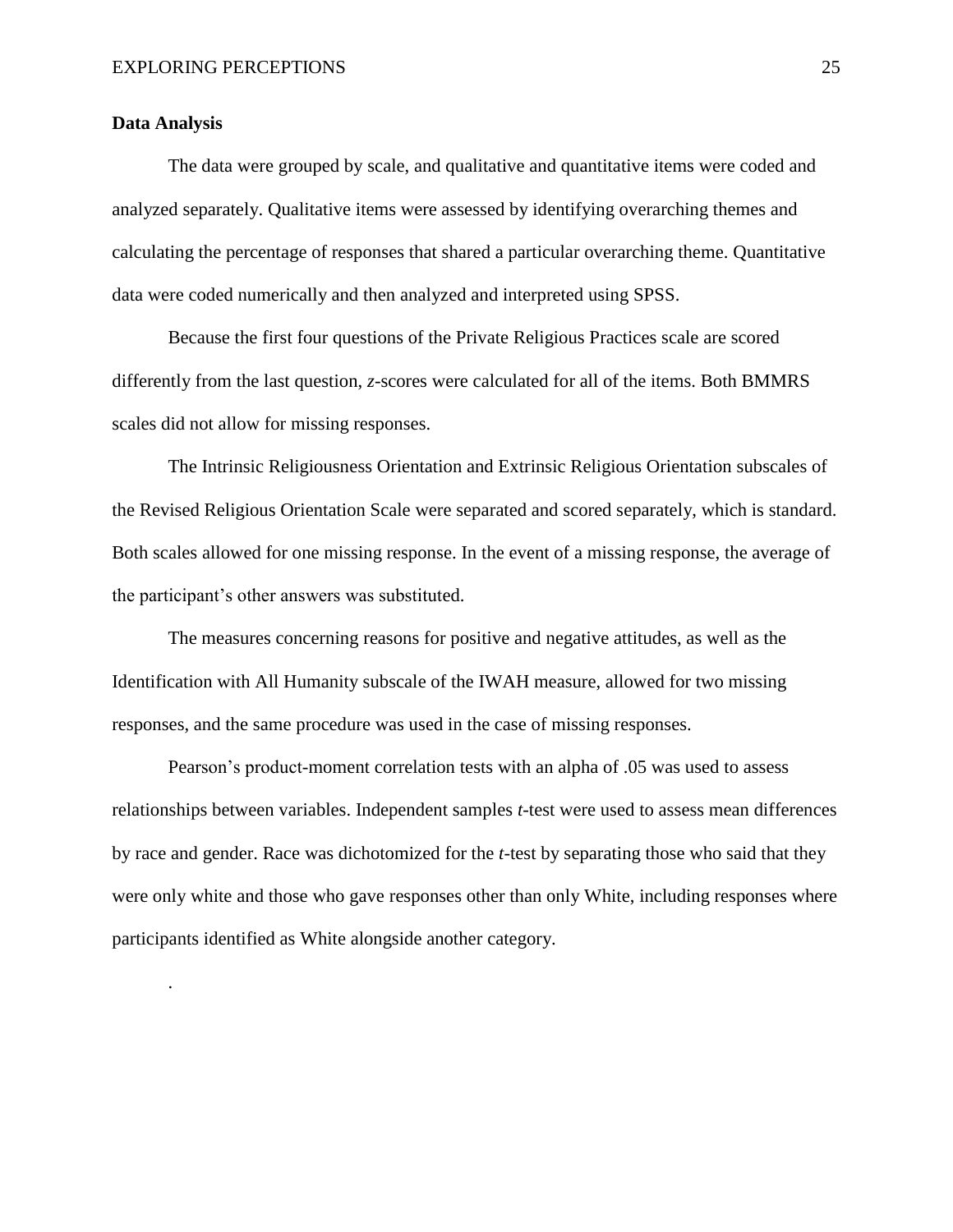### **Chapter Four: Results**

Table 1 details the demographic composition of the sample. The sample was predominantly female, and all participants identified themselves as Christian. The majority of participants identified themselves as White, but eleven participants selected multiple races.

The majority of participants said that at least one of their classes had discussed issues related to anti-racism (82.61%), and most participants also said that they had experienced at least one other event where racial issues were discussed (69.57%).

On average, participants had high scores on both the Organizational Religiousness (*M* = 5.01,  $SD = 0.87$ ) and Private Religious Practices ( $M = 25.6$ ,  $SD = 5.15$ ) scales of the BMMRS. Participants also had a high mean score for Intrinsic Religious Orientation (*M* = 4.31, *SD* = 0.53). Scores for Extrinsic Religious Orientation were lower ( $M = 2.69$ ,  $SD = 0.75$ ), with the average in the middle of the possible range. The sample had high mean scores for Orthodoxy (*M*  $= 6.74$ , *SD* = 0.64) as well, which was to be expected considering the uniformity of the sample. Orthodoxy scores for this sample are leptokurtic and skewed to the left. High levels of reported religiosity were to be expected because the sample was taken from a faith-based institution.

The following data are organized as they relate to the four questions that guided this study.

# **Question 1: What are college students' typical perceptions of or attitudes toward antiprejudice interventions?**

In general, participants seem to have more positive perceptions of interventions than negative ones. Participants reported that they felt that interventions were generally important, which is shown by the sample's high mean scores for reported importance of interventions ( $M =$ 4.17, *SD* = 0.89). Participants were also generally willing to attend interventions ( $M = 3.26$ , *SD* =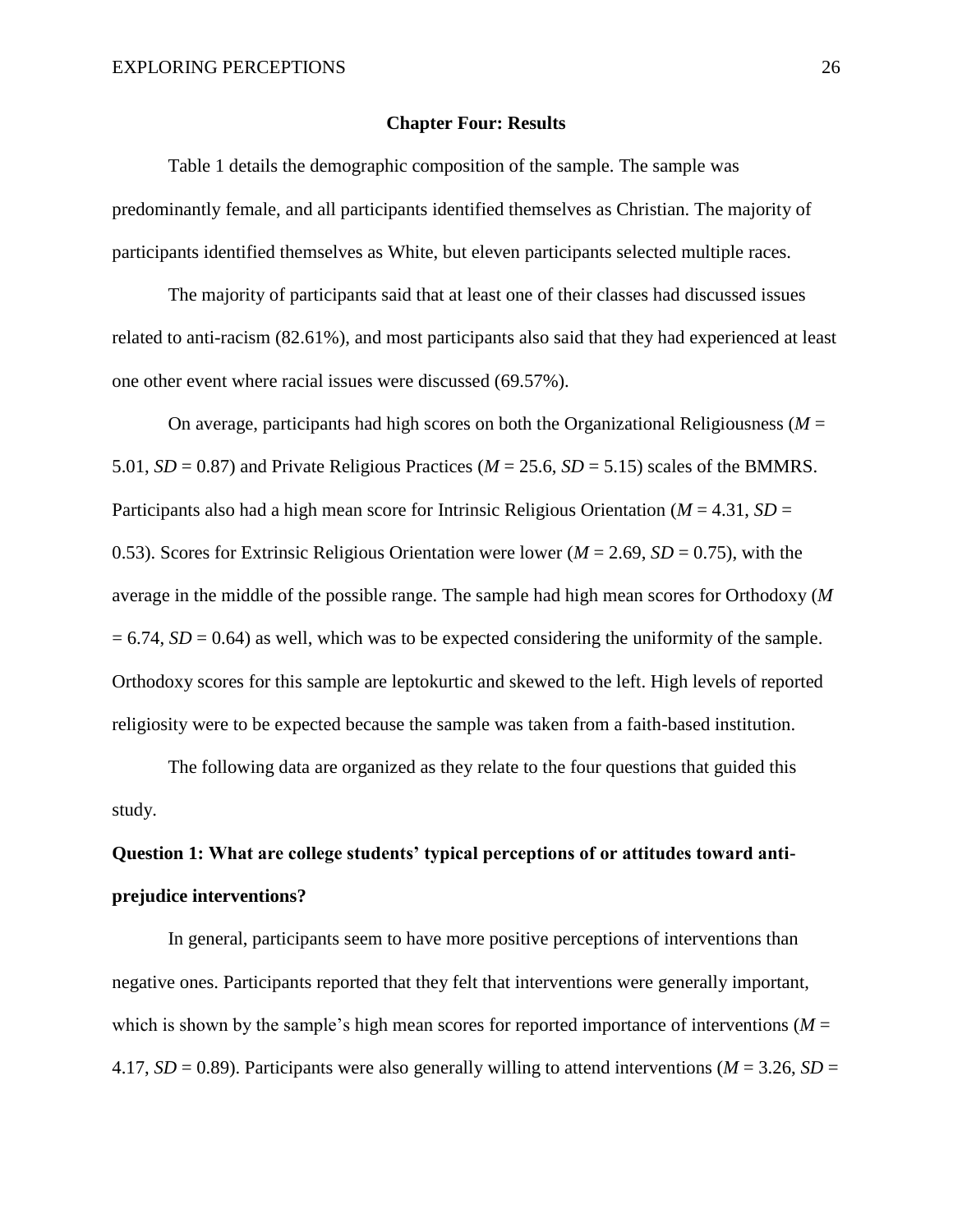0.79). In the same vein, they showed high levels of agreement with reasons for positive attitudes on average ( $M = 3.24$ ,  $SD = 0.59$ ) and scored lower on reasons for negative attitudes ( $M = 2.44$ ,  $SD = 0.63$ ).

More specifically on the issue of the importance of interventions, the majority of students who responded said that they felt it was "very important" to learn about discrimination (75.36%) and racial stereotypes (59.70%), hear about minorities' experiences with discrimination (64.71%) and racial stereotypes (66.17%), and raise awareness about racial stereotypes (57.35%).

For the items concerning reasons for positive attitudes, 75 percent or more of the participants who responded reported agreement with 11 of the 12 statements. Only 41.54 percent agreed with the twelfth statement, "these kinds of events imply that each person must take responsibility for their own attitudes and actions". Agreement was more divided on the items dealing with reasons for negative attitudes. Of the eight items, the majority of participants agreed to the following four: "these kinds of events cover information you already know" (67.16%), "these kinds of events cover information you already agree with" (73.85%), "the kinds of events cause people to feel tense or uncomfortable" (64.18%), and "these kinds of events create situations in which you will be expected to support certain social or political views" (59.09%). Between 30 and 34 percent of respondents agreed with the other four statements.

One of the qualitative questions asked participants how they felt after the events that they have attended. Participants generally noted positive experiences. Of those who noted positive feelings, people's responses often fit within more than one theme.

Of the 52 total responses to this question, 18 (34.62%) respondents said that they felt more informed or aware. For example, one participant said they felt they had "[a] greater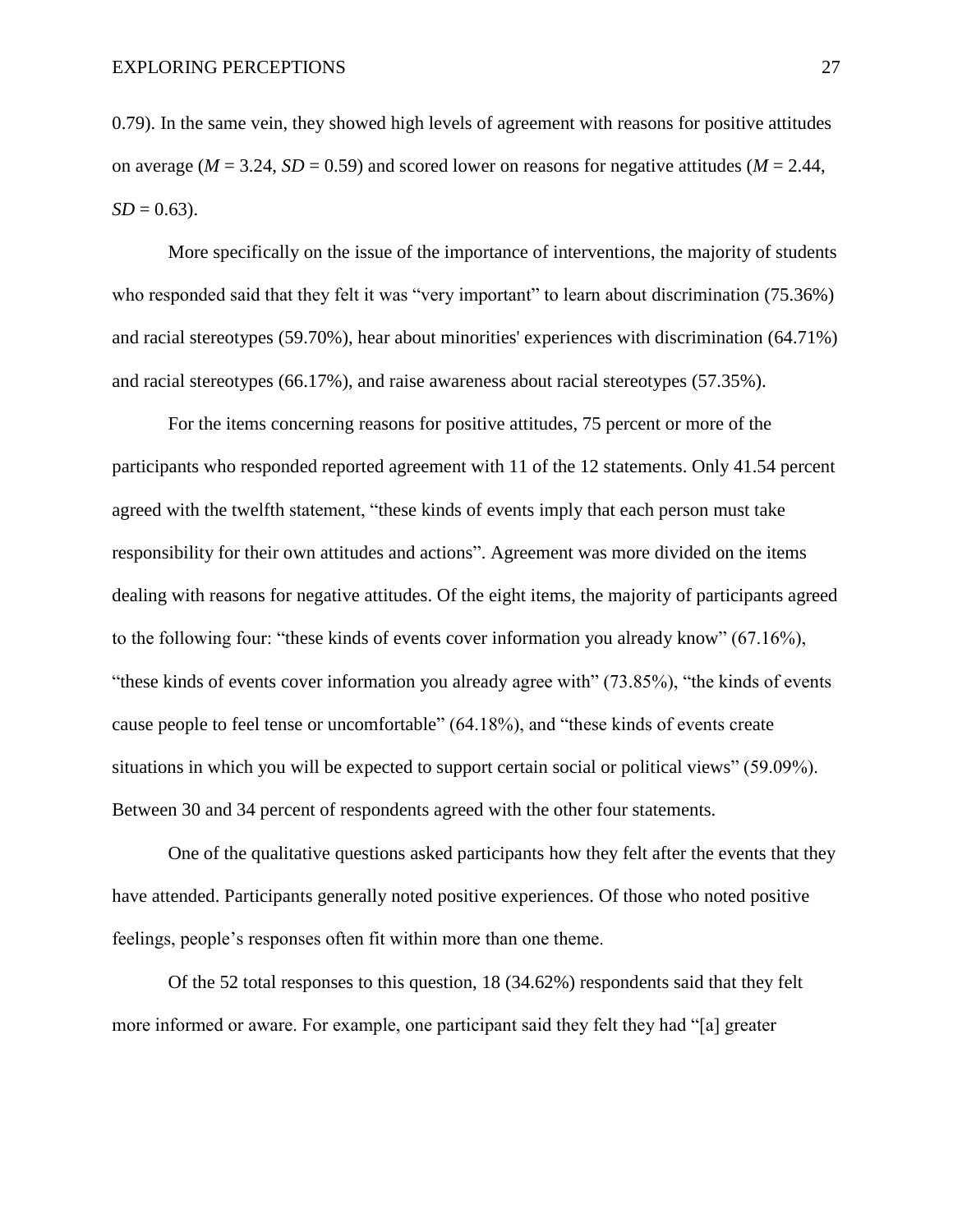understanding of race relations and approaches to employ" and another said that "they had a great impact on my understanding of other perspectives".

Eight (15.38%) people noted feelings of motivation, whether that was "more motivated to be conscious" or "motivated to talk to my friends in minorities about what I heard and their personal experiences".

Six (11.54%) people said that they felt inspired or touched by the events they had been to. They gave quotes like "I was reminded of the struggles of my dear friends to have the same rights I often take for granted. It truly touched my heart." and "I felt very solemn and [reminded] of how evil humans can become, but I was encouraged by how humans can recover through unity."

Three (5.77%) participants said that they were challenged by their experiences. One said that "It made me think about things I never thought about" and another said "I felt like I need to be more intentional with my thinking".

Two (3.85%) participants mentioned feeling "unified".

Another eight (15.38%) said that they felt these kinds of events were needed and addressed important things, giving statements like "a great injustice is still going on and more people need to hear about it" and "…they were necessary and thought provoking".

Of the 10 (19.23%) who noted more negative feelings, most said that they felt the events had little effect, were in some way lacking, or that they felt uncomfortable. One such person said "I did not feel like it really addressed any issues and more so blamed people for the "issues"" and another said "I felt topics could have been more thoroughly discussed and harder topics tackled". Even among the more negative responses, there was some ambivalence because two of the ten also said that they felt "very moved" and "educated" despite feelings of discomfort.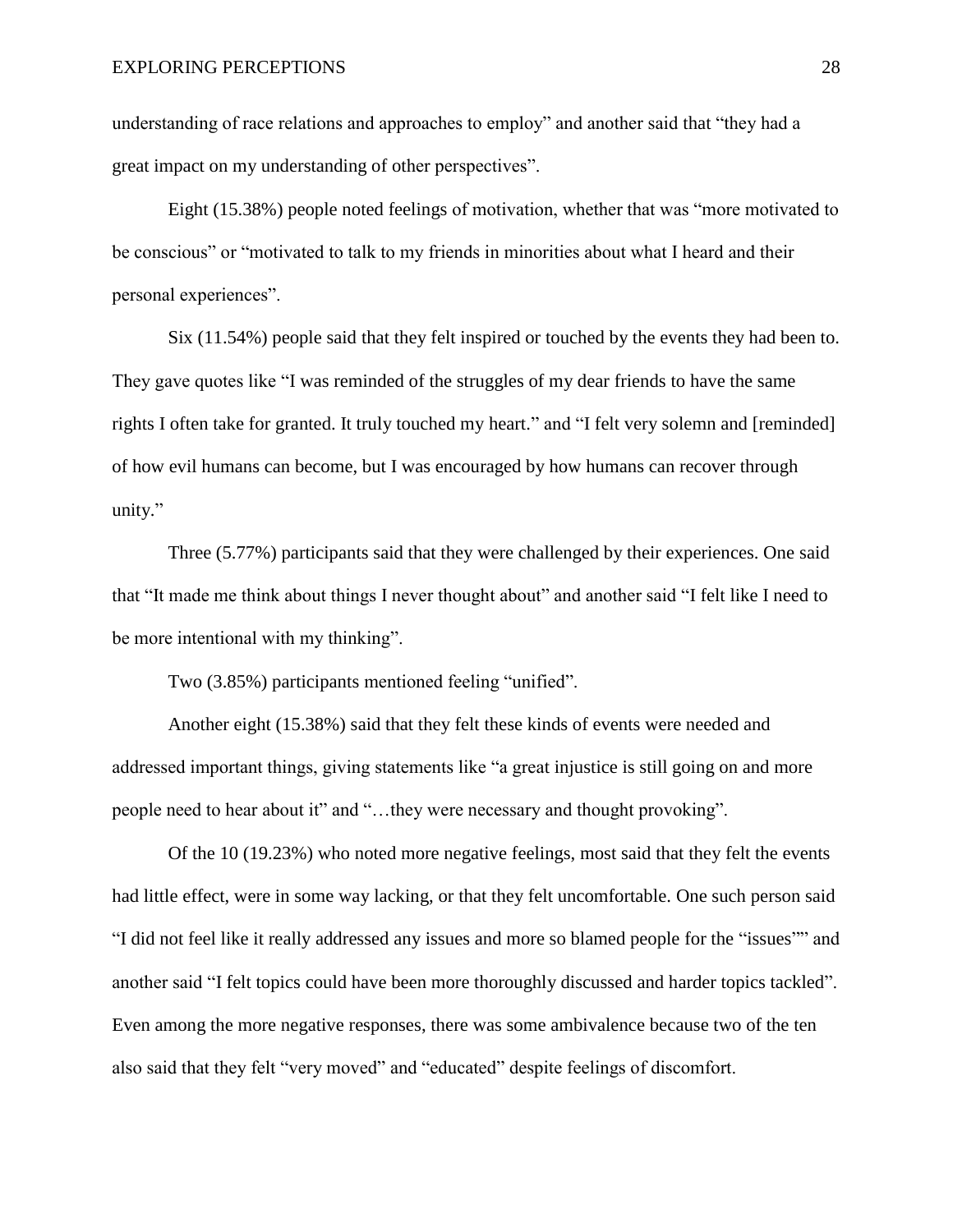# **Question 2: How are students' attitudes toward interventions correlated with their willingness to attend interventions?**

Table 2 presents the correlations between attitudes toward interventions and willingness to attend interventions. A Pearson's product-moment correlation with an alpha of .05 was conducted to assess the relationship between how important participants said interventions were and how willing participants are to attend interventions. Results revealed that reported importance of interventions had a significant positive relationship with willingness to attend interventions,  $r(61) = .52, p < .001$ .

Additionally, a Pearson's product-moment correlation with an alpha of .05 was conducted to assess the relationship between the extent of agreement with reasons for positive attitudes towards interventions and willingness to attend. Results indicated that agreement with reasons for positive attitudes also had a significant positive relationship with willingness to attend interventions,  $r(60) = .50$ ,  $p < .001$ .

In contrast, no significant relationship was found between agreement with reasons for negative attitudes and willingness to attend interventions.

It is worthwhile to note that reported importance of interventions and agreement with reasons for positive attitudes, both of which represent participants' attitudes towards interventions, were also found to have a significant positive relationship when assessed with a Pearson's product-moment correlation with an alpha of  $.05$ ,  $r(60) = .43$ ,  $p = .001$ .

**Question 3: How are different measures of religiousness correlated with perceptions of and willingness to attend interventions?**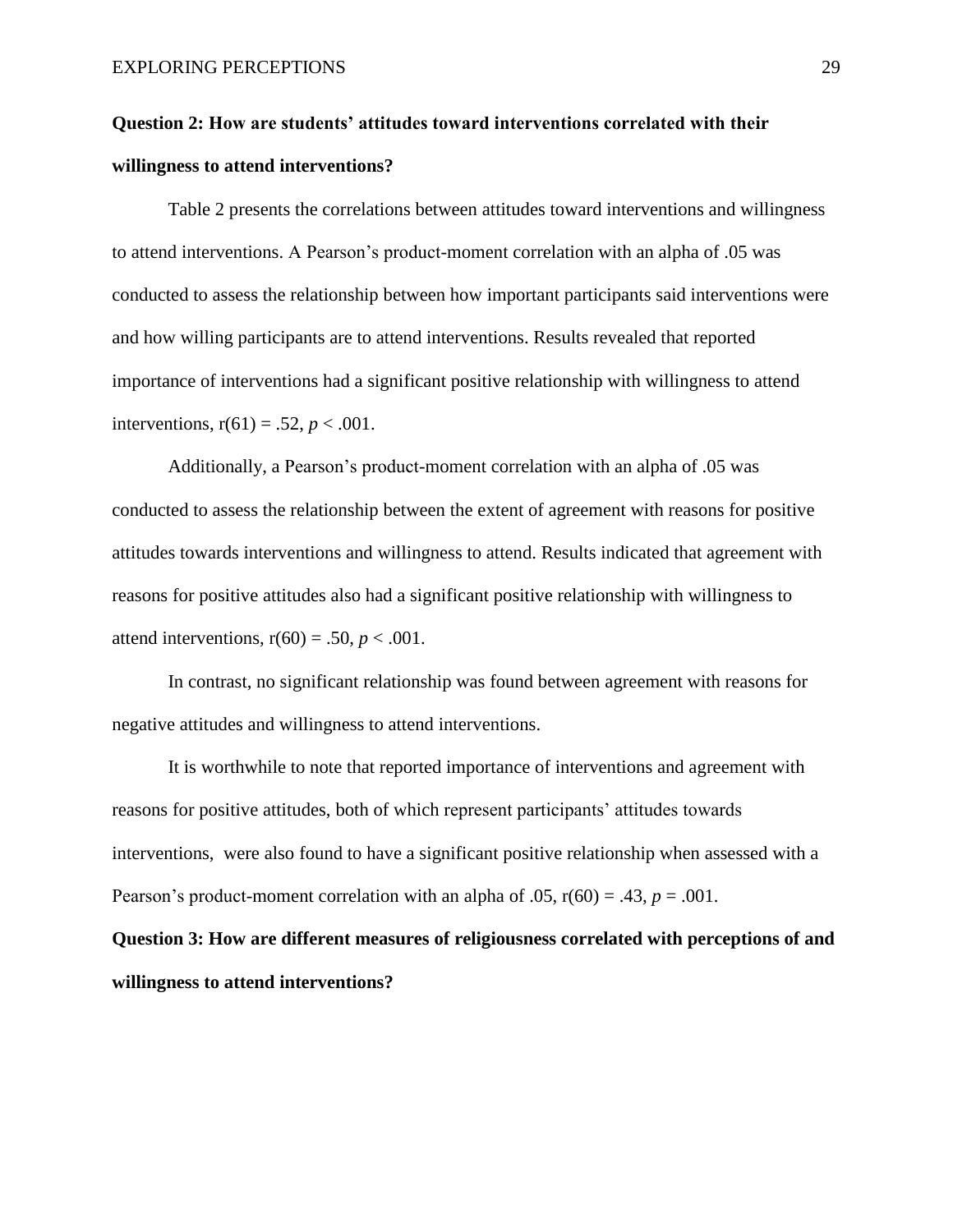The findings related to this question have been further divided by the variable concerned with perceptions of interventions and willingness to attend interventions. The correlations between religiousness, perceptions, and willingness are presented in Table 3.

## **Reported importance of interventions.**

A Pearson's product-moment correlation with an alpha of .05 was conducted to assess the relationship between reported importance of interventions and organizational religiousness. Results indicated that reported importance of interventions was positively correlated with organizational religiousness,  $r(62) = .32$ ,  $p = .01$ .

The same test was used to assess the relationship between reported importance of interventions and private religious practices. The two variables were also found to be positively related,  $r(62) = .28$ ,  $p = .03$ .

The relationship between reported importance of interventions and intrinsic and extrinsic religious orientation scores were each assessed, once again using Pearson's product-moment correlation with an alpha of .05. Reported importance of interventions and intrinsic religious orientation scores were found to be positively related,  $r(62) = .38$ ,  $p = .002$ . Extrinsic religious orientation scores were unrelated to reported importance of interventions.

The relationship between orthodoxy and reported importance of interventions was also assessed, but no significant relationship was found.

#### **Willingness to attend interventions.**

A Pearson's product-moment correlation with an alpha of .05 was conducted to assess the relationship between willingness and the various measures of religiousness. Unlike reported importance of interventions, organizational religiousness and private religious practices were not found to be significantly related to willingness. However, results did show that intrinsic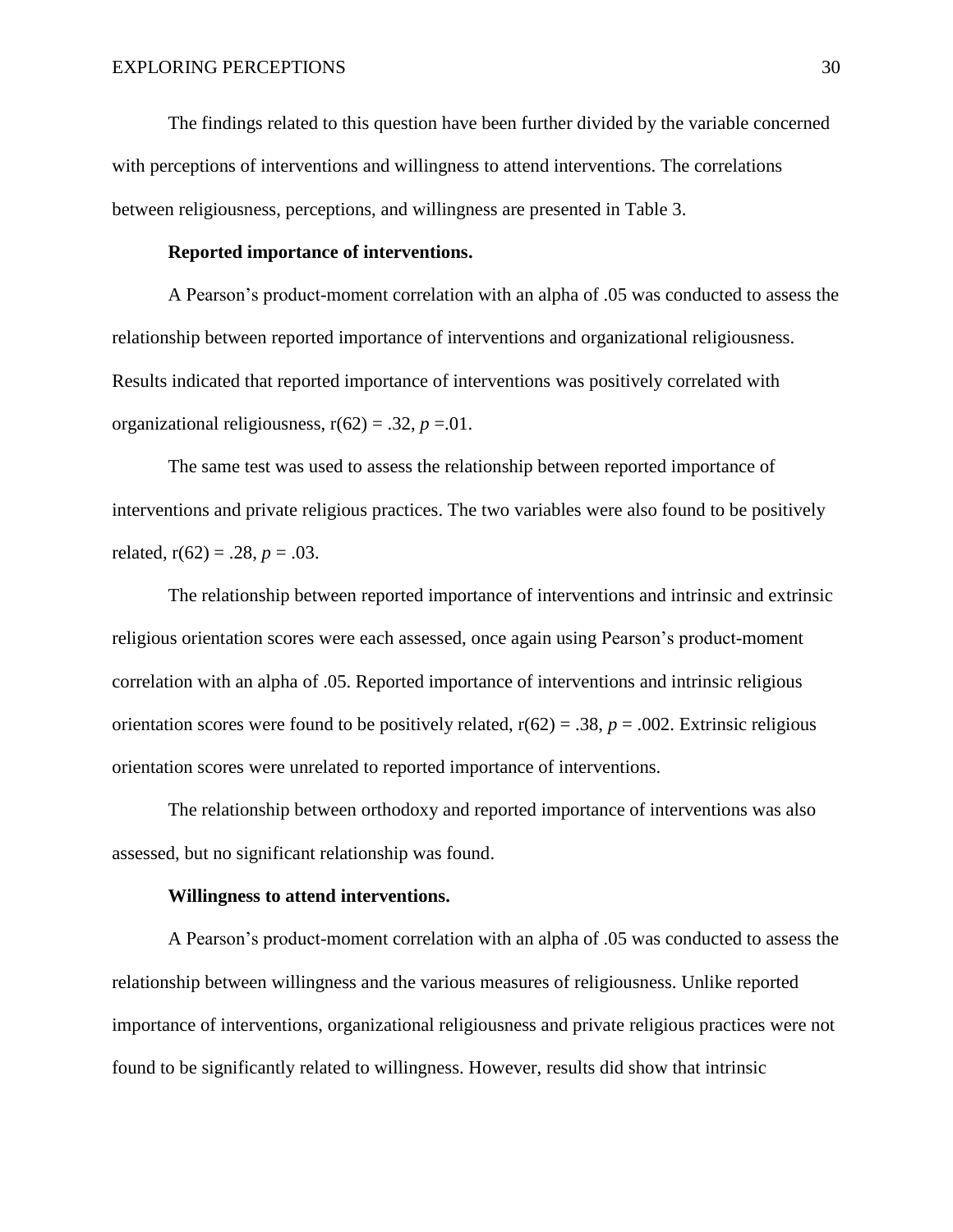religiousness scores were significantly positively related to willingness,  $r(64) = .28$ ,  $p = .024$ . No significant relationship was found between orthodoxy and willingness.

## **Reasons for positive attitudes.**

Additionally, although agreement with reasons for positive attitudes is reflective of participant's attitudes towards interventions, no significant relationship with any measures of religiousness were found.

## **Reasons for negative attitudes.**

Similarly, no significant relationship was found between any measures of religiousness and reasons for negative attitudes.

# **Question 4: What other factors are correlated with perceptions of and willingness to attend interventions?**

The findings relevant to this question have been further divided by the following variables: Identification with All Humanity (IWAH), Gender, and Race.

#### **Identification with all humanity.**

A Pearson's product-moment correlation with an alpha of .05 was conducted to assess the relationship between IWAH scores and the reported importance of interventions. Results showed that a significant positive correlation exists between the two variables,  $r(59) = .29$ ,  $p = .03$ .

The same test was used to assess the relationship between IWAH scores and willingness to attend interventions. IWAH scores and willingness to attend were found to have a significant positive relationship,  $r(60) = .27$ ,  $p = .032$ .

The test was also used to assess the relationship between IWAH scores and agreement with reasons for positive attitudes towards interventions. According to the results, IWAH had a significant positive relationship with reasons for positive attitudes,  $r(60) = .31$ ,  $p = .013$ .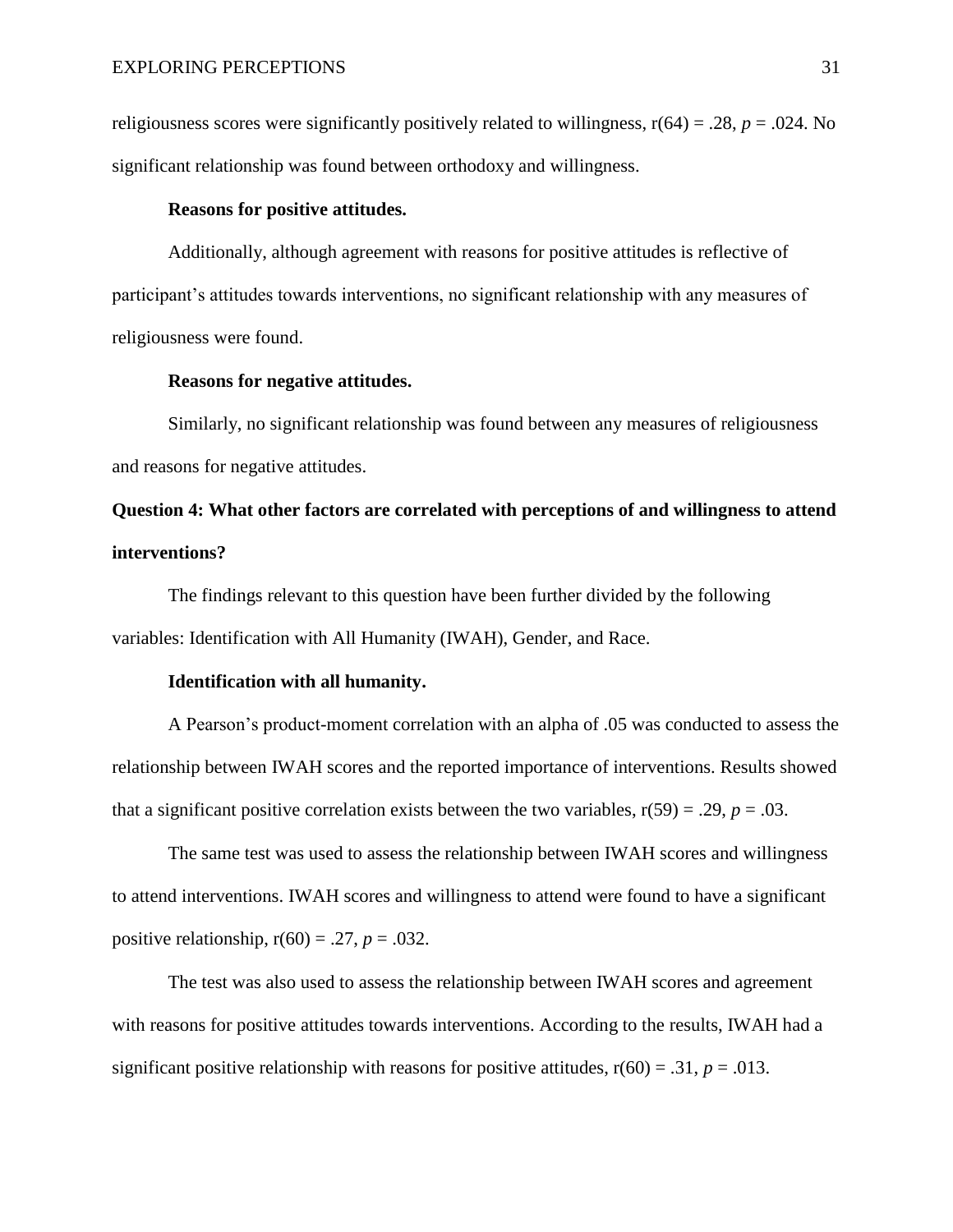No significant relationship was found between IWAH scores and agreement with reasons for negative attitudes.

## **Gender.**

Table 4 details the mean differences relevant to gender. Results from an independent samples *t*-test indicated that the females, on average, rated interventions as more significantly important (*M* = 4.39, *SD* = 0.75) than males did (*M* = 3.25, *SD* = 0.87),  $t(62) = 4.59$ ,  $p < .001$ , two-tailed. There was a difference of 1.14 scale points (scale range: 0 to 5,  $\eta^2 = .25$ ), but the 95% confidence interval around the difference between the estimated population means was relatively precise [0.64, 1.64].

An independent samples *t*-test was also used to assess the difference between females and males' mean scores for agreement with reasons for positive attitudes. The test revealed that the females, on average, scored higher in agreement with reasons for positive attitudes (*M* = 3.34, *SD* = 0.57) than males did ( $M = 2.87$ , *SD* = 0.53),  $t(63) = 2.75$ ,  $p = .008$ , two-tailed. There was a difference of 0.46 scale points (scale range: 0 to 4,  $\eta^2 = .11$ .), but the 95% confidence interval around the difference between the estimated population means was relatively precise [0.13, 0.80].

The differences between females' ( $M = 32.82$ ,  $SD = 5.12$ ) and males' ( $M = 29$ ,  $SD =$ 6.77) scores on the IWAH scale were assessed using a independent samples *t*-test. The results showed females' scores to be significantly higher than males',  $t(63) = 2.30$ ,  $p = .03$ , two-tailed. The difference of 3 scale points is small (scale range: 9 to 45,  $\eta^2 = .08$ ), but the 95% confidence interval around the difference between the estimated population means was relatively imprecise [.51, 7.14].

## **Race.**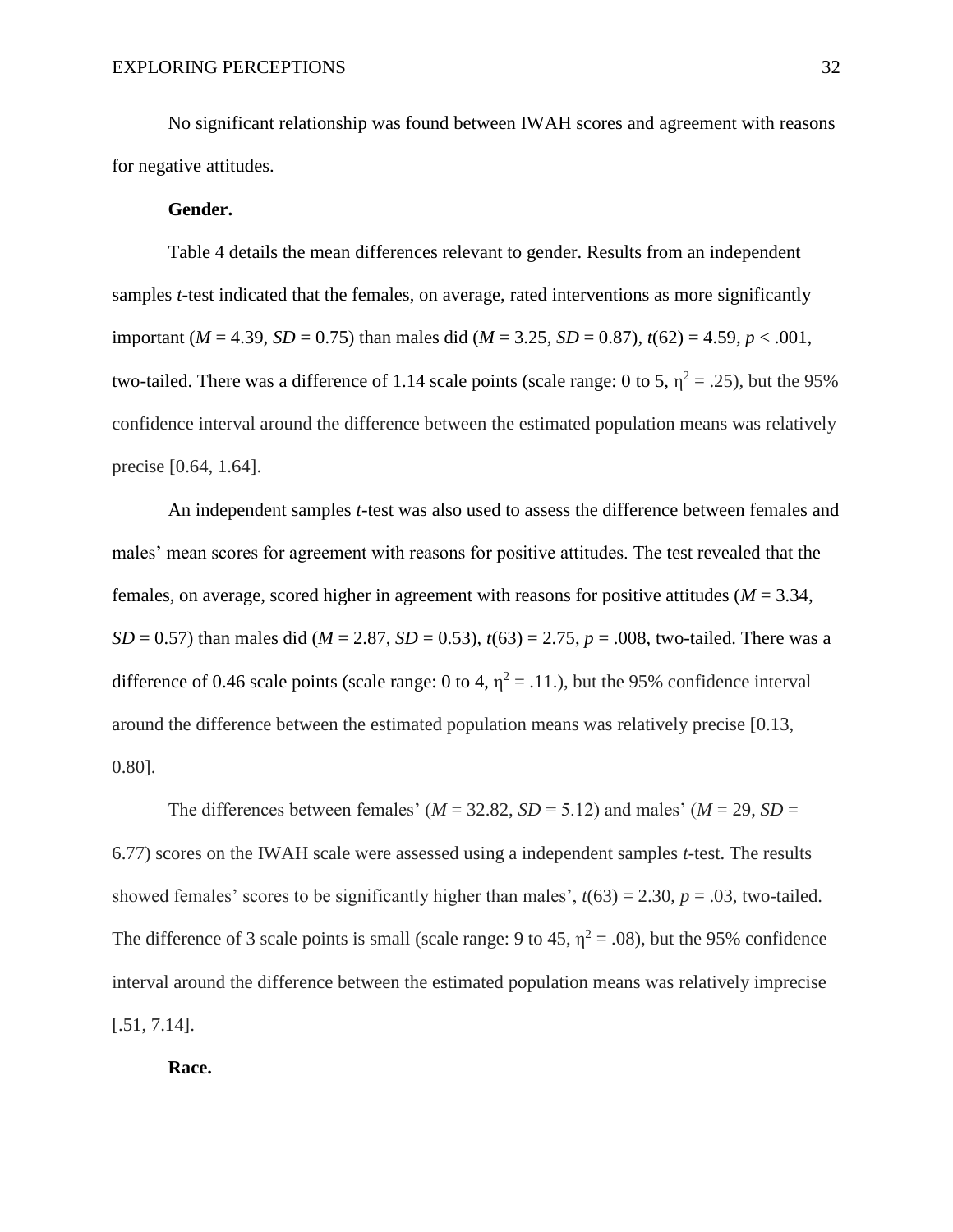No significant differences were found between the scores of participants who reported being White and those who reported other ethnicities.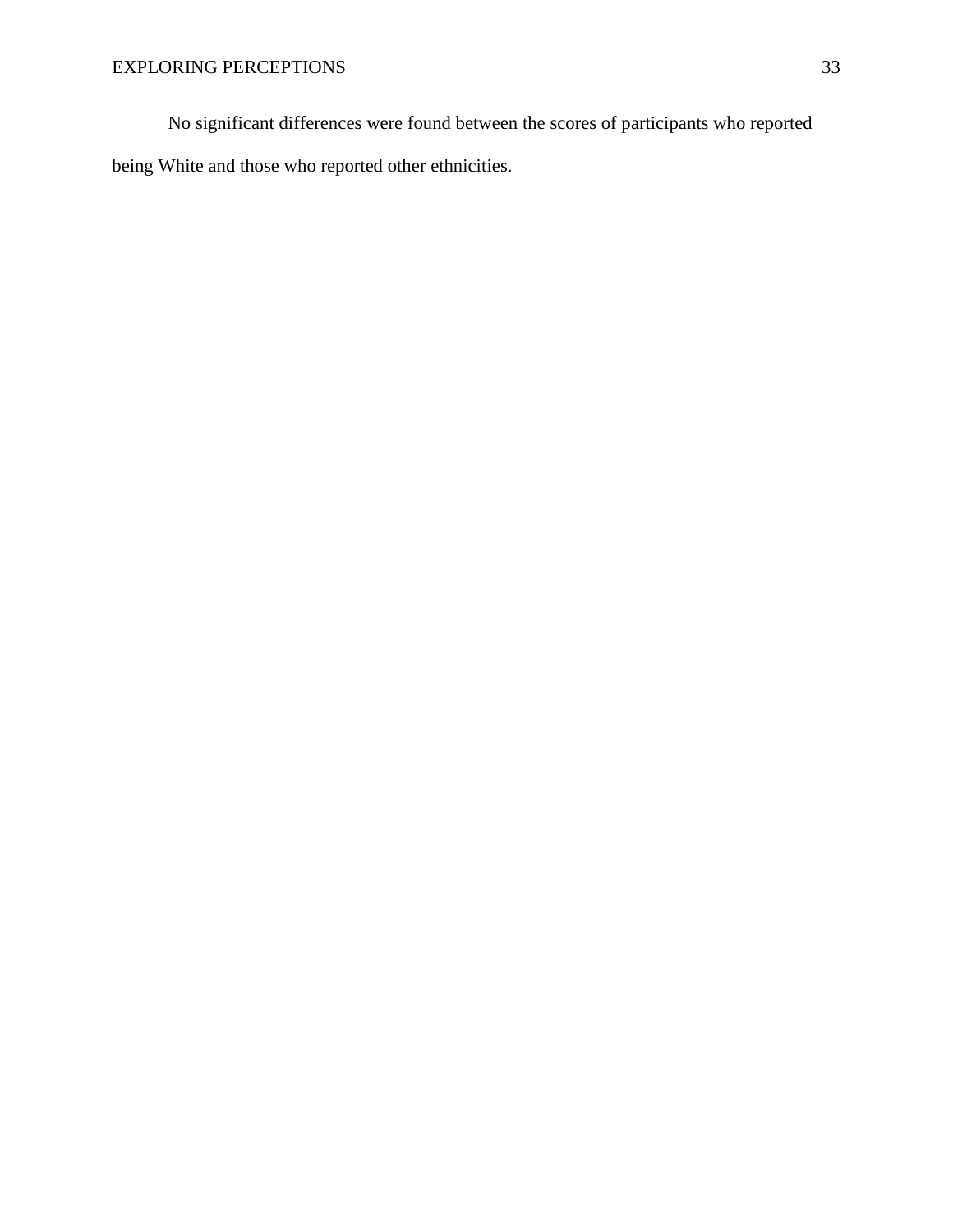## **Chapter Five: Discussion**

Because it explores the intersection of anti-racism interventions and the perceptions of participants differently from previous research, this study offers some interesting insights into students' perceptions of and attitudes towards interventions, as well as the ways they might impact willingness to attend. It also sheds light on how certain qualities of participants, including aspects of religiousness and identification with all humanity, might have implications for both perceptions and willingness.

The results for Question 1 suggest that students' perceptions are generally more positive than negative. The majority of students in the sample reported that interventions were important, agreed that they accomplish positive things, and said that they were willing to attend interventions. While it is possible that the finding that perceptions were generally positive was influenced by a self-selecting sample who were previously interested in the topic, it may simply describe the general perception of students. Assuming it does accurately portray the general population, it seems that anti-racism interventions are still relevant and important to college students, that interventions generally achieve their main goals, and that interventions generally cause people to feel welcomed. It is likely important to ensure that interventions accomplish the things addresses in the positive attitudes scale, creating an environment that is positive and conducive to conversation and change rather than tension and judgement.

Of the negative attitudes, these statements seemed to garner the most agreement: interventions cover information you already know or agree with, interventions cause a person to feel tense or uncomfortable, and interventions create situations in which you will be expected to support certain social or political views.

Agreement with the idea that interventions cover information that participants either already know or agree with, which was separated into two statements in the survey to ensure it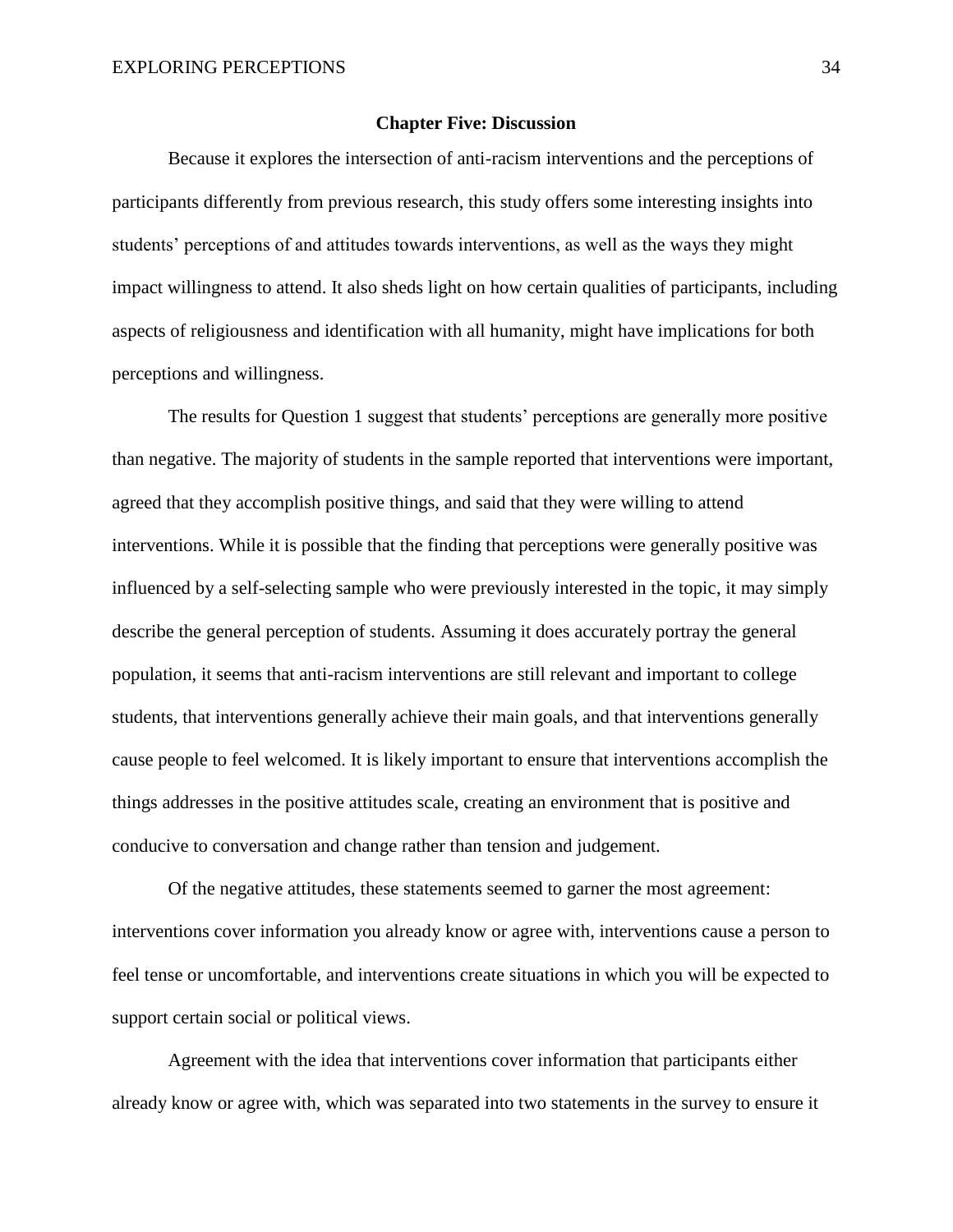was not double-barreled, may lead participants to view interventions as irrelevant to them and therefore not necessary to attend. Believing that interventions cause people to feel tense or uncomfortable may discourage people from attending. Participants' agreement with this statement seems to be consistent with some of the responses given for the qualitative question "How did you feel about the events after they ended?" As previously noted, there was some ambivalence among the responses to that question since some respondents said that they felt uncomfortable, but also felt moved or inspired, which have more positive connotations. It is also worth noting that discomfort is understood to be important for change in anti-racism interventions. As described by Son Hing et al. (2002), discomfort caused by cognitive dissonance leads people to adjust their attitudes. The relevance of discomfort for anti-racism interventions may explain why the majority said that interventions cause people to feel tense or uncomfortable, but still had positive attitudes towards interventions in general.

The way to address people who feel that interventions are not relevant to them or will cause them discomfort is still unclear. The way that events are advertised may have some implications for who feels welcome to attend. For example, if an event is titled in such a way that it singles out a particular ethnicity, people who belong to other ethnicities may not think that the event is meant for them. Beyond advertising, the level of effort to invite people of all kinds may also impact whether people think the event is for them and whether they expect to feel singled out or in the minority at an event, which would likely lead to discomfort. More information is needed to know the specific things that lead people to perceive events as irrelevant and uncomfortable and to draw further conclusions about how this barrier can be addressed.

The results for Question 2 indicated that both positive attitudes and reported importance of interventions were positively correlated with willingness to attend interventions, which seems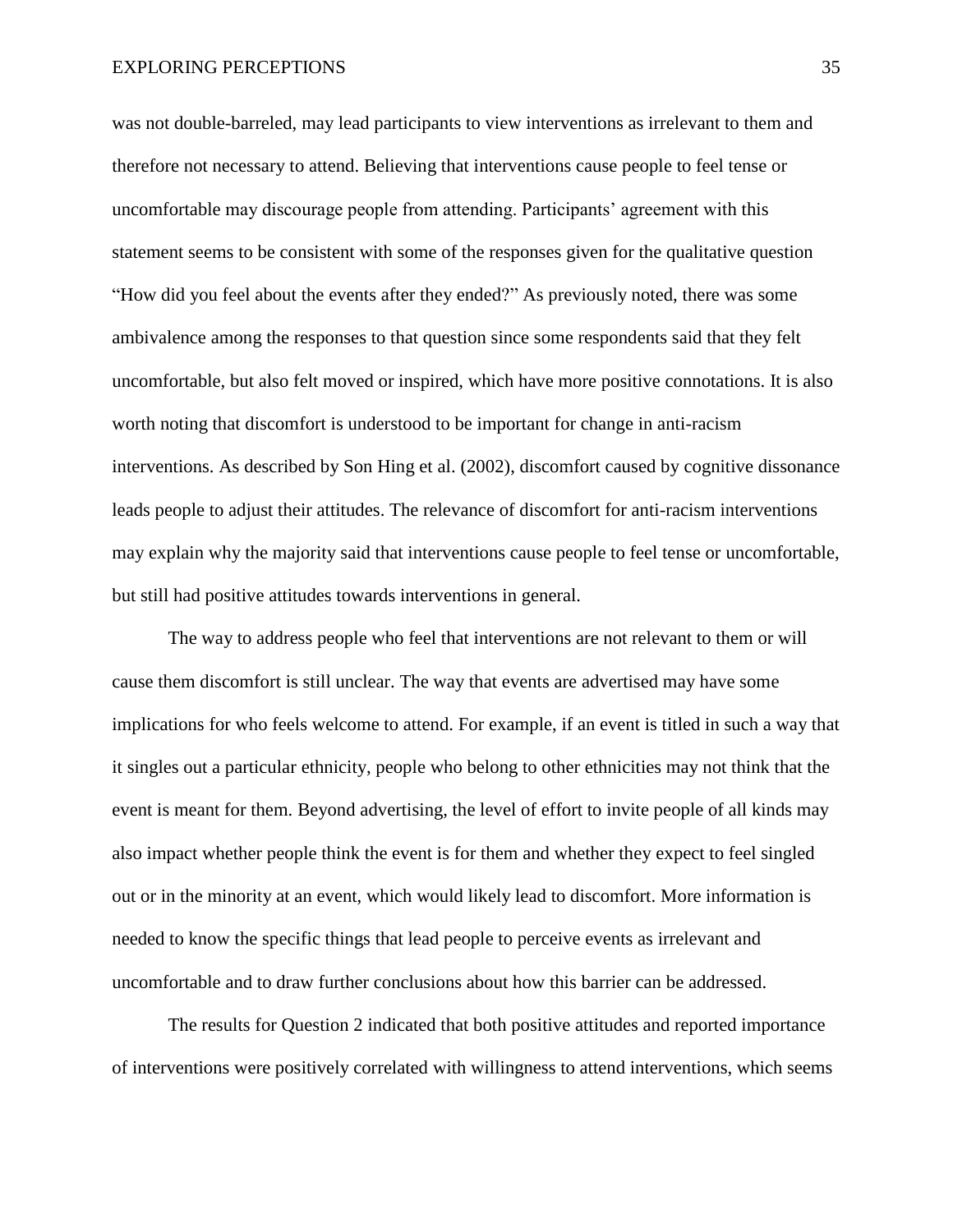to support the notion that one's attitudes toward and perceptions of anti-racism interventions are related to their likeliness of attending. Practically, this could likely be used to increase attendance. If a university or other establishment finds themselves wanting to have a larger turnout for anti-racism events, it would be helpful to get a sense of the population's perceptions of such events and work to improve them if necessary. Additionally, this may mean that the people who interventions seek to target may not be the most likely to attend. To avoid an echo chamber, event planners ought to think carefully about how to attract people who might not typically attend events concerned with anti-racism.

Agreement with reasons for negative attitudes was not significantly related to willingness, but the weak negative relationship that did exist might prove to be significant in a sample with more diverse attitudes. Results also suggest that higher agreement with reasons for positive attitudes was related to saying interventions were more important.

For Question 3, intervention importance was positively related to organizational religiousness, private religious practices, and intrinsic religious orientation, while willingness was only related to intrinsic religious orientation. This implies that there is a distinction between saying interventions are important and being willing to attend them. This may be because the individual does not think that the information will be beneficial to them personally, despite thinking it is beneficial to others in general. To refer back to the negative attitude items, believing that interventions cover information that the participant already knows or agrees with might contribute to this distinction.

This finding also suggests that something about intrinsic religious orientation is different from the other measures of religiousness. Although religiousness in general seems to promote the perception that interventions are important, religious practices alone seem to predict belief more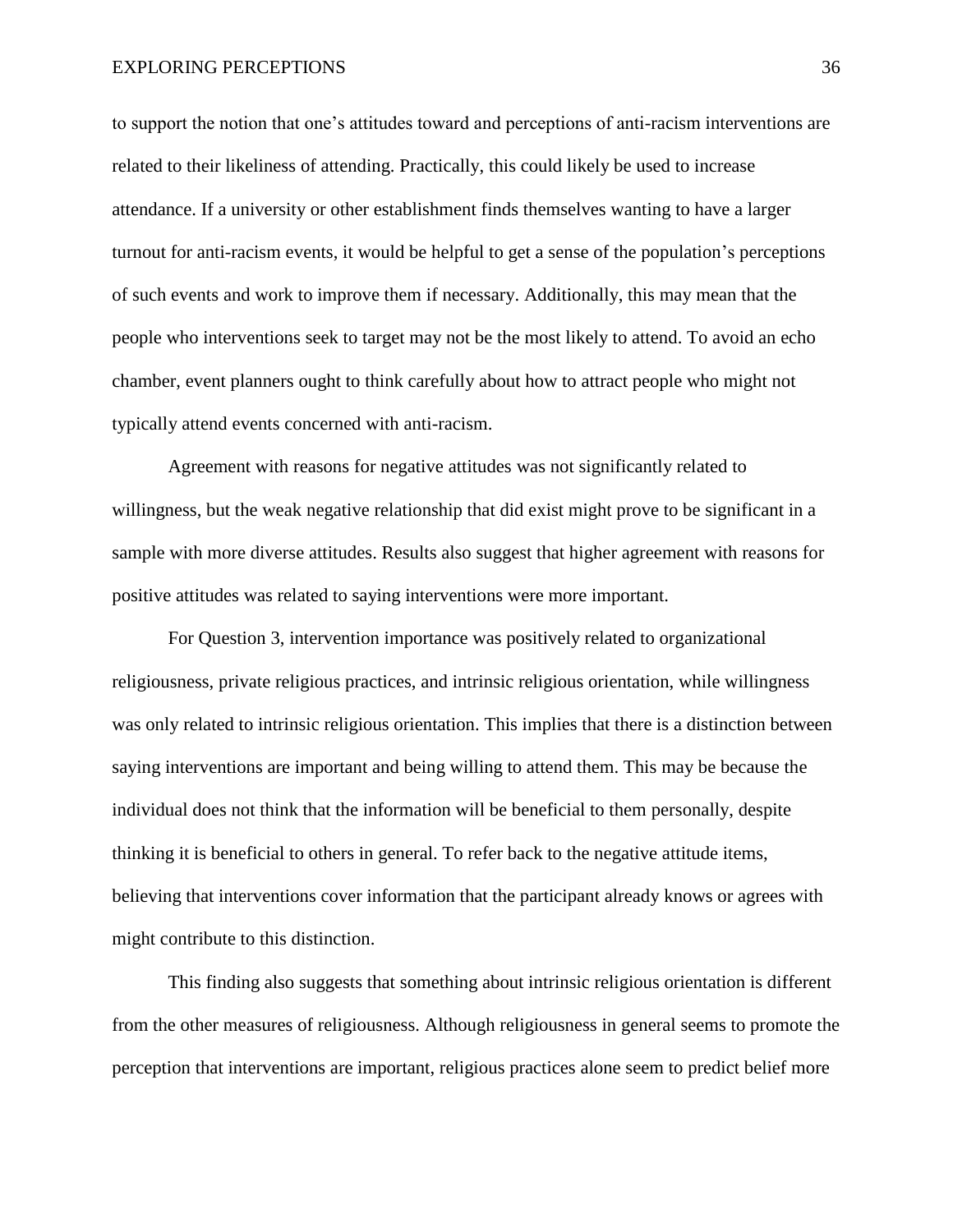reliably than action. Intrinsic religious orientation may have more impact on behavior, such as attending interventions, than organizational religiousness and private religious practices do. This is not too different from Allport and Ross'(1967) finding that church attendance alone was not a reliable predictor of behavior, which led them to conceptualize religious orientation in the first place.

In contrast, agreement with reasons for positive attitudes towards interventions was not related to measures of religiousness.

Orthodoxy was also found to be unrelated to all measures of perceptions of and attitudes towards interventions, although its relationship with reported intervention importance approached significance. It is possible that this was impacted by the range restriction of participants' responses, which can be explained by the highly religious nature of the sample

Concerning Question 4, identification with all humanity was positively correlated with intervention importance, willingness to attend, and positive attitudes. This seems aligned with the assertion that identification with all humanity serves as a predictor of concern for issues relevant to anti-racism, namely the suffering and rights of racial minorities and humans in general (McFarland et al., 2013).

The finding that females generally reported interventions to be more important, expressed more positive attitudes, and scored higher in identification with all humanity is consistent with several gender norms, including the prevalence of women in helper professions and women being less aggressive and more caring than men on average.

Scores for intervention importance, positive and negative attitudes, and identification with all humanity were not significantly different by race. These results seem to suggest that, regardless of race, students seem to rate interventions as important, agree that interventions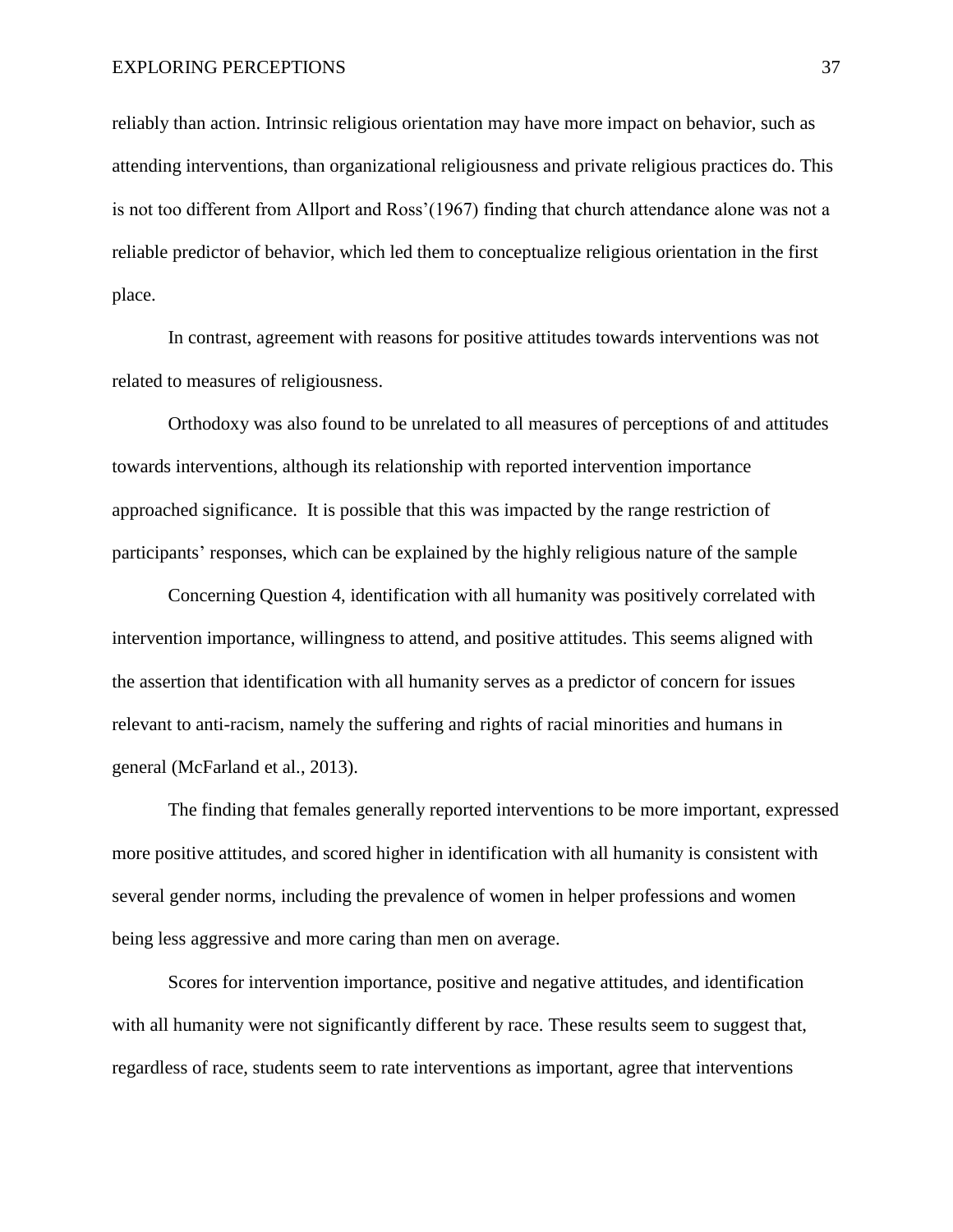accomplish mostly positive things, and identify themselves with "all humanity" not just people within smaller, more similar communities. Although the sample was predominantly White, this does not necessarily negate such conclusions.

Several limitations to this study must be noted. First, by virtue of the sampling method and the polarizing nature or the topic, it is likely that the participants chose to participate because of their interest in or concern for anti-racism. This means that the sample was likely selfselecting and not necessarily representative of the student body as a whole. The self-selection of the sample may have resulted in more neutral or negative opinions being underrepresented in this study. The sample was also predominantly female, White, and highly religious, although denominations varied. The results may not generalize to other demographic groups or samples from universities that are not faith-based institutions. Another limitation is that the researchercreated measures have not been validated with other samples or tested for internal consistency. More research is needed to test the reliability of these measures and develop more reliable and valid versions of the scales. Additionally, more thorough analysis of the qualitative data would likely have been beneficial.

The findings of this study suggest some directions for future research. It would be beneficial to conduct similar studies at other universities to see if they yield similar results. It would be interesting see if results differ in more racially diverse samples or among samples other than college students, such as at a workplace where employees are required to take part in sensitivity training. Other questions include what specific aspects of interventions lead to positive or negative attitudes and the extent to which positive and negative attitudes towards interventions affect actual attendance and experience of interventions.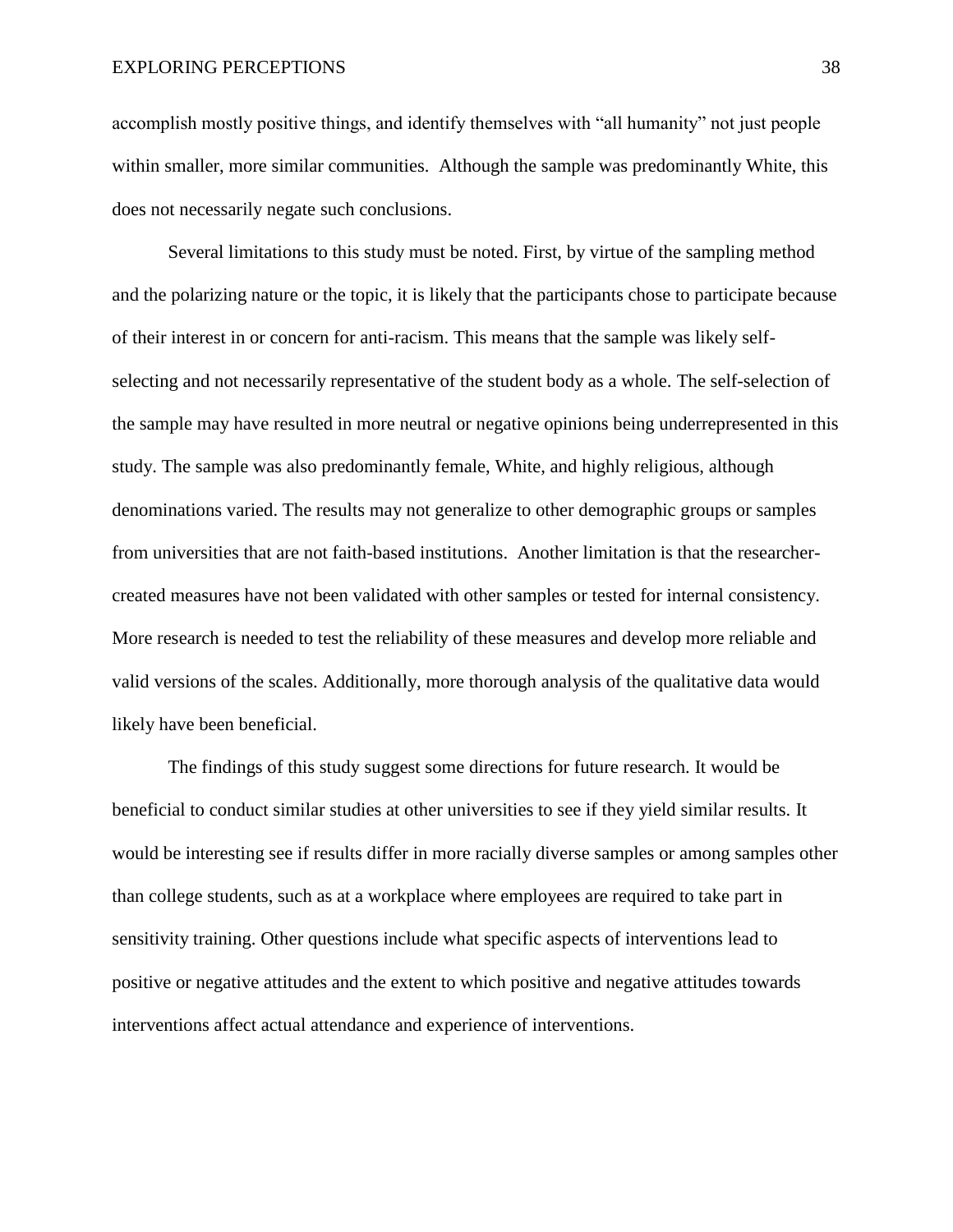We recommend that future studies use more representative sampling method rather than using convenience sampling. It might also be beneficial to make the survey briefer, to prevent survey fatigue. In order to get a more detailed understanding of qualitative responses, the use of structured interviews is recommended. It would also be interesting to see how specific negative perceptions impact willingness to attend interventions, for example, whether feeling that you already know the information presented in interventions is more related than discomfort to willingness.

Overall, the findings of this study show the relevance of student perceptions for the study of anti-racism interventions and the value of continuing to examine the relationship, as well as the value of examining the correlates of particular perceptions. Further study may add to a better and more nuanced understanding of the factors that contribute to the effectiveness of interventions. This study represents an initial exploration of a topic with great potential, as well as another layer of complexity in the study of anti-racism interventions.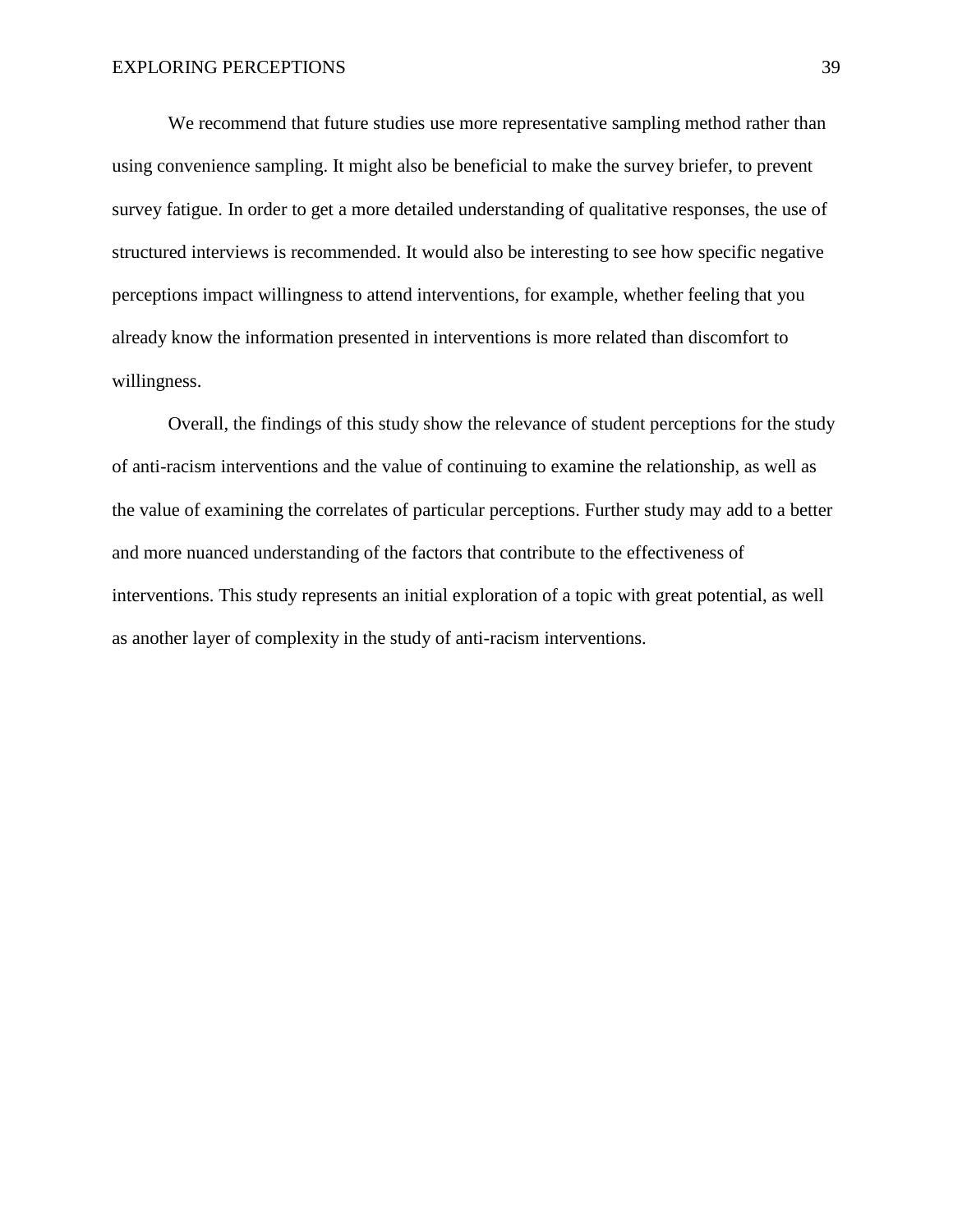#### References

- Adorno, T. W., Frenkel-Brunswik, E., Levinson, D. J., & Sanford, R. N. (1950). *The authoritarian personality.* New York, NY: Harper.
- Akrami, N., & Ekehammar, B. (2005). The association between implicit and explicit prejudice: The moderating role of motivation to control prejudiced reactions. *Scandinavian Journal of Psychology*, *46*(4), 361–366. doi:10.1111/j.1467-9450.2005.00466.x
- Allport, G. W., & Ross, J. M. (1967). Personal religious orientation and prejudice. *Journal of Personality and Social Psychology*, *5*(4), 432–443. doi:10.1037/h0021212
- Altemeyer, B., & Hunsberger, B. (1992). Authoritarianism, religious fundamentalism, quest, and prejudice. *The International Journal for the Psychology of Religion*, *2*(2), 113–133. doi:10.1207/s15327582ijpr0202\_5

Altemeyer, B. (1996). *The authoritarian specter.* Cambridge, MA: Harvard University Press.

- Apollon, D. (2011). *Don't call them post-racial: Millennials' attitudes on race, racism and key systems in our society*. Applied Research Center. https://www.racialequitytools.org /resourcefiles/ARC\_Millennials\_Report\_June\_2011.pdf
- Batson, C. D., Flink, C. H., Schoenrade, P. A., Fultz, J., & Pych, V. (1986). Religious orientation and overt versus covert racial prejudice. *Journal of Personality and Social Psychology*, *50*(1), 175–181. doi:10.1037/0022-3514.50.1.175
- Bush, A. L., Jameson, J. P., Barrera, T., Phillips, L. L., Lachner, N., Evans, G., Jackson, A. D., & Stanley, M. A. (2012). An evaluation of the brief multidimensional measure of religiousness/spirituality in older patients with prior depression or anxiety. *Mental Health, Religion & Culture*, *15*(2), 191–203. doi:10.1080/13674676.2011.566263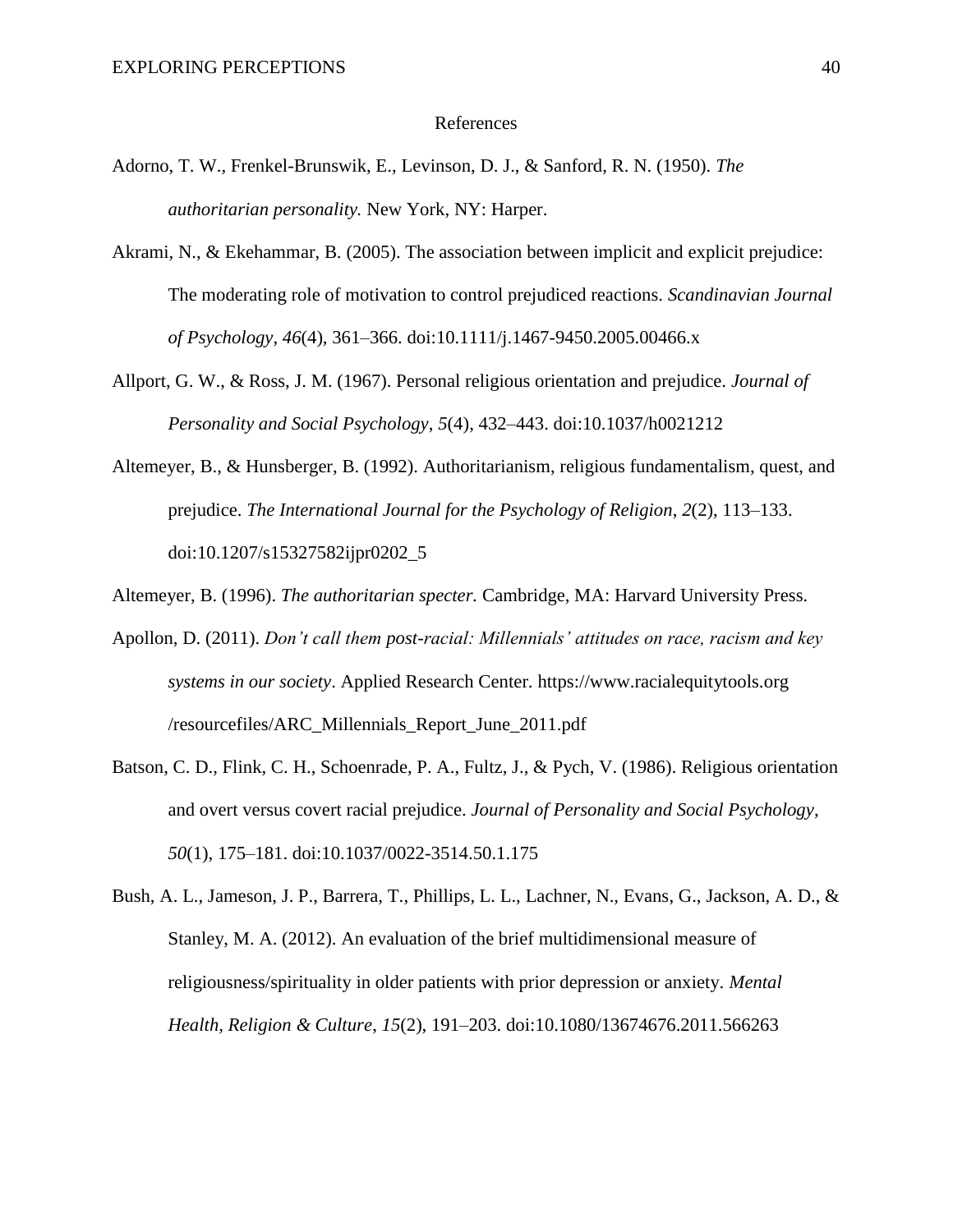- Case, K. A. (2007). Raising white privilege awareness and reducing racial prejudice: Assessing diversity course effectiveness. *Teaching of Psychology*, *34*(4), 231–235. doi:10.1080/00986280701700250
- Davis, M. H. (1983). Measuring individual differences in empathy: Evidence for a multidimensional approach. *Journal of Personality and Social Psychology*, *44*(1), 113– 126. doi:10.1037/0022-3514.44.1.113
- Devine, P. G. (1989). Stereotypes and prejudice: Their automatic and controlled components. *Journal of Personality and Social Psychology*, *56*(1), 5–18. doi:10.1037/0022- 3514.56.1.5
- Devine, P. G., Forscher, P. S., Austin, A. J., & Cox, W. T. L. (2012). Long-term reduction in implicit race bias: A prejudice habit-breaking intervention. *Journal of Experimental Social Psychology*, *48*(6), 1267–1278. Scopus. doi:10.1016/j.jesp.2012.06.003
- Ezorsky, G. (1991). *Racism and justice: The case for affirmative action*. Ithaca; London: Cornell University Press. Retrieved March 29, 2020, from www.jstor.org/stable/10.7591 /j.ctv3mtczg
- Forscher, P. S., Mitamura, C., Dix, E. L., Cox, W. T. L., & Devine, P. G. (2017). Breaking the prejudice habit: Mechanisms, timecourse, and longevity. *Journal of Experimental Social Psychology, 72,* 133–146. doi:10.1016/j.jesp.2017.04.009
- Franco, F. M., & Maass, A. (1999). Intentional control over prejudice: When the choice of the measure matters. *European Journal of Social Psychology*, *29*(4), 469–477. doi: 10.1002/(SICI)1099-0992(199906)29:4<469::AID-EJSP938>3.0.CO;2-S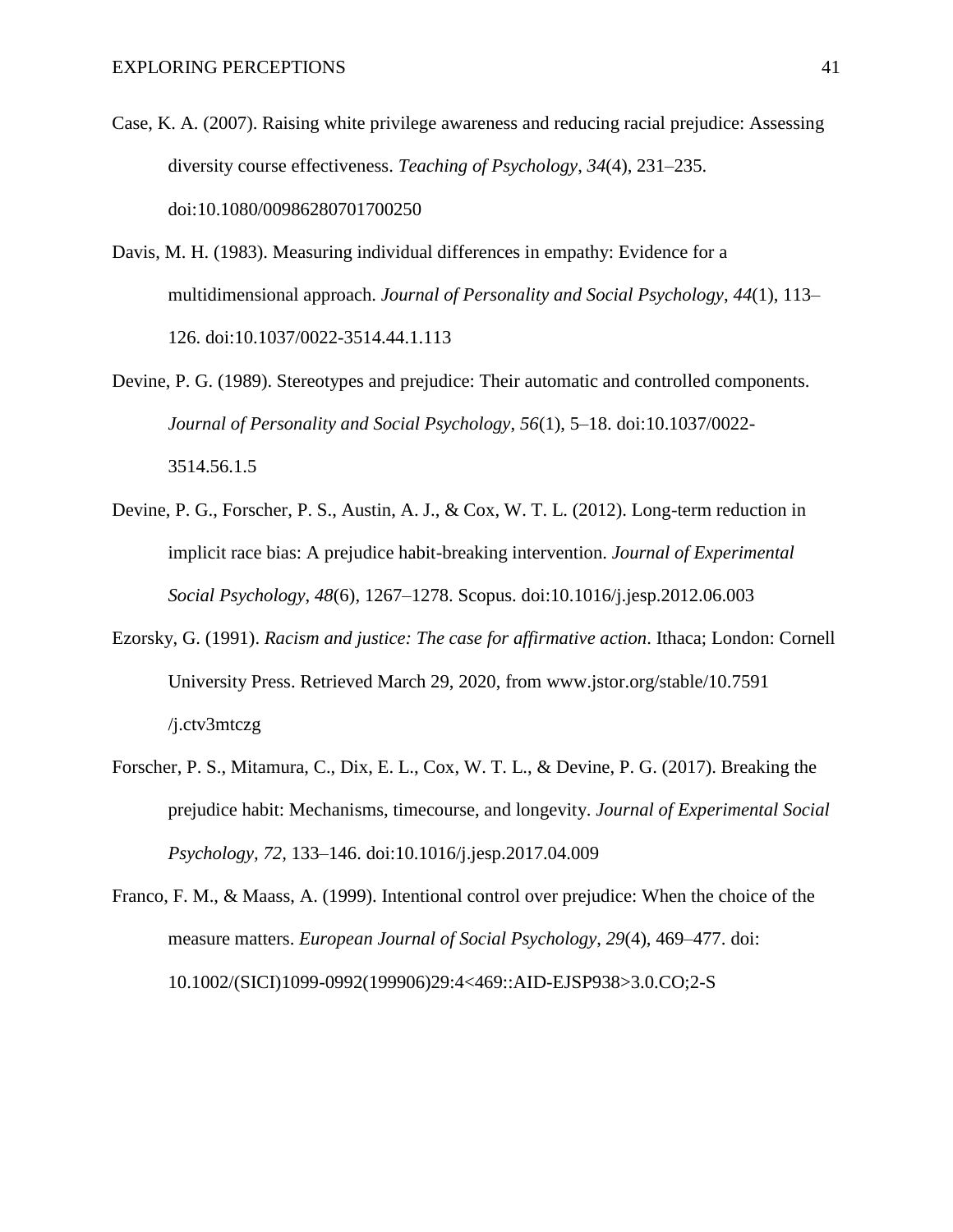- Fullerton, J. T., & Hunsberger, B. (1982). A unidimensional measure of christian orthodoxy. *Journal for the Scientific Study of Religion*, *21*(4), 317–326. JSTOR. doi:10.2307 /1385521
- Gorsuch, R. L., & McPherson, S. E. (1989). Intrinsic/extrinsic measurement: I/E-revised and single-item scales. *Journal for the Scientific Study of Religion*, *28*(3), 348–354. JSTOR. doi:10.2307/1386745
- Greenland, K., Xenias, D., & Maio, G. R. (2017). Effects of promotion and compunction interventions on real intergroup interactions: Promotion helps but high compunction hurts. *Frontiers in Psychology*, *8*. doi:10.3389/fpsyg.2017.00528
- Harris, S. K., Sherritt, L. R., Holder, D. W., Kulig, J., Shrier, L. A., & Knight, J. R. (2008). Reliability and validity of the brief multidimensional measure of religiousness/spirituality among adolescents. *Journal of Religion and Health*, *47*(4), 438–457. doi:10.1007/s10943-007-9154-x
- Hogan, D. E., & Mallott, M. (2005). Changing racial prejudice through diversity education. *Journal of College Student Development*, *46*(2), 115–125. doi:10.1353/csd.2005.0015
- Hunsberger, B. (1989). A short version of the christian orthodoxy scale. *Journal for the Scientific Study of Religion*, *28*(3), 360–365. JSTOR. doi:10.2307/1386747
- Jackson, M. S. (2001, July). *Can humanity constitute an ingroup? An exploratory analysis of global identification and attitudes toward social groups.* Paper presented at the meeting of the International Society of Political Psychology, Cuernavaca, Mexico.
- Jonathan, E. (2008). The influence of religious fundamentalism, right-wing authoritarianism, and Christian orthodoxy on explicit and implicit measures of attitudes toward homosexuals.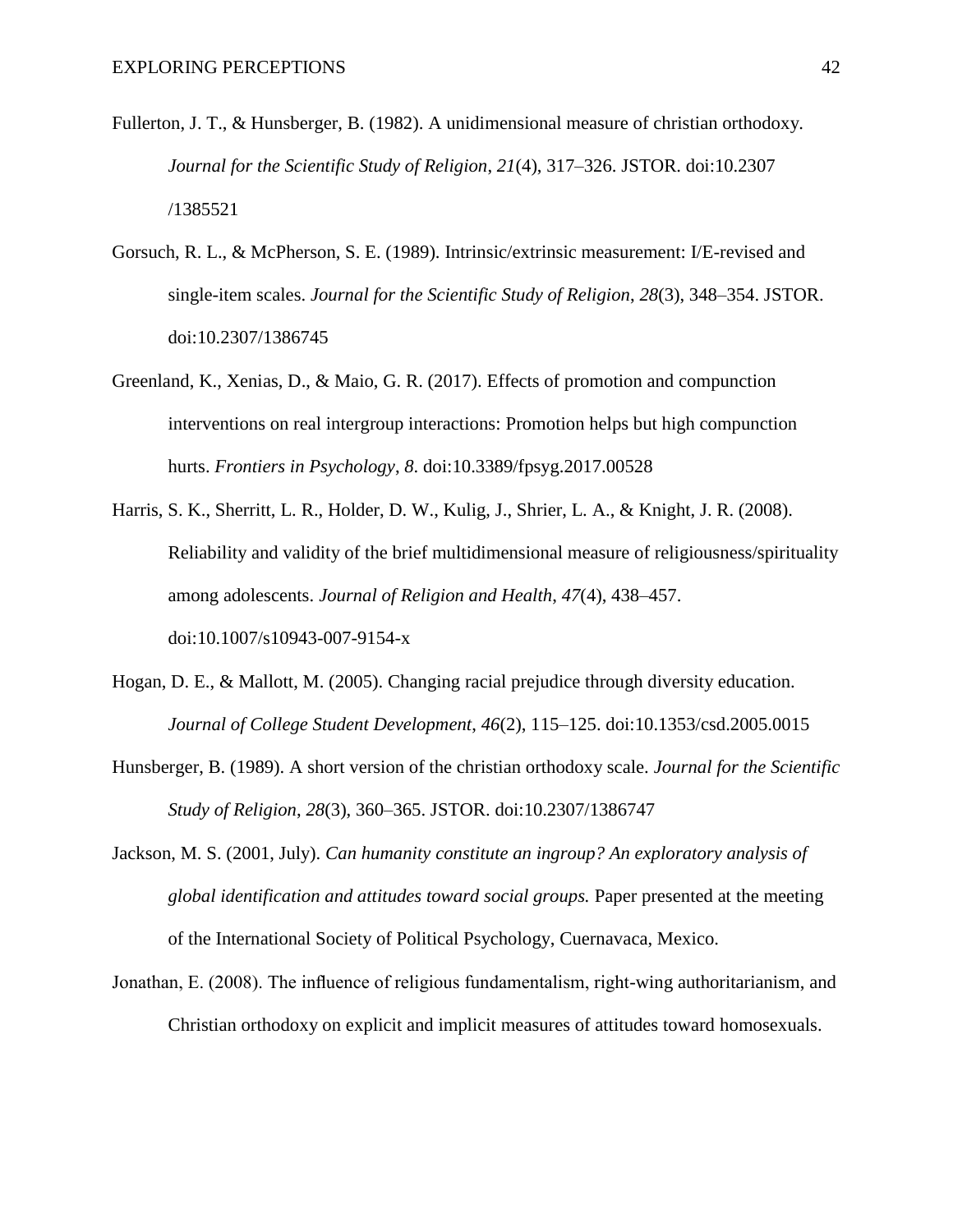*International Journal for the Psychology of Religion, 18,* 316 –329. doi:10.1080/10508610802229262

- Johnstone, B., Yoon, D. P., Franklin, K. L., Schopp, L., & Hinkebein, J. (2008). Reconceptualizing the factor structure of the brief multidimensional measure of religiousness/spirituality. *Journal of Religion and Health*, *48*(2), 146. doi:10.1007/s10943-008-9179-9
- Kirkpatrick, L. A. (1993). Fundamentalism, christian orthodoxy, and intrinsic religious orientation as predictors of discriminatory attitudes. *Journal for the Scientific Study of Religion*, *32*(3), 256–268. JSTOR. doi:10.2307/1386664
- Krysan, M., & Moberg, S. (2016, August 25). Trends in racial attitudes. University of Illinois Institute of Government and Public Affairs. Retrieved from http://igpa.uillinois.edu /programs/racial-attitudes
- Manstead, A. S. R. (1996). Attitudes and behavior. In *Applied social psychology* (pp. 3–29). SAGE.
- Masters, K. S. (2013). Brief multidimensional measure of religiousness/spirituality (BMMRS). In M. D. Gellman & J. R. Turner (Eds.), *Encyclopedia of Behavioral Medicine* (pp. 267– 269). Springer New York. doi:10.1007/978-1-4419-1005-9\_1577
- McCauley, C., Wright, M., & Harris, M. E. (2000). Diversity workshops on campus: A survey of current practice at u.s. colleges and universities. *College Student Journal*, *34*(1), 100.
- McConahay, J. B., Hardee, B. B., & Batts, V. (1981). Has racism declined in america? It depends on who is asking and what is asked. *The Journal of Conflict Resolution (Pre-1986); Beverly Hills*, *25*(4), 563.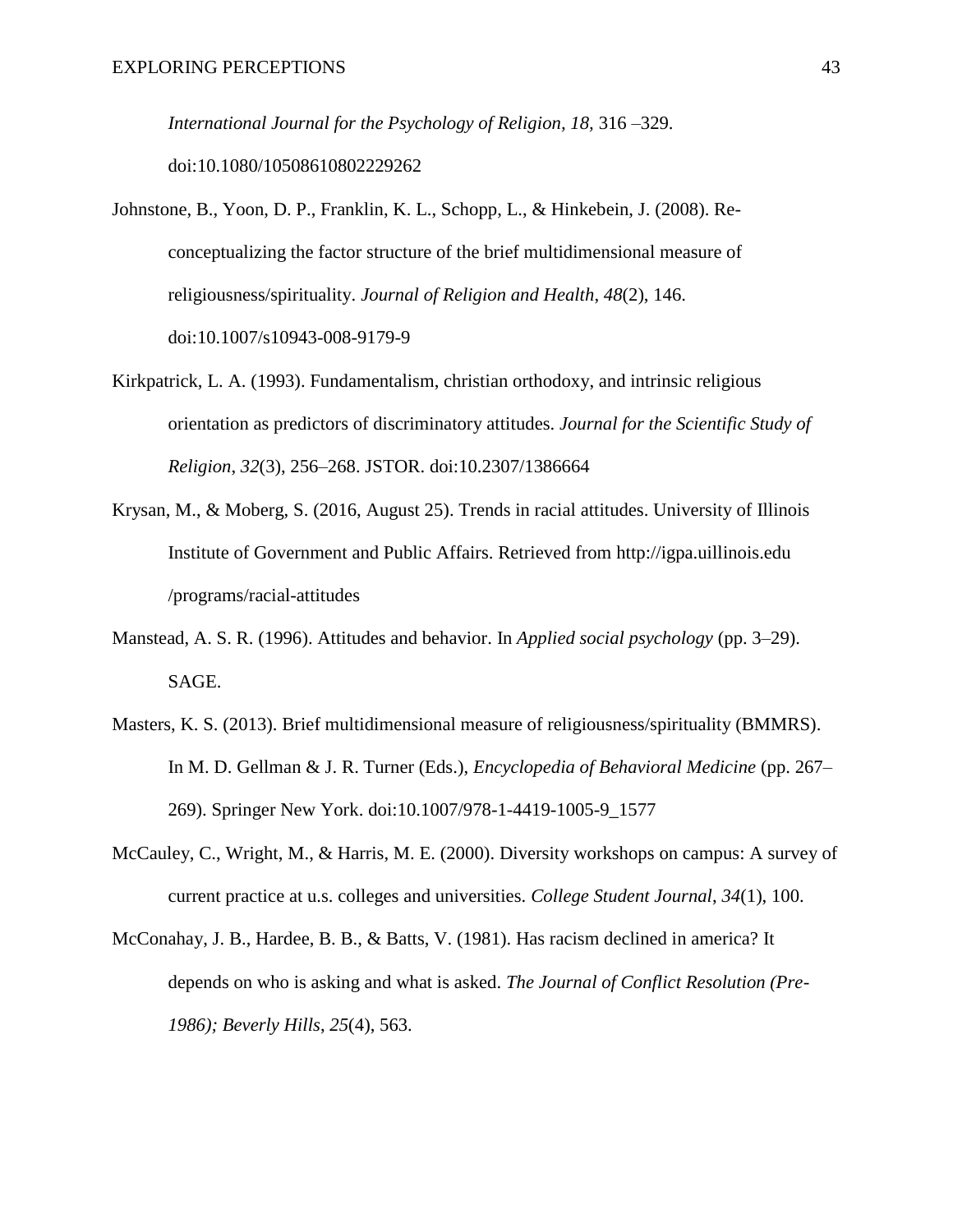- McFarland, S., Webb, M., & Brown, D. (2012). All humanity is my ingroup: A measure and studies of identification with all humanity. *Journal of Personality & Social Psychology*, *103*(5), 830–853. doi:10.1037/a0028724
- Nai, J., Narayanan, J., Hernandez, I., & Savani, K. (2018). People in more racially diverse neighborhoods are more prosocial. *Journal of Personality and Social Psychology*, *114*(4), 497–515. doi:10.1037/pspa0000103

Oxford University Press. (2019a). Anti-racism. In *Lexico.com*. Lexico.com.

Oxford University Press. (2019b). Perception. In *Lexico.com*. Lexico.com.

- Paluck, E. L., & Green, D. P. (2009). Prejudice reduction: What works? A review and assessment of research and practice. *Annual Review of Psychology*, *60*(1), 339–367. doi:10.1146/annurev.psych.60.110707.163607
- Perry, S. P., Murphy, M. C., & Dovidio, J. F. (2015). Modern prejudice: Subtle, but unconscious? The role of bias awareness in whites' perceptions of personal and others' biases. *Journal of Experimental Social Psychology*, *61*, 64–78. doi:10.1016/j.jesp .2015.06.007
- Pew Social Trends. (2016). *2016 racial attitudes in america survey* [Data file and code book]. Retrieved from https://www.pewsocialtrends.org/datasets/
- Plant, E. A., & Devine, P. G. (1998). Internal and external motivation to respond without prejudice. *Journal of Personality and Social Psychology*, *75*(3), 811–832. doi:10.1037/0022-3514.75.3.811
- Reed II, A., & Aquino, K. F. (2003). Moral identity and the expanding circle of moral regard toward out-groups. *Journal of Personality and Social Psychology*, *84*(6), 1270–1286. doi:10.1037/0022-3514.84.6.1270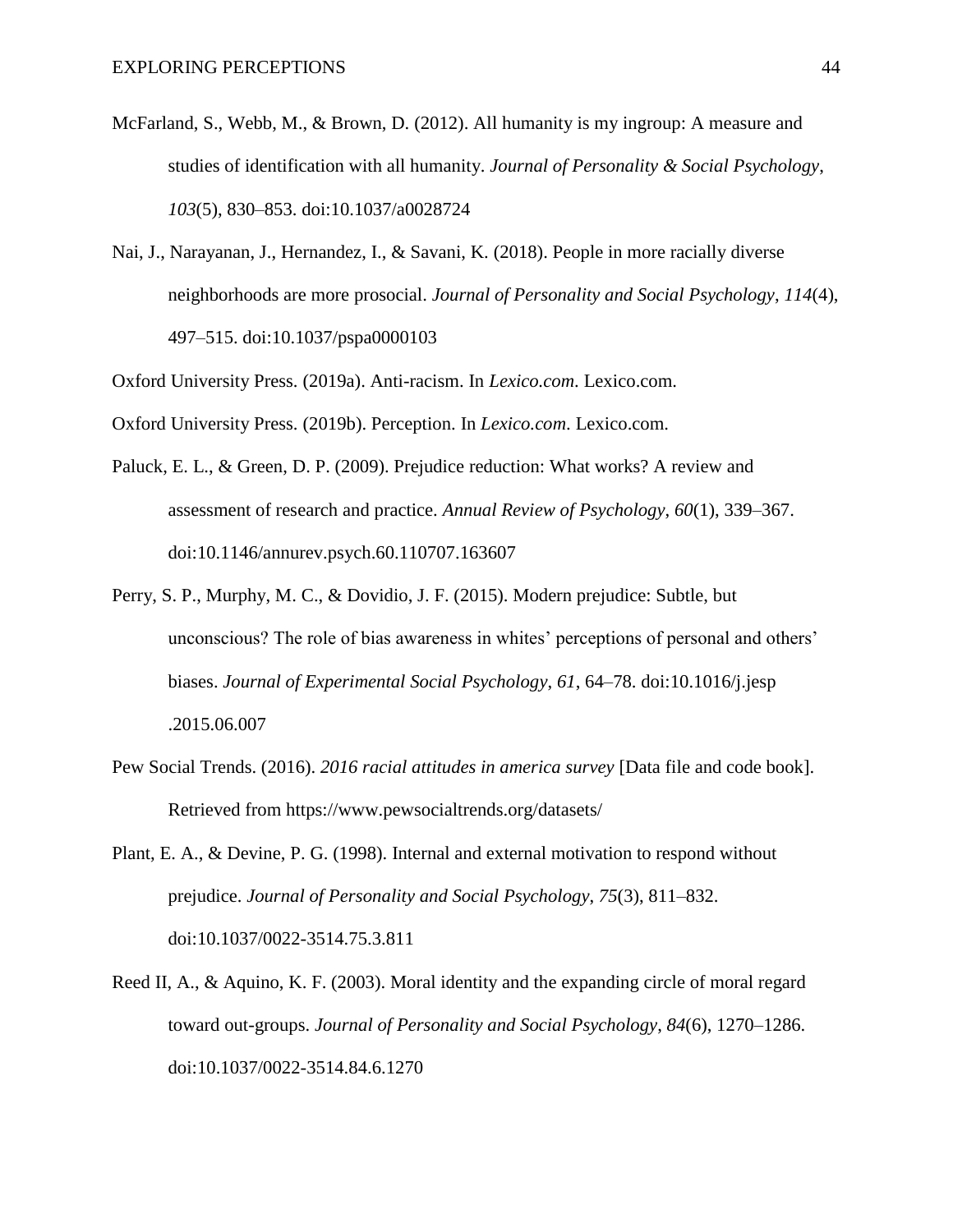- Rudman, L. A., Ashmore, R. D., & Gary, M. L. (2001). "Unlearning" automatic biases: The malleability of implicit prejudice and stereotypes. *Journal of Personality and Social Psychology*, *81*(5), 856–868. doi:10.1037/0022-3514.81.5.856
- Saucier, D. A., Miller, S. S., Martens, A. L., & O'Dea, C. J. (2017). Overt racism. In A. M. Czopp & A. W. Blume (Eds.), *Social issues in living color: Challenges and solutions from the perspective of ethnic minority psychology: Societal and global issues., Vol. 2.* (pp. 77–102). Praeger/ABC-CLIO.

Sidanius, J., & Pratto, F. (1999). *Social dominance.* New York, NY: Cambridge University Press

Son Hing, L. S., Li, W., & Zanna, M. P. (2002). Inducing hypocrisy to reduce prejudicial responses among aversive racists. *Journal of Experimental Social Psychology*, *38*(1), 71– 78. doi:10.1006/jesp.2001.1484

Zuriff, G. E. (2002). Inventing racism. *Public Interest*, *146*, 114.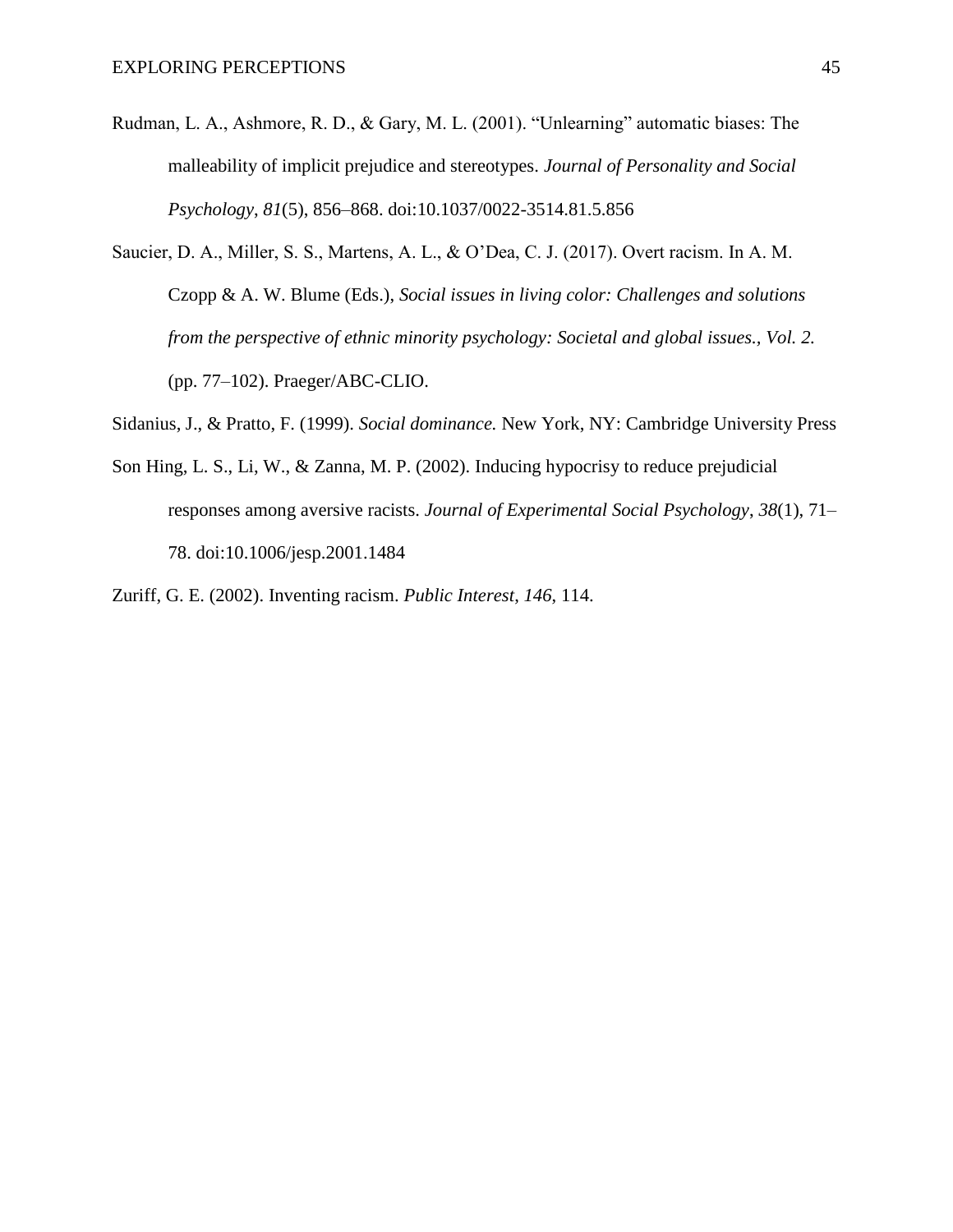Table 1

Demographic Composition of the Sample  $(N=69)^1$ 

| $P_{\rm C}$ $(1100)$<br>Mean Age (SD) | 19.64 (1.38) |
|---------------------------------------|--------------|
| Gender                                |              |
| Male                                  | 14 (20.3%)   |
| Female                                | 55 (79.7%)   |
| Race <sup>2</sup>                     |              |
| American Indian or Alaska Native      | $2(2.9\%)$   |
| Asian                                 | $1(1.4\%)$   |
| <b>Black or African American</b>      | 3(4.3%)      |
| Hispanic, Latino, or Spanish Origin   | 5(7.2%)      |
| White                                 | 45 (65.2%)   |
| I prefer not to answer                | $1(1.4\%)$   |
| Other                                 | $1(1.4\%)$   |
| Religion                              |              |
| Christian                             | 69 (100%)    |
| Organizational Religiousness (SD)     | 5.01(.87)    |
| Private Religious Practices (SD)      | 25.6(5.15)   |
| Intrinsic Religious Orientation (SD)  | 4.31(.53)    |
| Extrinsic Religious Orientation (SD)  | 2.69(.75)    |
| Christian Orthodoxy (SD)              | 6.74(.64)    |
| Intervention Importance (SD)          | 4.17 (.89)   |
| Willingness to Attend $(SD)$          | 3.26(.79)    |
| Reasons for Positive Attitudes (SD)   | 3.24(.59)    |
| Reasons for Negative Attitudes (SD)   | 2.44(.63)    |
| Identification with All Humanity (SD) | 32(5.68)     |
| <b>Intervention Exposure</b>          |              |
| At least 1 Class                      | 57 (82.6%)   |
| At least 1 other event                | 48 (69.6%)   |

<sup>1</sup>Figures represent numbers of participants in each category, followed by percentages in parentheses, except where stated otherwise.

<sup>2</sup>Cumulative percent is higher than 100 percent because 11 participants selected multiple categories.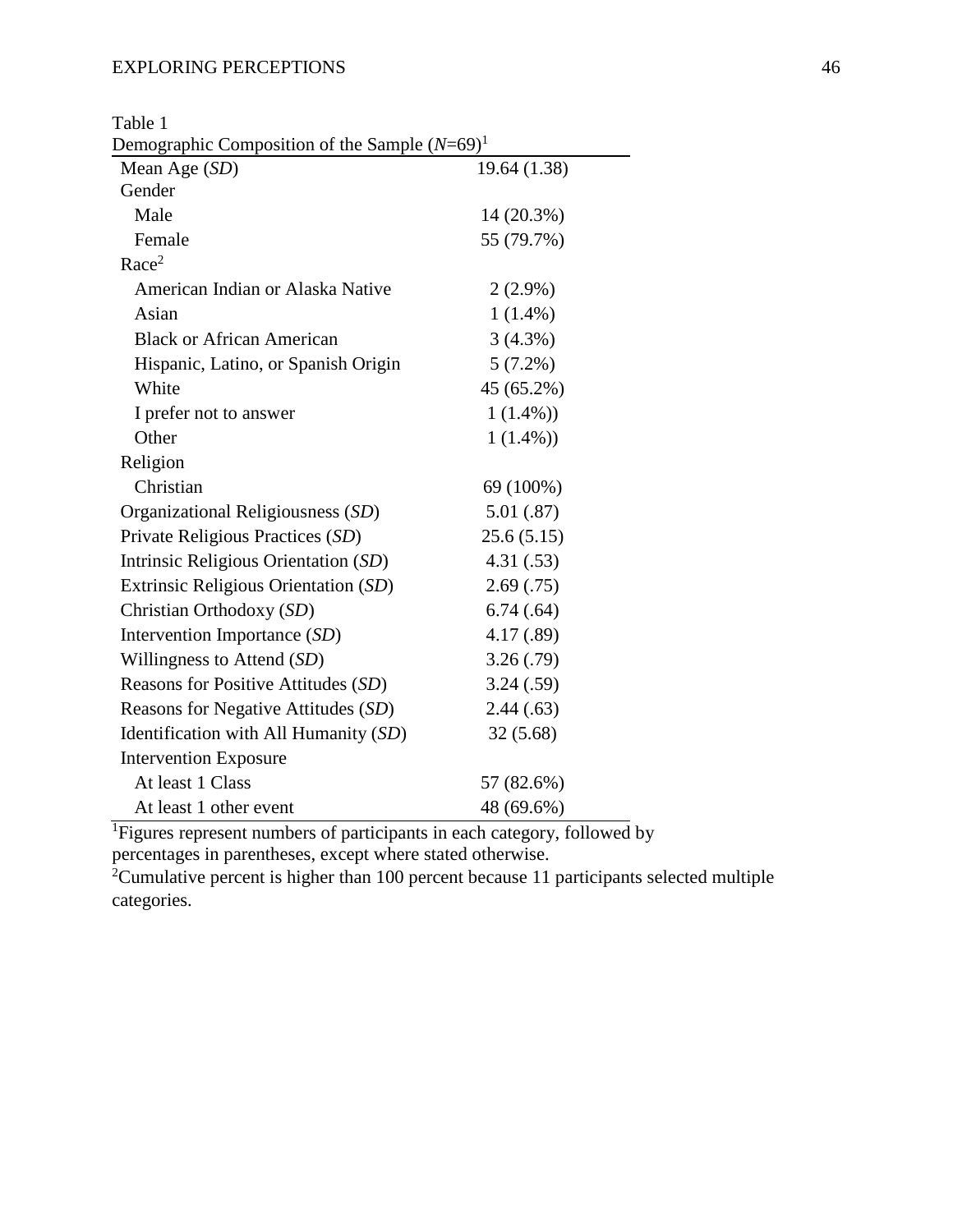|                                | Int. Importance | Pos. Attitude | Neg. Attitude |
|--------------------------------|-----------------|---------------|---------------|
| Positive Attitude Reasons      | $43**$          |               |               |
| Negative Attitude Reasons -.11 |                 | $-36**$       |               |
| Willingness                    | $.52**$         | $.50**$       | $-.15$        |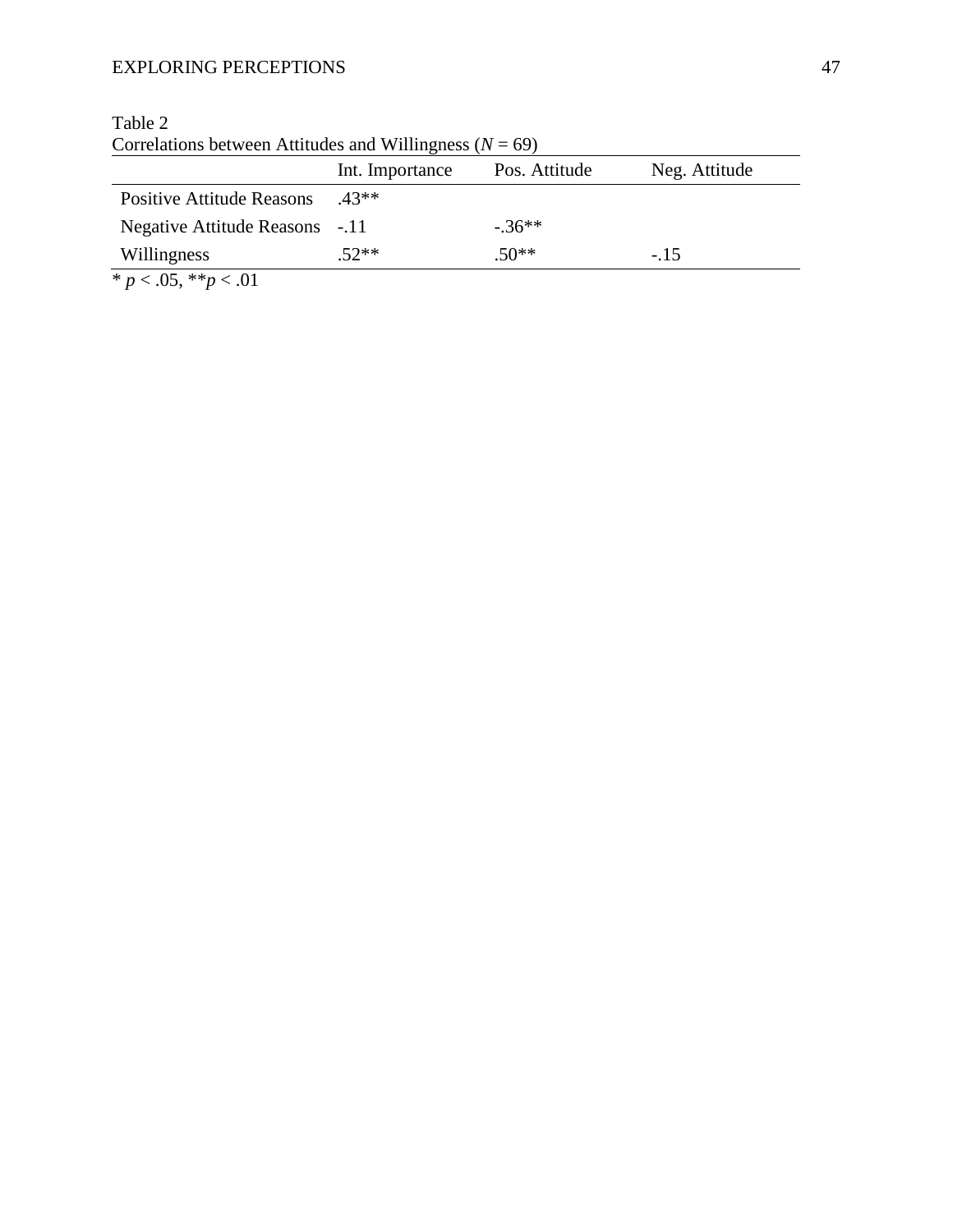| Correlations between Religiousness, Perceptions, and Willingness ( $N = 69$ ) |                 |        |            |            |           |
|-------------------------------------------------------------------------------|-----------------|--------|------------|------------|-----------|
|                                                                               | Org. Relig. PRP |        | <b>IRO</b> | <b>ERO</b> | Orthodoxy |
| Int. Importance $.32**$                                                       |                 | $.28*$ | $.38**$    |            | .24       |
| Willingness                                                                   |                 | .18    | $.28*$     | $-11$      | 19        |
| * $p < .05$ , ** $p < .01$                                                    |                 |        |            |            |           |

Table 3<br>Correlations between Religio  $Cov(1)$   $Dercation(1)$  and Willingness  $(N - 60)$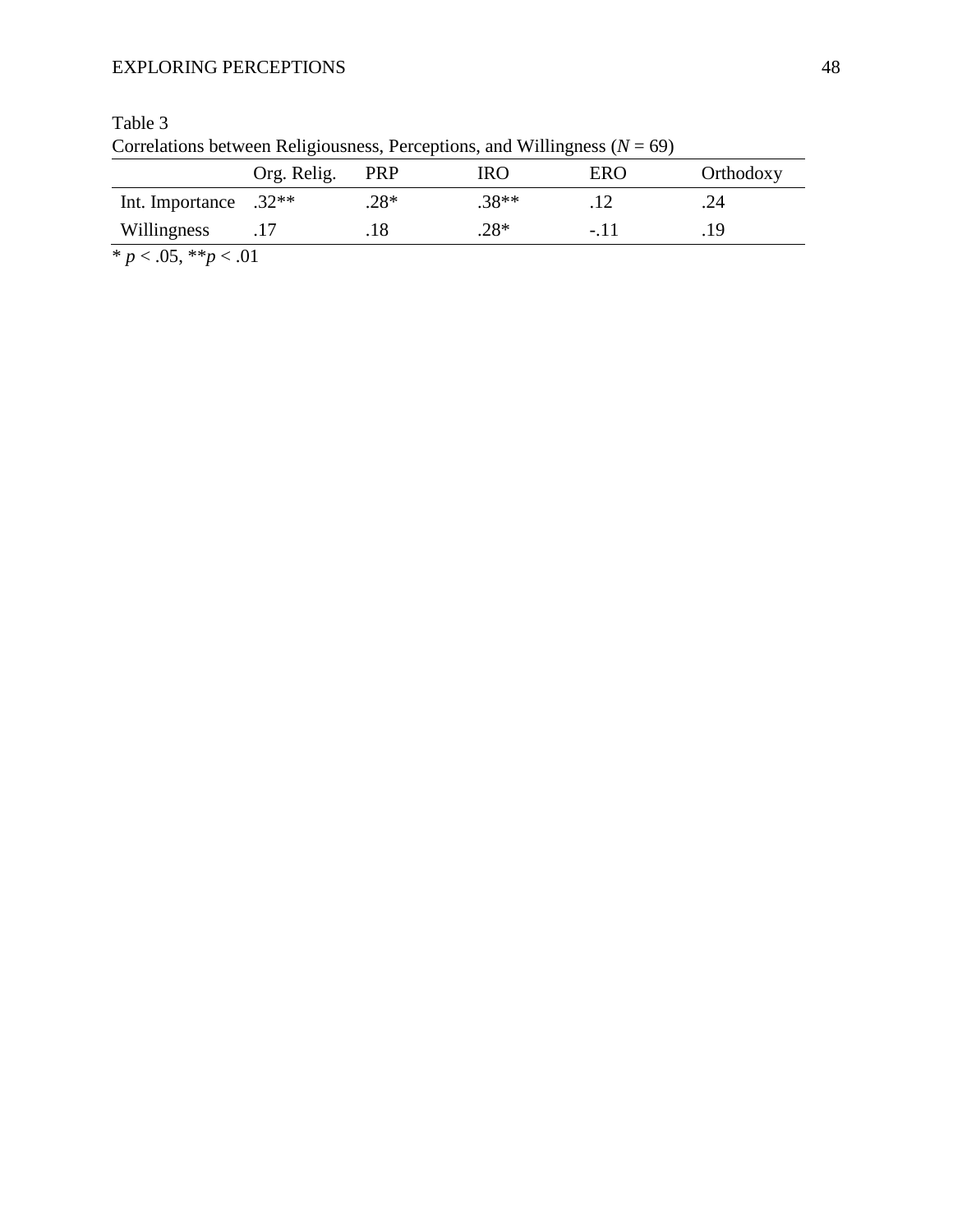|                 | Male |      |       | Female |        |       |
|-----------------|------|------|-------|--------|--------|-------|
|                 | M    | SD   | M     | SD     | t-test | D     |
| Int. Importance | 3.25 | 0.87 | 4.39  | 0.75   | 4.59   | < 001 |
| Pos. Attitude   | 2.87 | 0.53 | 3.34  | 0.57   | 2.75   | .008  |
| <b>IWAH</b>     | 29   | 6.77 | 32.82 | 5.12   | 2.30   | .025  |

| Table 4                                                       |  |
|---------------------------------------------------------------|--|
| Gender Differences using <i>t</i> -test for Equality of Means |  |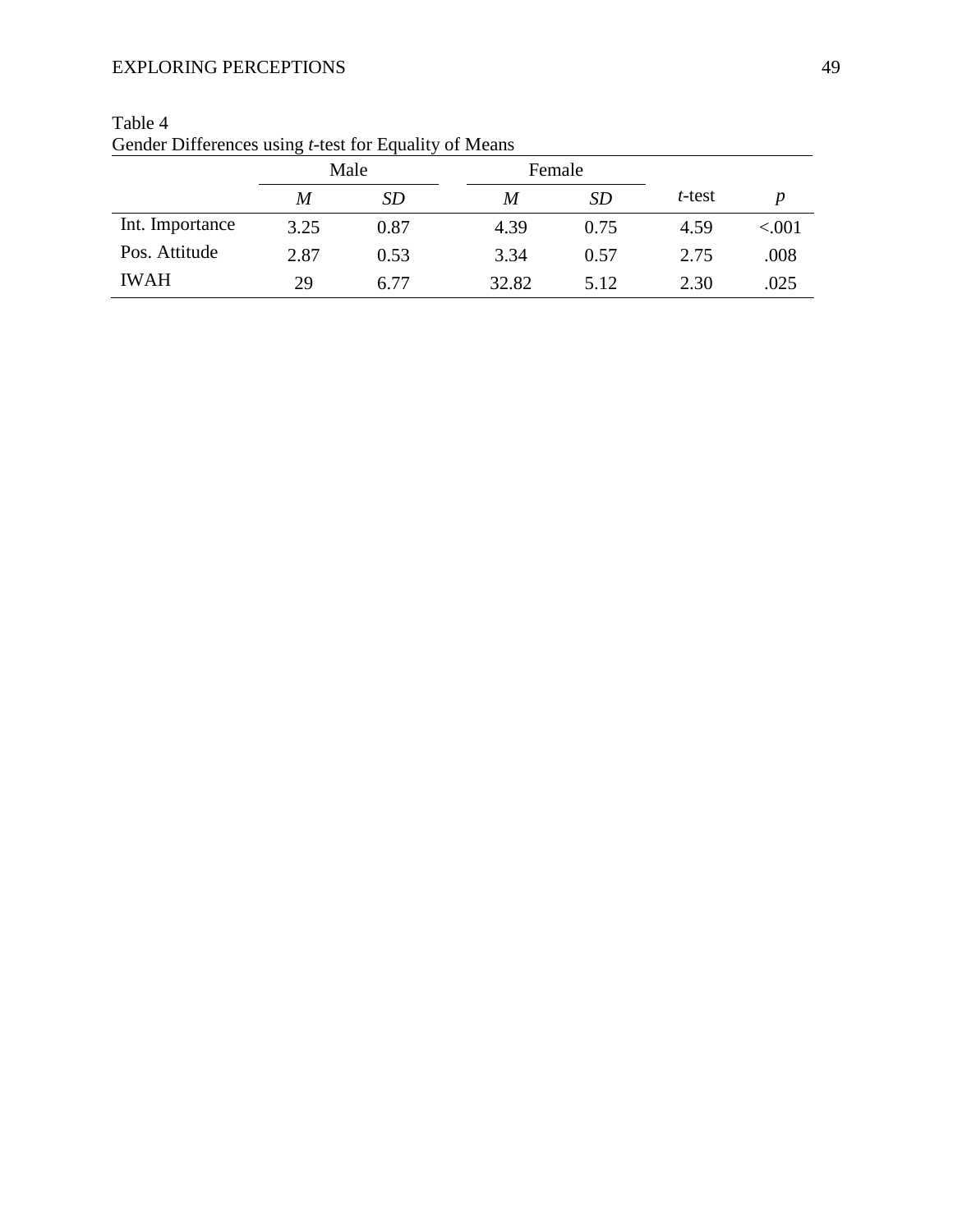## **Appendix A**

## **Selected Racial Attitude Questions**

## **Questions from Applied Research Center (Apollon, 2011).**

How much do you agree or disagree with the following statements about the government and

American society?

1. In the United States, people who work hard generally succeed in life.

*Mark only one.* 

- o Strongly Agree
- o Agree
- o Neither Agree nor Disagree
- o Disagree
- o Strongly Disagree
- 2. Generally, the American legal system treats all groups with fairness.

*Mark only one.* 

- o Strongly Agree
- o Agree
- o Neither Agree nor Disagree
- o Disagree
- o Strongly Disagree
- 3. The American economic system creates a fair distribution of good job opportunities for

all racial/ethnic groups in our society.

*Mark only one.*

o Strongly Agree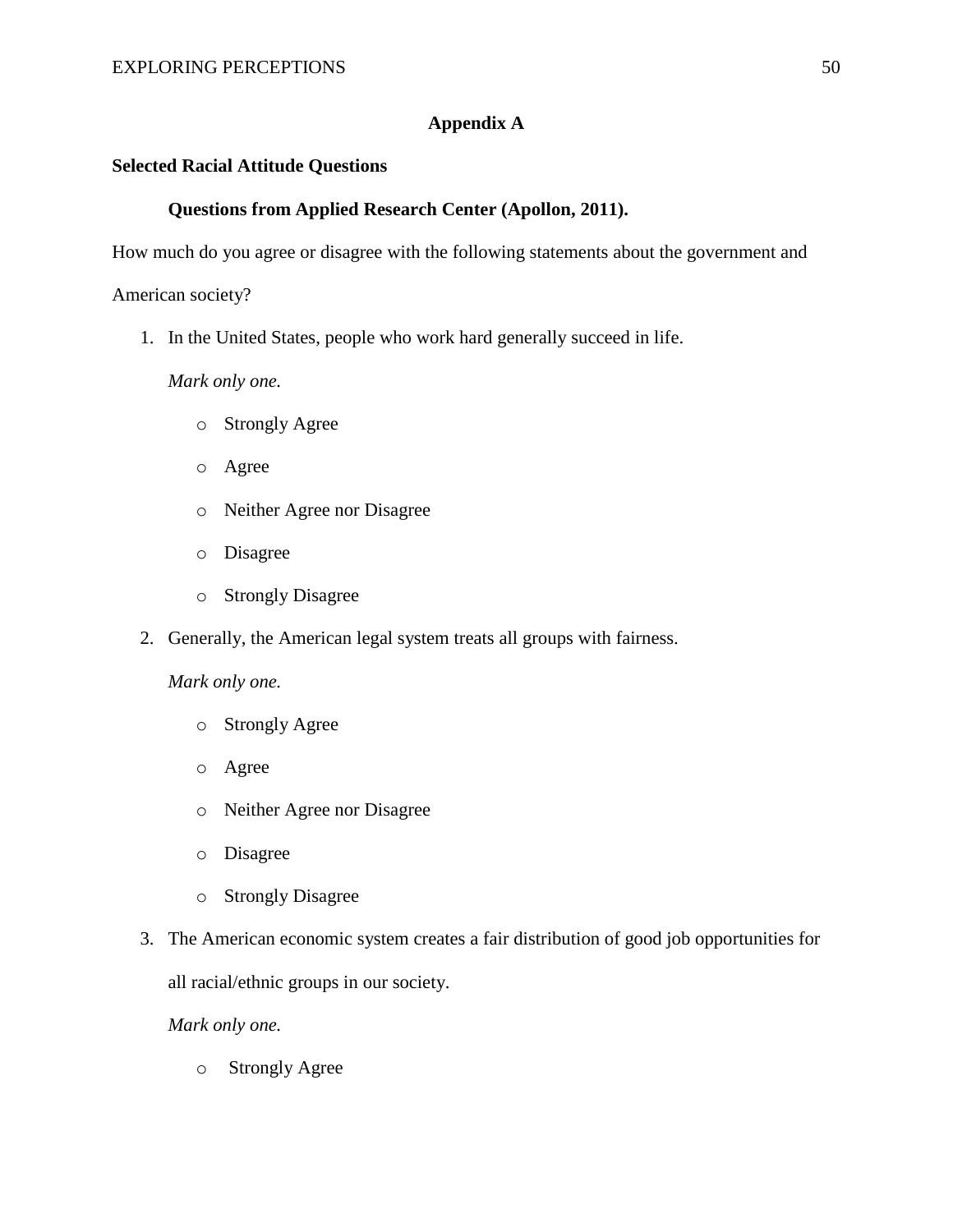- o Agree
- o Neither Agree nor Disagree
- o Disagree
- o Strongly Disagree
- 4. In the United States, people who have not succeeded in life generally failed to work hard enough and/or failed to take advantage of opportunities to better themselves.

## *Mark only one.*

- o Strongly Agree
- o Agree
- o Neither Agree nor Disagree
- o Disagree
- o Strongly Disagree

## **Answer the Following:**

5. In which of the following areas of society, if any, do you think racism still remains a

significant problem?

*Check all that apply.* 

- o Educational system
- o Employment Housing
- o Criminal justice system
- o Health system
- o None of these
- o Other: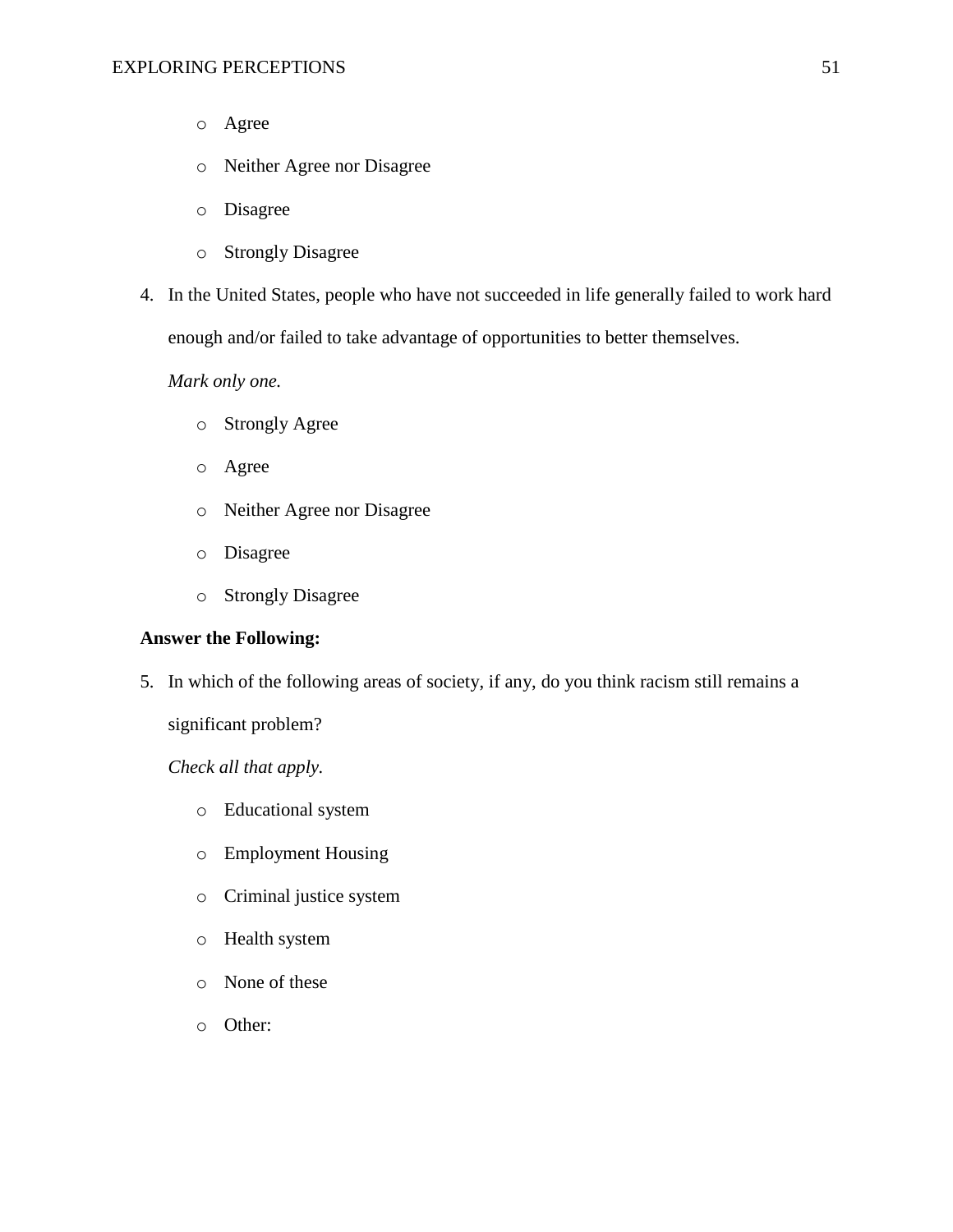## **Questions from Racial Attitudes in America. (Pew Social Trends, 2016).**

1. Do you think race relations in the United States are getting better, getting worse or

staying about the same?

## *Mark only one.*

- o Getting Better
- o Getting Worse
- o Staying about the same
- o I don't know
- 2. Which of these two statements comes closer to your own views -- even if neither is exactly right.

## *Mark only one.*

- o Our country has made the changes needed to give racial minorities equal rights with whites.
- o Our country needs to continue making changes to give racial minorities equal rights with whites.
- o Neither
- o Both Equally
- o I don't know
- 3. In your daily life, how much contact do you, personally, have with people who are a different race than you?

*Mark only one.* 

o A lot of contact

o Some contact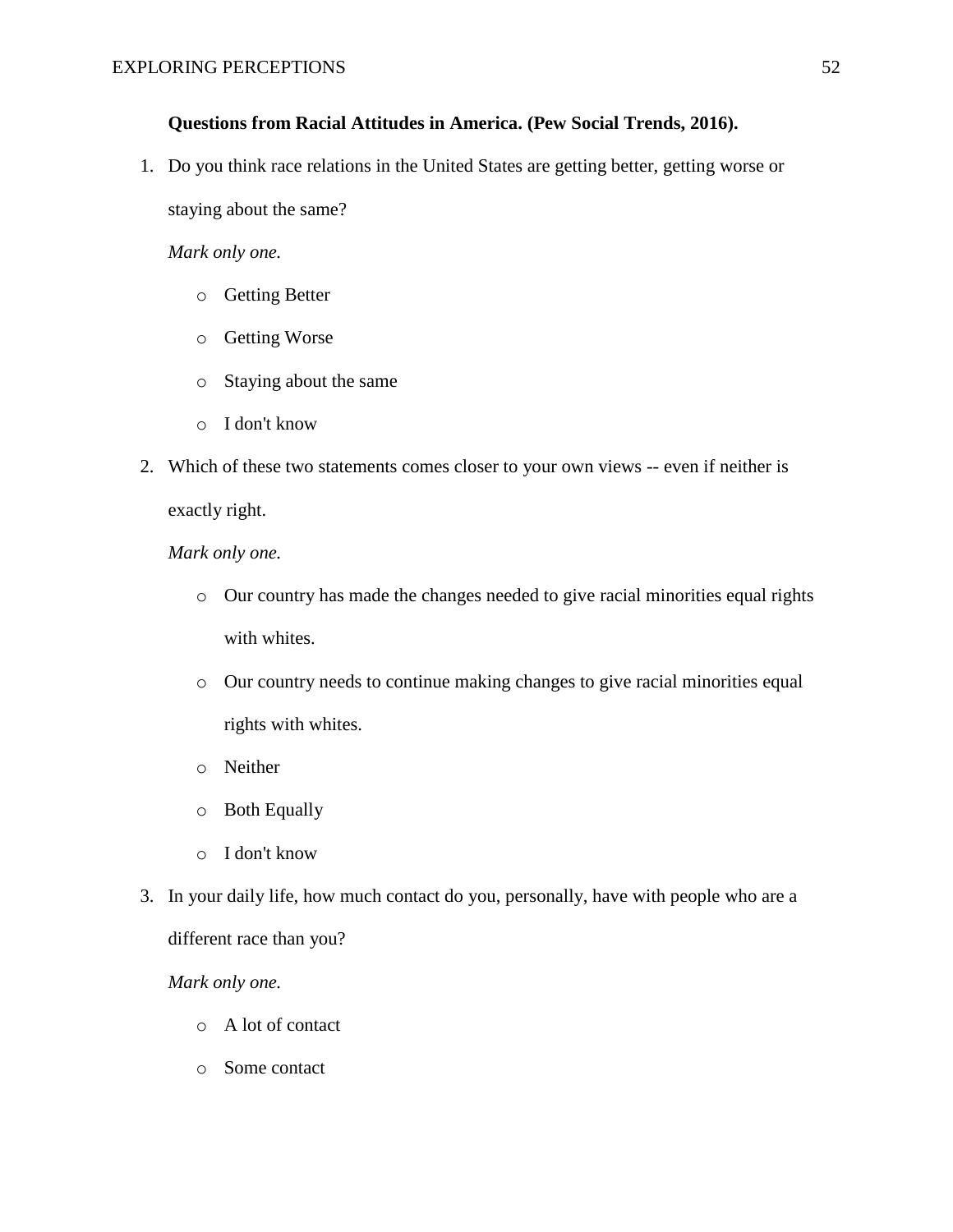- o Only a little contact
- o No contact at all
- o I don't know
- 4. Overall, do you think your race or ethnicity has:

## *Mark only one.*

- o Made it harder for you to succeed in life
- o Made it easier for you to succeed in life
- o Not made much difference/Neither
- o Both
- o I don't know
- 5. In general, do you think there is too much, too little, or about the right amount of attention paid to race and racial issues in our country these days?

## *Mark only one.*

- o Too much attention
- o Too little attention
- o About the right amount
- o I don't know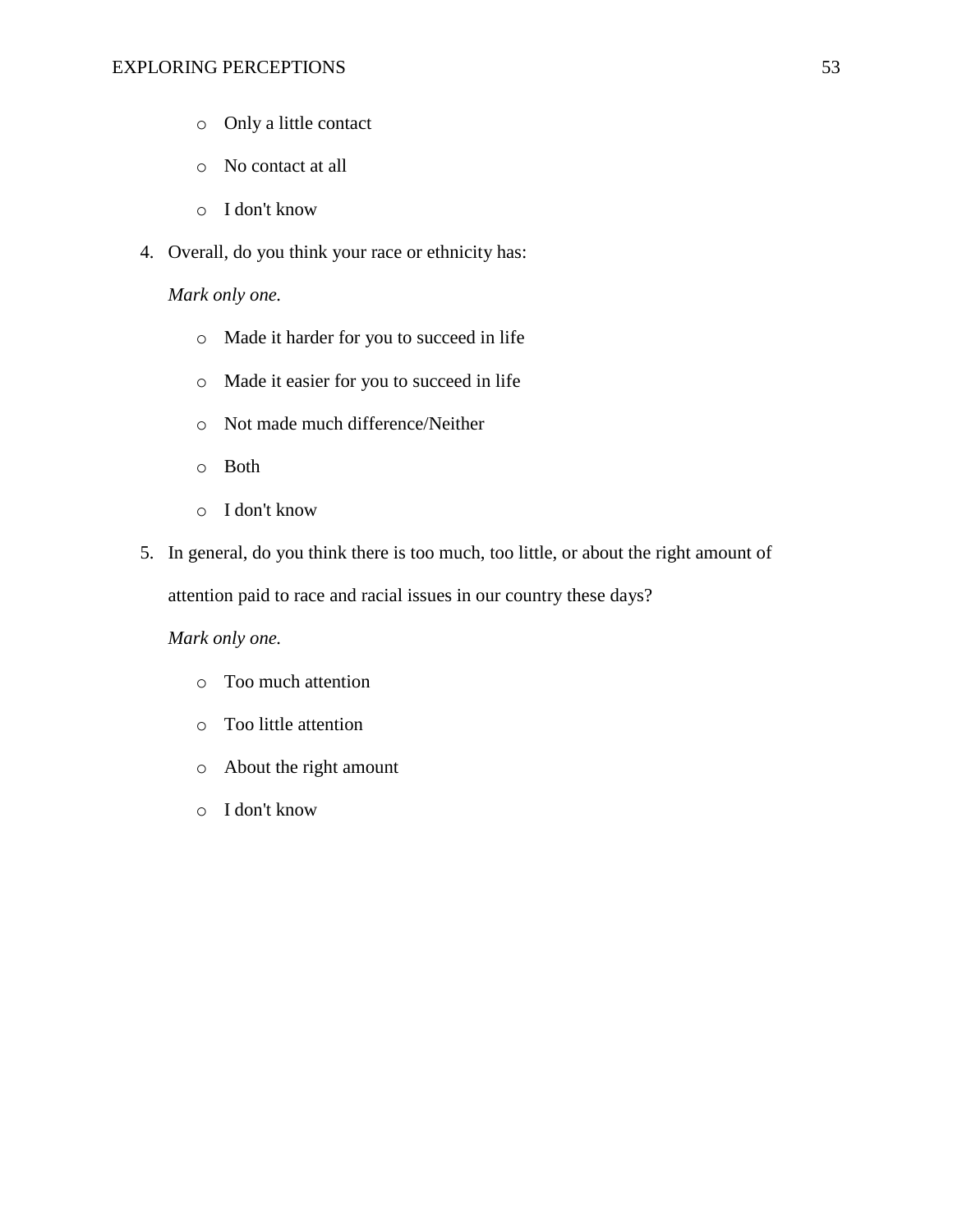## **Appendix B**

## **Short Christian Orthodoxy Scale**

#### **To what extent do you agree with the following statements?**

This section includes a number of statements related to specific religious beliefs. You will probably find that you agree with some of the statements, and disagree with others, to varying extents.

For all: (Strongly agree (3), Moderately agree (2), Slightly agree (1), Neutral (0), Slightly disagree (-1), Moderately disagree (-2), Strongly disagree(-3))

1. Jesus Christ was the divine Son of God.

2.\* The Bible may be an important book of moral teachings, but it was no more inspired by God than were many other such books in human history.

3.\* The concept of God is an old superstition that is no longer needed to explain things in the modern era.

4. Through the life, death, and resurrection of Jesus, God provided a way for the forgiveness of people's sins.

5.\* Despite what many people believe, there is no such thing as a God who is aware of our actions.

6. Jesus was crucified, died, and was buried but on the third day He arose from the dead.

Note: No response is scored as "O" on the  $(-3 \text{ to } +3)$  response scale for each item. It is suggested that a participant's data be discarded if he/she does not answer four or more items. Data can easily be prepared for analysis by rescaling responses such that  $-3 = 1$ ;  $-2 = 2$ ;  $-1 = 3$ ; 0 (or no response) = 4;  $+1 = 5$ ;  $+2 = 6$ ; and  $+3 = 7$ . The keying of all negatively worded items -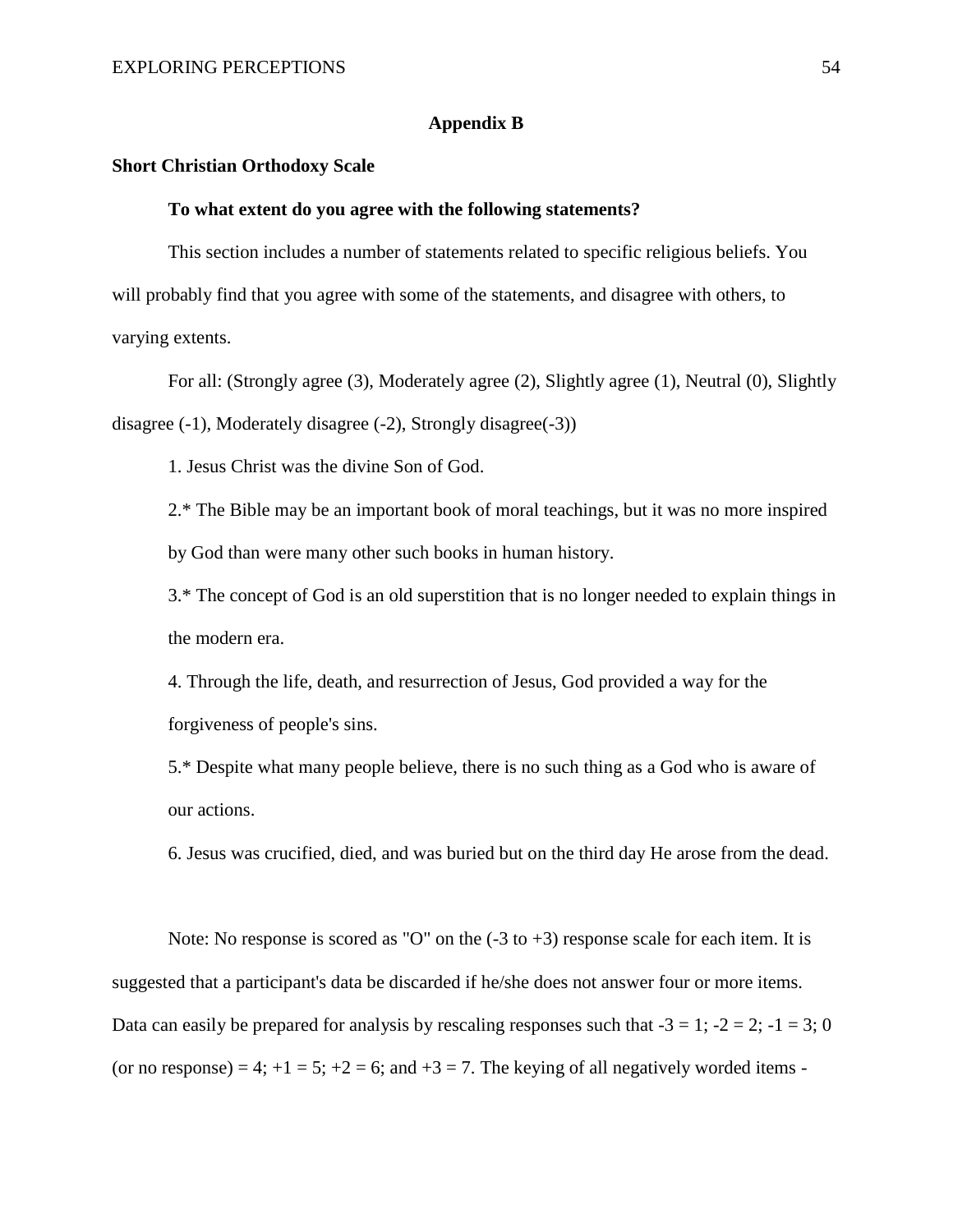indicated above by an asterisk (\*) - is reversed so that for all items a low score indicates an unorthodox belief and a high score indicates an orthodox belief. The SCO score is then computed for each participant by summing over the six items. Finally, it is recommended that one or two "buffer items" be inserted before the first item above, so that participants will feel comfortable with both the content of the survey and its format before completing the SCO scale. It is suggested that these items be two of the original CO scale items not included in the SCO scale, such as "God exists as: Father, Son, and Holy Spirit" and "Those who feel that God answers prayers are just deceiving themselves" (a reversed item).

## **Selected Questions from the Christian Orthodoxy Scale**

Note: These particular questions were chosen for two purposes. Firstly, to serve as two "buffer items", as suggested by the author of the shortened scale, and secondly, to specifically address orthodox beliefs about humans. The number by the items correlate to their original numbering on the Christian Orthodoxy Scale.

- 2. \* Man is not a special creature made in the image of God, he is simply a recent development in the process of animal evolution.
- 14. God made man of dust in His own image and breathed life into him.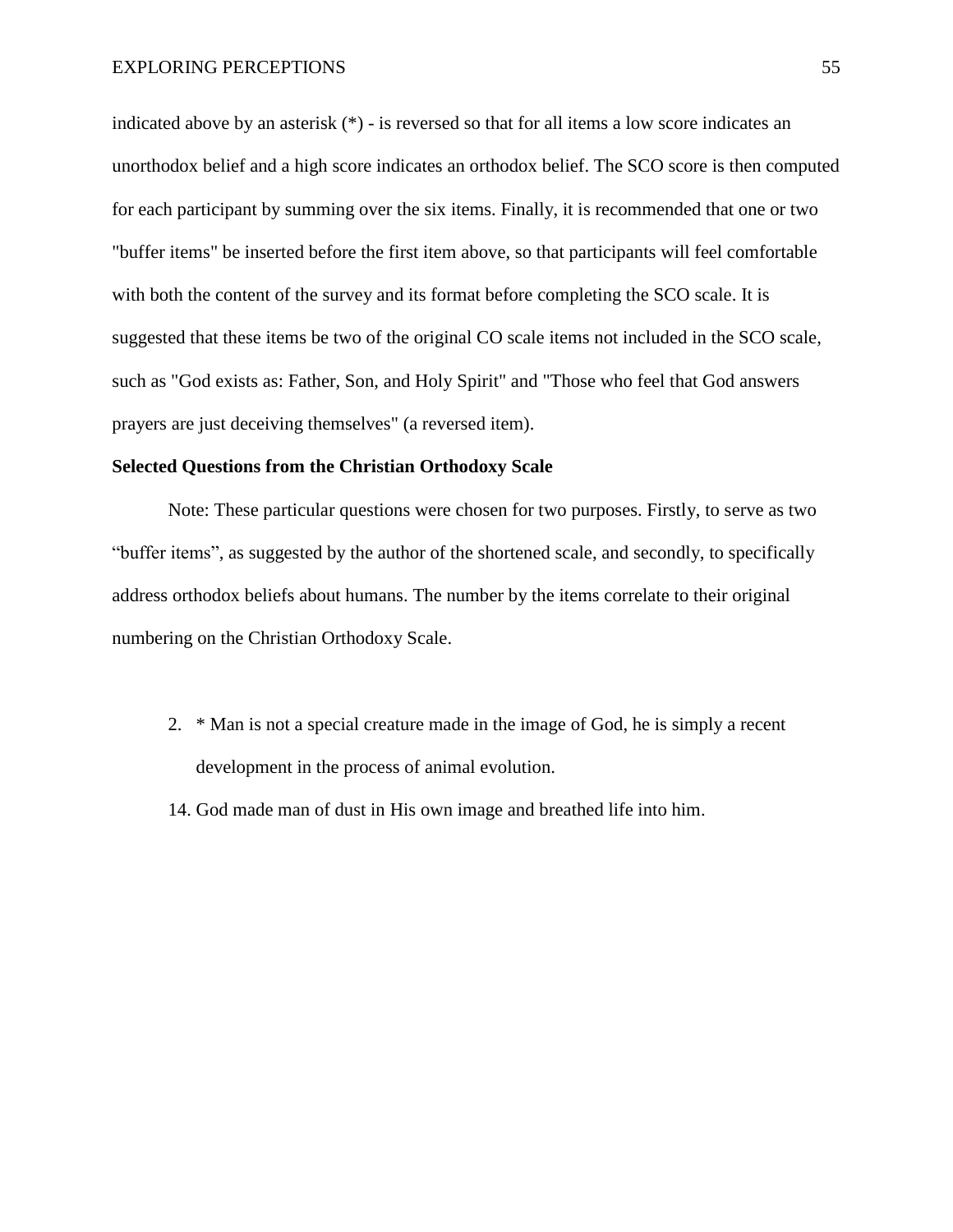## **Appendix C**

## **Researcher-Created Items**

How important is it to:

For 1-13: (Very Important, Fairly Important, Important, Somewhat Important, Not at all Important, I'm not sure)

- 1. Learn about discrimination?
- 2. Learn about racial stereotypes?
- 3. Have discussions about race and diversity led by a professor?
- 4. Have discussions about race and diversity led by a guest speaker?
- 5. Have discussions about race and diversity led by a student?
- 6. Have discussions about race and diversity led by an SEU staff member
- 7. Have discussions about race and diversity led by a spiritual leader (e.g., pastor)?
- 8. Have discussions about race and diversity led by people belonging to a racial minority?
- 9. Have discussions about race and diversity led by people belonging to a racial majority?
- 10. Hear about minorities' experiences with discrimination?
- 11. Hear about minorities' experiences racial stereotypes?
- 12. Raise awareness about racial stereotypes?
- 13. Have informal discussions about race and diversity with peers?
- 14. How many of your classes have discussed racial stereotypes, prejudice, discrimination, or related topics? \_\_\_
- 15. Which class(es) have discussed these topics? \_\_\_
- 16. How long was the topic discussed? \_\_\_
- 17. How many other events have you attended where racial issues were discussed? \_\_\_
- 18. If you have attended one or more events, briefly describe them. \_\_\_

## **Taking into consideration the kinds of events you have attended, answer the following questions:**

19. How did you feel about the events after they ended? \_\_\_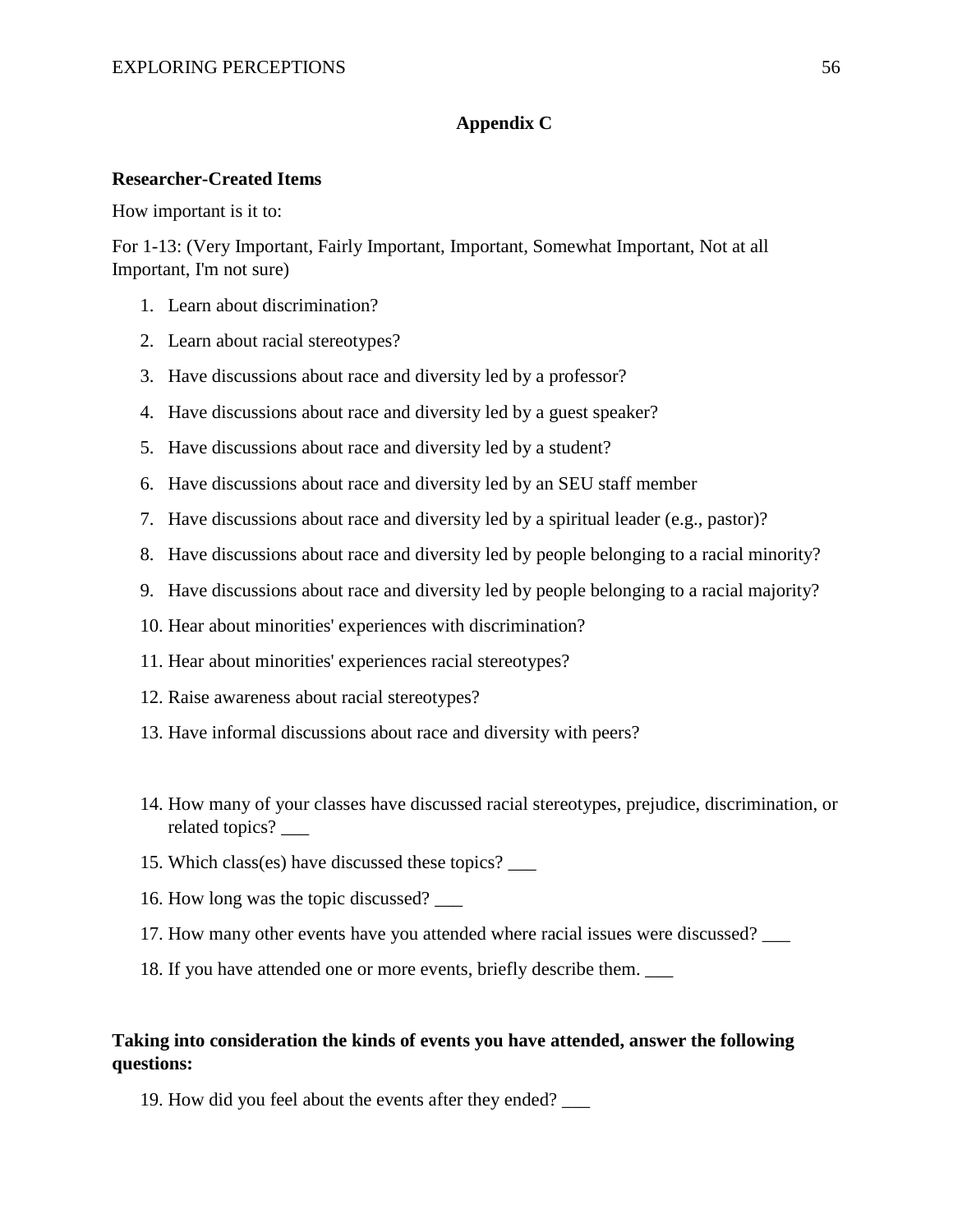- 20. What did you like about the events you have attended? \_\_\_
- 21. What did you dislike about the events you have attended? \_\_\_

## **Answer the following:**

22. How willing would you be to attend an event discussing racial issues in the near future?

*Mark only one oval.* 

- o Very Willing
- o Fairly Willing
- o Somewhat Willing
- o Not at all Willing
- o I'm not sure
- 23. How important are these factors for deciding whether or not to attend an event discussing racial issues?

*Mark only one oval per row.*

(Very Important, Fairly Important, Important, Somewhat Important, Not at all Important, I'm not sure)

- o Personal importance of the issue
- o Convenience
- o Location
- o Duration
- o Time of event
- o Type of event
- o Advertisement
- o Knowing about the event in advance
- o Host of event
- o Name of event
- o Topic of the event
- o A guest speaker
- o Knowing the speaker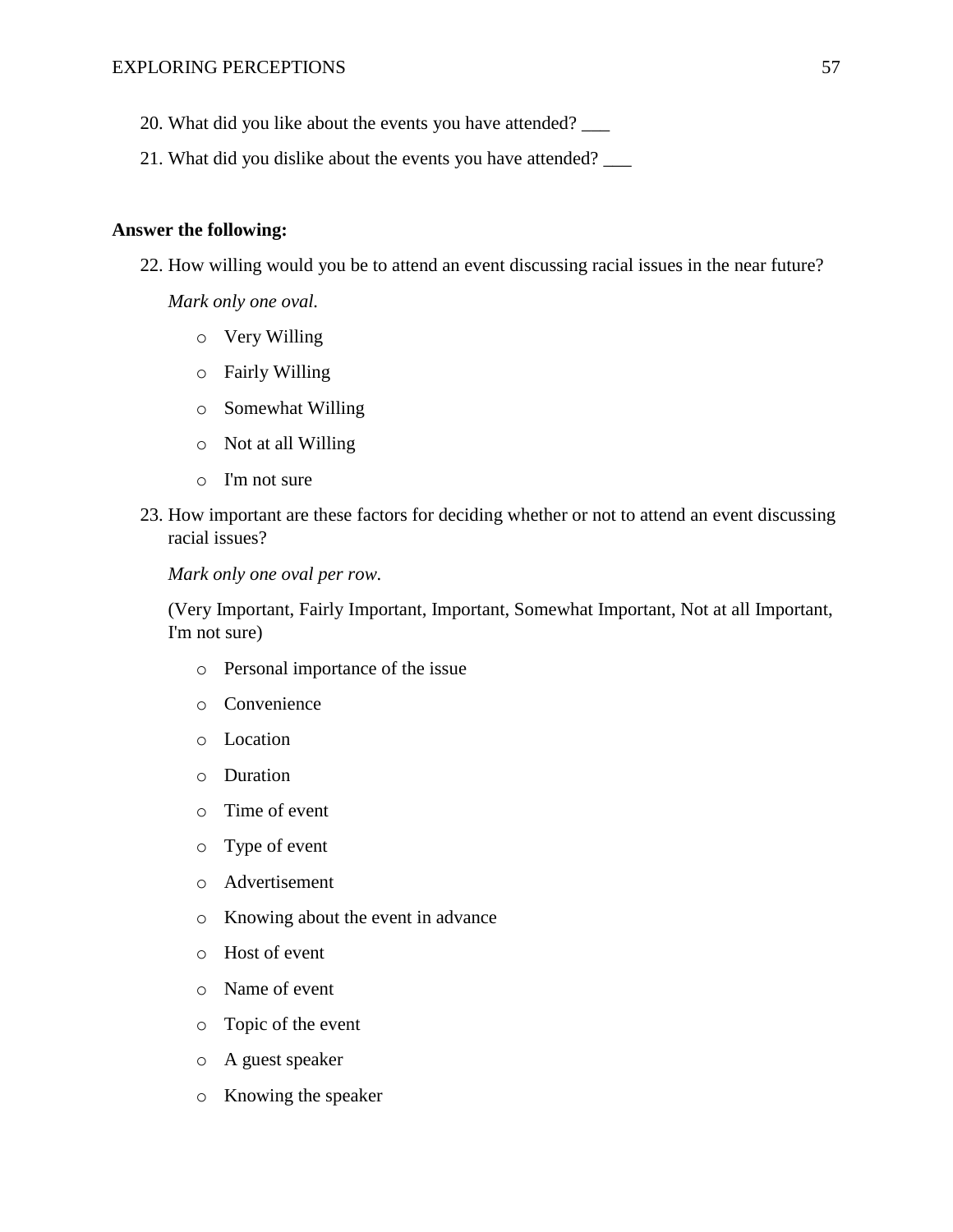- o Getting credit for attending (chapel credit, class credit)
- o Knowing other attendees
- 24. What might cause you to not attend? \_\_\_
- 25. What do you think could be done to make these kinds of events appeal more to you? \_\_\_
- 26. To what extent do you think these kinds of events:

*Mark only one oval per row*.

(To a Great Extent, Somewhat, Very Little, Not at All, I'm not sure)

- o Encourage people to treat each other well
- o Are too brief or superficial to have a meaningful benefit
- o Create situations in which you will be blamed or expected to apologize
- o Address the possibility that people may disagree or feel offended
- o Promote empathy for negative experiences (e.g., feeling left out)
- o Cause people to feel tense or uncomfortable
- o Are relevant to you or people you know
- o Dismiss or deny your concerns or experiences
- o Cover information you already know
- o Create space for people to share a variety of perspectives
- o Foster the feeling that "we are all one"
- o Create situations in which you will be expected to support certain social or political views
- o Prompt people to be patient and try to understand each other
- o Help people work together as partners with shared goals
- o Foster resolution of tension
- o Cover information you already agree with
- o Imply that each person must take responsibility for their own attitudes and actions
- o Create a sense of shared, unifying identity
- o Encourage people to forgive each other
- o Do not encourage others to listen to what you have to say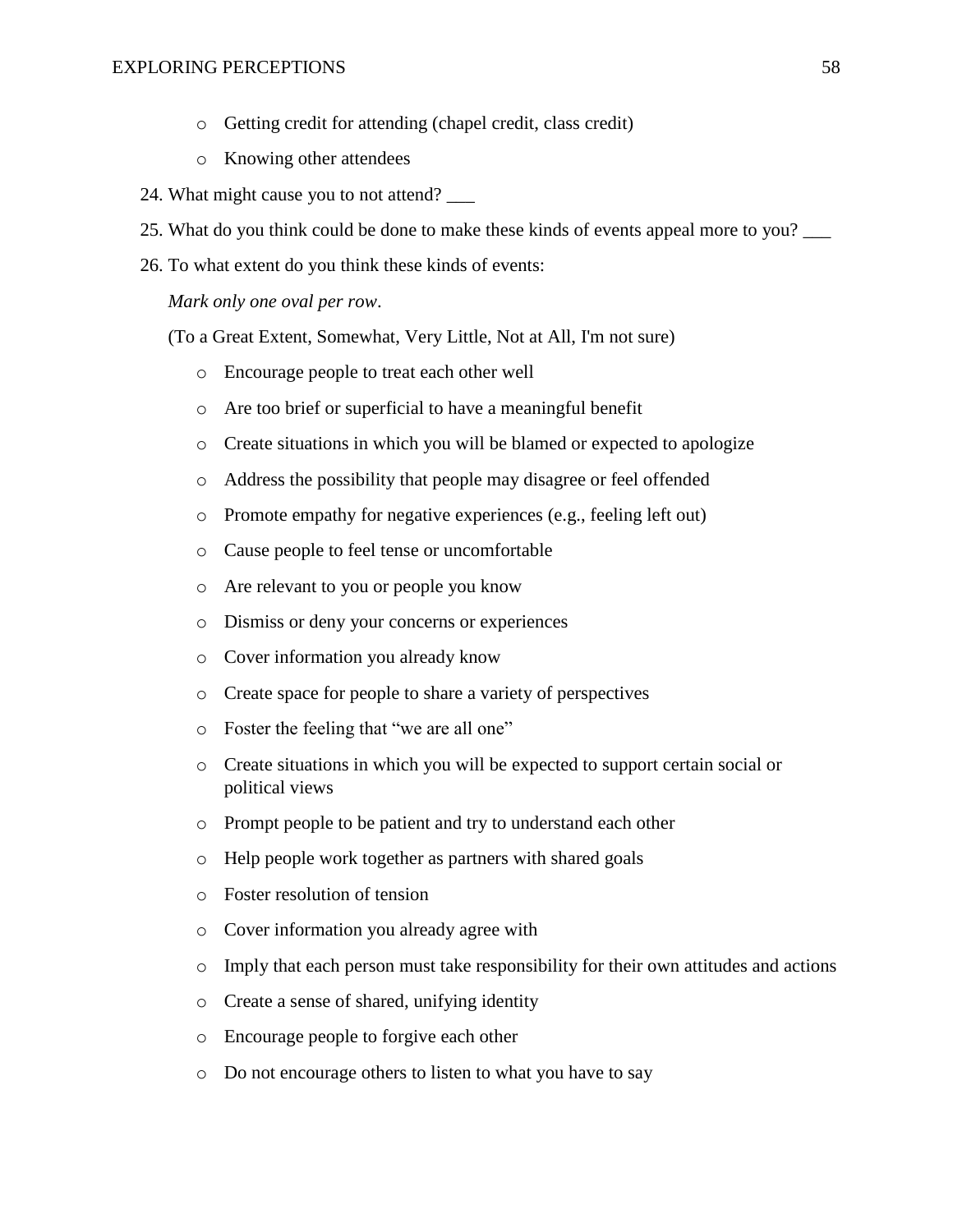# **Appendix D**

Hello,

I am writing a thesis for my Honors requirement and distributing a survey as part of that project. The survey aims to assess students' general opinions and perceptions of anti-racism efforts. Any participation would be greatly appreciated!

Click here for the survey.

Thank you,

Marena McLeod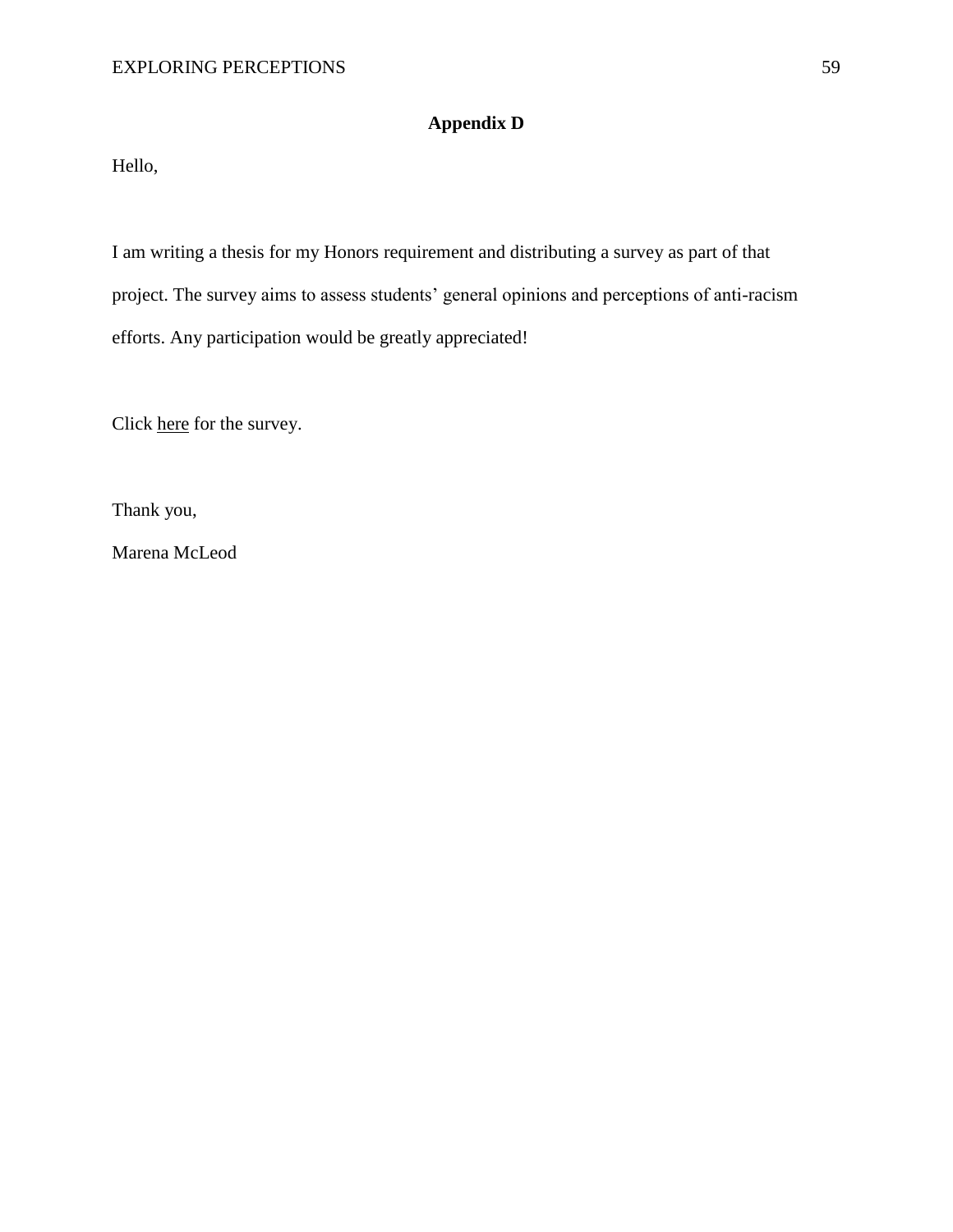## **Appendix E**

**Title:** Perceptions of Anti-racism Efforts

**Investigator:** Jeremy Cummings, Ph. D., and Marena McLeod

**Purpose:** The purpose of this study is to assess students' general opinions and perceptions of anti-racism efforts. You must be 18 or older to participate.

**What to Expect:** This research study is administered online. Participation in this research will involve completion of a questionnaire. The questionnaire will ask for students' opinions on several types of events and the importance of relevant issues and factors, as well as some information on personal religious practice and beliefs and attitudes towards social issues. You may skip any questions that you do not wish to answer. You will be expected to complete the questionnaire once. It should take you about 20 minutes to complete.

**Risks:** There are no risks associated with this project which are expected to be greater than those ordinarily encountered in daily life.

**Benefits:** There are no direct benefits to you. However, you may gain an appreciation and understanding of how research is conducted.

**Compensation:** You will receive one unit of course credit for your participation. You may also write a 3-page summary of a scientific research article, or complete other alternatives at your specific professor's discretion.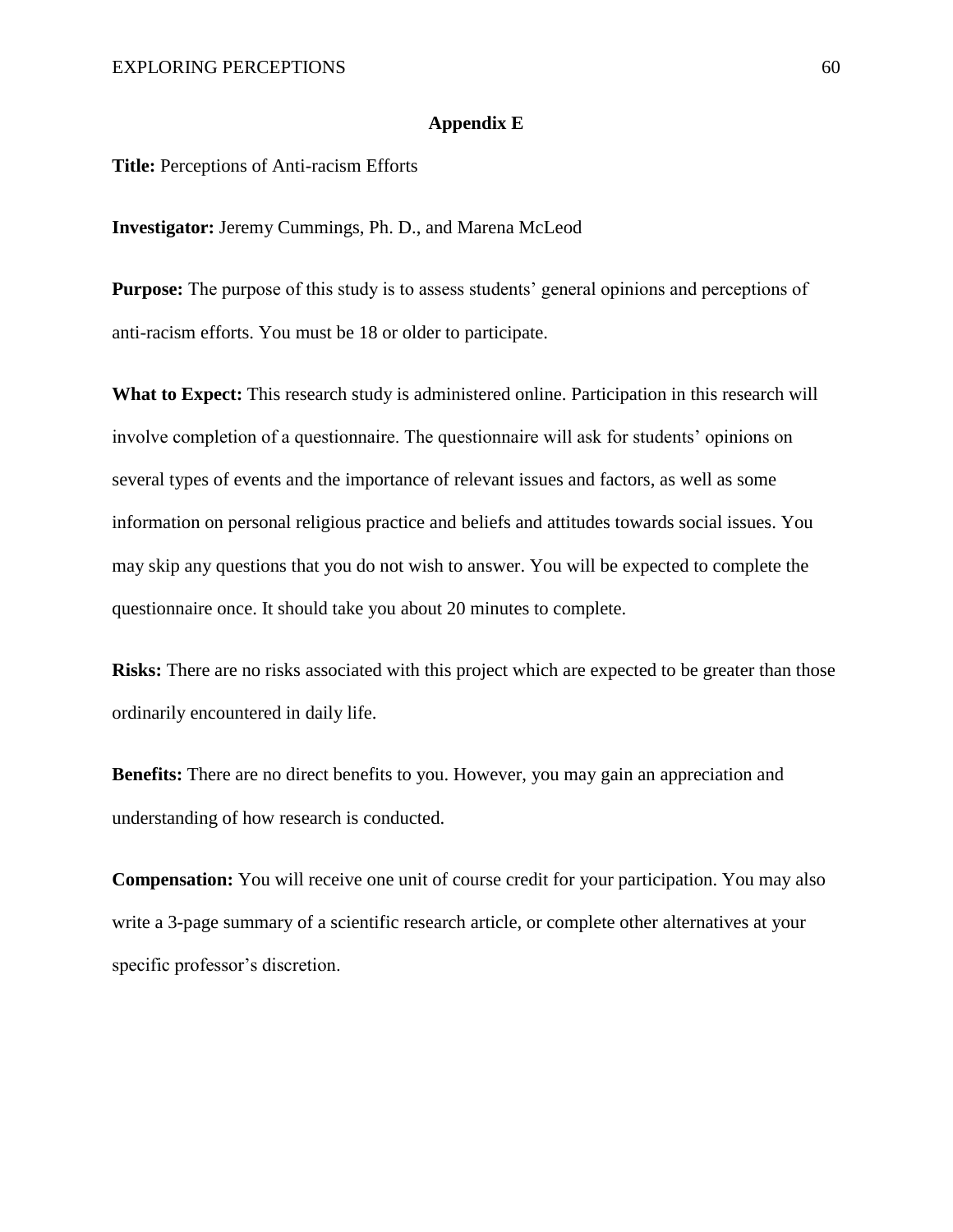**Your Rights and Confidentiality:** Your participation in this research is voluntary. There is no penalty for refusal to participate, and you are free to withdraw you consent and participation in this project at any time.

**Confidentiality:** The records of this study will be kept private. Any written results will discuss group findings and will not include information that will identify you. Research records will be stored on a password protected computer in a locked office and only researchers and individuals responsible for

research oversight will have access to the records. Data will be destroyed five years after the study has been completed.

**Contacts:** You may contact any of the researchers at the following addresses and phone numbers, should you desire to discuss your participation in the study and/or request information about the

results of the study:

Dr. Jeremy Cummings – *[jpcummings@seu.edu](mailto:jpcummings@seu.edu)* 

Marena McLeod – [mlmcleod1@seu.edu](mailto:mlmcleod1@seu.edu)

If you have questions about your rights as a research volunteer, you may contact the IRB Office IRB@seu.edu

## **In SONA:**

**If you choose to participate:** Please, click NEXT if you choose to participate. By clicking NEXT, you are indicating that you freely and voluntarily and agree to participate in this study and you also acknowledge that you are at least 18 years of age.

It is recommended that you print a copy of this consent page for your records before you begin